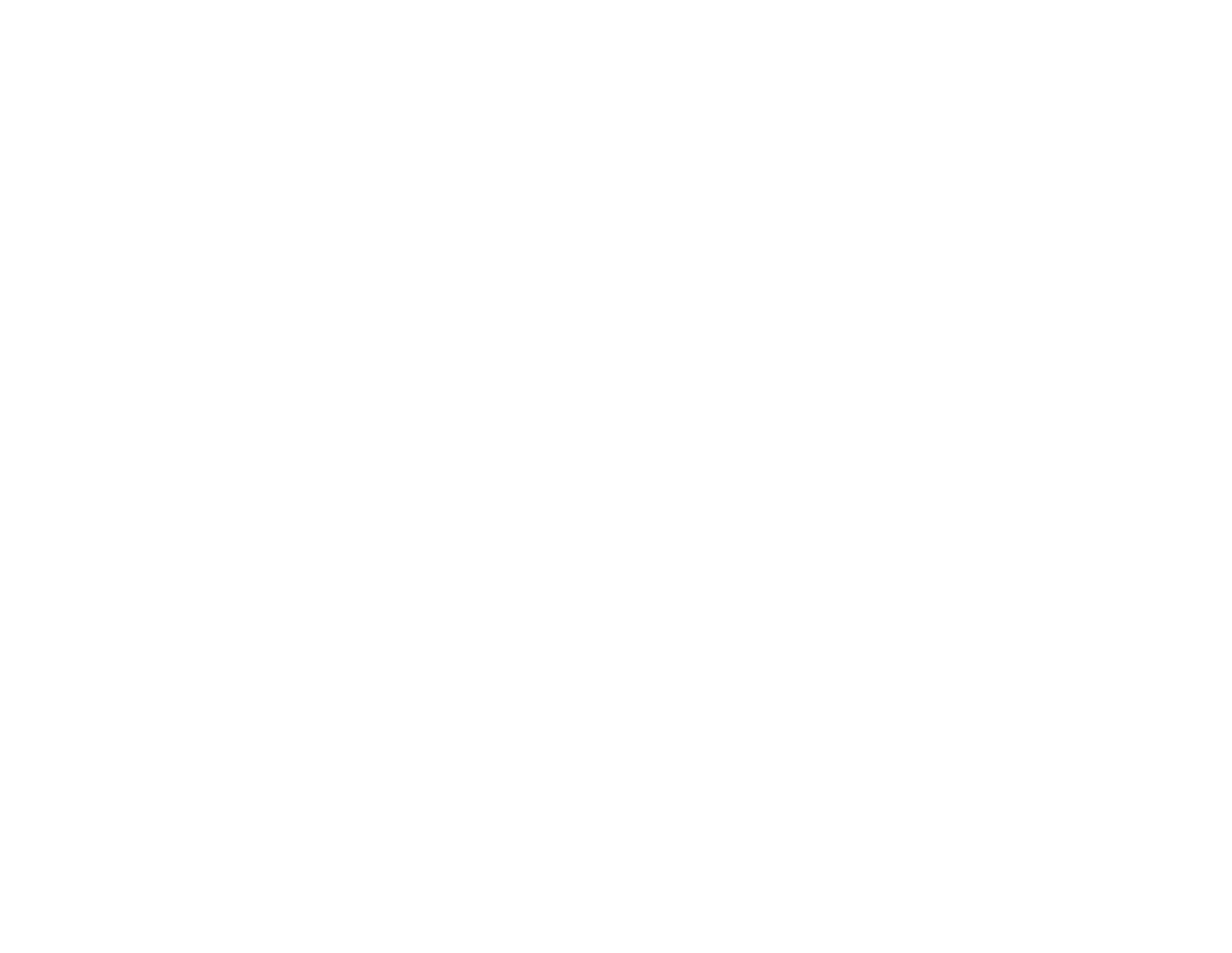

#### **COMPSTATNORTH PRECINCTWeek Ending 01/23/21**

#### **PRECINCT COMMANDER:**

**CAPT. CARY HILL**



|                                     | Week<br><b>Ending</b><br>01/23/21 | Week<br><b>Ending</b><br>1/16/21 | Weekly<br>Ava<br>2020 | 28-Day<br><b>Ending</b><br>01/23/21 | 28-Day<br><b>Ending</b><br>12/26/20 | Avg<br>28-Day<br>2020   | <b>YTD</b><br>2021 | <b>YTD</b><br>2020  | <b>YTD</b><br>2019 | <b>Change</b><br>20 to 21 | Change<br>vs. 2019  |
|-------------------------------------|-----------------------------------|----------------------------------|-----------------------|-------------------------------------|-------------------------------------|-------------------------|--------------------|---------------------|--------------------|---------------------------|---------------------|
| <b>HOMICIDE</b>                     | 0                                 | $\Omega$                         | $\Omega$              |                                     | $\mathbf{0}$                        |                         | 1                  | $\mathbf{0}$        |                    |                           | $\Omega$            |
| RAPE (Carnal) *                     | 1                                 | $\Omega$                         | $\Omega$              | 1                                   | ٠                                   | $\overline{2}$          | 1                  | 3                   |                    | $-2^{2}$                  | $\Omega$            |
| RAPE (Other Penetration) *          | $\bf{0}$                          | $\Omega$                         | 0                     | $\bf{0}$                            | $\Omega$                            | $\Omega$                | 0                  | $\Omega$            | $\Omega$           | $\Omega$                  | $\Omega$            |
| <b>COMMERCIAL ROBBERY</b>           | 0                                 | $\Omega$                         | $\Omega$              | 0                                   | $\Omega$                            |                         | 0                  | $\Omega$            | $\Omega$           | $\Omega$                  | $\overline{0}$      |
| <b>STREET ROBBERY</b>               | $\bf{0}$                          | $\mathbf 0$                      |                       |                                     | $\mathbf 0$                         | $\overline{4}$          | 0                  | 3                   | $\overline{c}$     | -3                        | $-2$                |
| <b>RESIDENTIAL ROBBERY</b>          | $\bf{0}$                          |                                  | $\Omega$              |                                     | $\overline{ }$                      | $\Omega$                | ۴                  | $\Omega$            | $\Omega$           |                           |                     |
| <b>AGG ASSAULT w/GUN NON-DOM</b>    | $\overline{2}$                    | $\Omega$                         | 2                     | $\overline{7}$                      | $\overline{7}$                      | $\overline{7}$          | $\overline{2}$     | $\overline{7}$      |                    | $-5$                      | ٠                   |
| <b>AGG ASSAULT W/GUN DOMESTIC</b>   | $\bf{0}$                          |                                  | 0                     | $\overline{2}$                      |                                     | $\overline{\mathbf{A}}$ | $\overline{2}$     | $\Omega$            | $\Omega$           | $\overline{2}$            | $\overline{2}$      |
| <b>AGG ASSAULT W/o GUN NON-DOM</b>  | $\mathbf{0}$                      | $\Omega$                         |                       | 4                                   | 5                                   | 5                       | 4                  | 4                   | $\overline{2}$     | $\Omega$                  | $\overline{2}$      |
| <b>AGG ASSAULT W/o GUN DOMESTIC</b> | ۴                                 |                                  |                       | 7                                   | 2                                   | 5                       | 4                  | 6                   | 4                  | $-2$                      | $\Omega$            |
| <b>TOTAL VIOLENT</b>                | 4                                 | 3                                | 6                     | 24                                  | 23                                  | 25                      | 15                 | 23                  | 11                 | $-35%$                    | 36%                 |
|                                     |                                   |                                  |                       |                                     |                                     |                         |                    |                     |                    |                           |                     |
| <b>COMMERCIAL BURGLARY</b>          | 2                                 | 0                                |                       | 2                                   |                                     | 3<br>$\overline{7}$     | $\mathbf{2}$       | 5                   | 5                  | $-3$                      | $-3$                |
| <b>RESIDENTIAL BURGLARY</b>         | 4                                 |                                  |                       | 8                                   | 6                                   |                         | 5                  | 6                   | 5                  | $-1$                      | $\overline{0}$      |
| <b>SUDDEN SNATCHING</b>             | $\bf{0}$<br>и                     | $\Omega$                         | 0                     | 2                                   | $\Omega$                            | 2                       | $\overline{2}$     |                     | $\overline{c}$     |                           | $\Omega$            |
| <b>SHOPLIFTING</b>                  |                                   |                                  | $\overline{2}$        | 6                                   | $\overline{c}$                      | 10<br>17                | 4                  | 6                   | 16                 | $-2$                      | $-12$               |
| <b>THEFT FROM VEHICLE</b>           | $\overline{2}$                    | 3                                | 4                     | 16                                  | 22                                  |                         | 13                 | 11                  | 11                 | $\overline{2}$            | $\overline{2}$<br>H |
| <b>THEFT FROM YARD</b>              | 1                                 | $\overline{c}$                   | $\overline{c}$        | 10                                  | 5                                   | 10                      | 10                 | 5<br>$\overline{7}$ | 9                  | 5<br>4.                   |                     |
| <b>THEFT FROM BLDG</b>              | 3                                 | $\mathcal{P}$                    | $\overline{2}$        | 9                                   | $\overline{7}$                      | $\overline{7}$          | 8                  |                     | 8                  |                           | $\Omega$            |
| <b>OTHER LARCENY</b>                | $\bf{0}$                          | $\Omega$                         |                       | 4.                                  | $\overline{7}$                      | 4                       | 1                  |                     | $\overline{2}$     | $\Omega$                  | -1                  |
| <b>AUTO THEFT</b>                   | 4                                 | $\overline{c}$                   | $\overline{2}$        | 11                                  | 8                                   | 9                       | 10                 | 5                   | 5                  | 5                         | 5                   |
| <b>TOTAL PROPERTY</b>               | 17                                | 11                               | 16                    | 65                                  | 58                                  | 68                      | 55                 | 47                  | 63                 | 17%                       | $-13%$              |
| TOTAL PART I                        | $\overline{21}$                   | 14                               | 22                    | 89                                  | $\overline{81}$                     | 93                      | $\overline{70}$    | $\overline{70}$     | 74                 | 0%                        | $-5%$               |

Statistics are based on UCR criteria, not GA Criminal Code, and are **Difference from Last Year** 

 $\overline{0}$ 

preliminary, based on RMS data at the time prepared, and are subject to change.

Cell Shading: white is within 0.6 standard deviation of the mean; red is above; green is below.

| <b>Arrests</b> | Week<br><b>Ending</b><br>01/23/21 | <b>YTD</b><br>2020 |
|----------------|-----------------------------------|--------------------|
| Felony         |                                   | 16                 |
| <b>Drugs</b>   | 2                                 |                    |
| Guns           |                                   |                    |
| Gangs          |                                   |                    |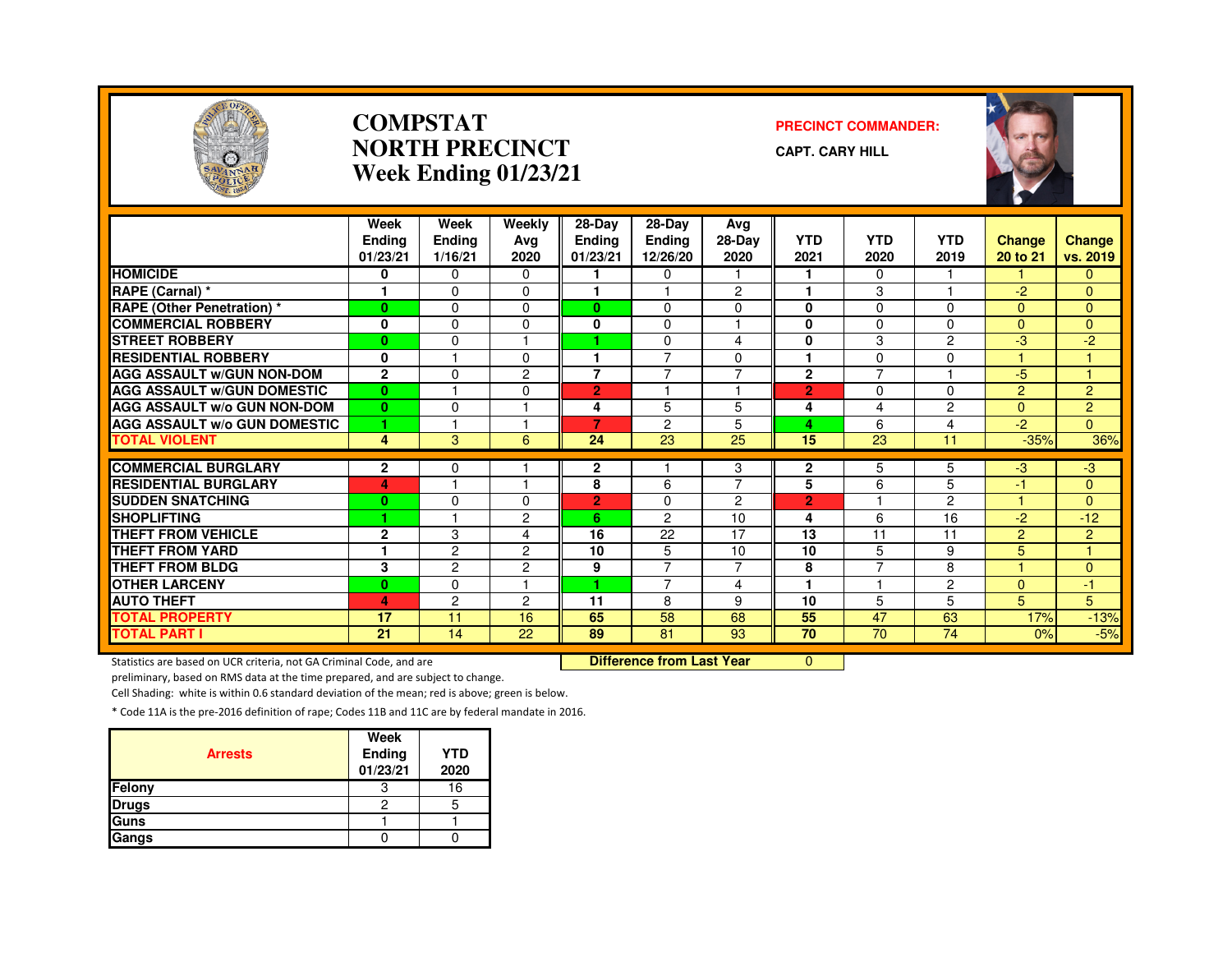

#### **COMPSTATCENTRAL PRECINCTWeek Ending 01/23/21**

#### **PRECINCT COMMANDER:**

**CAPT. TONYA REID**



|                                     | Week<br><b>Ending</b><br>01/23/21 | Week<br><b>Ending</b><br>1/16/21 | Weekly<br>Ava<br>2020 | 28-Day<br><b>Ending</b><br>01/23/21 | 28-Day<br><b>Ending</b><br>12/26/20 | Avg<br>28-Day<br>2020 | <b>YTD</b><br>2021 | <b>YTD</b><br>2020 | <b>YTD</b><br>2019 | <b>Change</b><br>20 to 21 | <b>Change</b><br>vs. 2019 |
|-------------------------------------|-----------------------------------|----------------------------------|-----------------------|-------------------------------------|-------------------------------------|-----------------------|--------------------|--------------------|--------------------|---------------------------|---------------------------|
| <b>HOMICIDE</b>                     |                                   | $\Omega$                         | $\Omega$              |                                     |                                     |                       | 1                  | $\overline{2}$     |                    | -1.                       | $\Omega$                  |
| RAPE (Carnal) *                     | 0                                 | $\Omega$                         | 0                     | 0                                   | $\Omega$                            |                       | 0                  | 3                  | $\Omega$           | $-3$                      | $\overline{0}$            |
| <b>RAPE (Other Penetration) *</b>   | $\bf{0}$                          | $\Omega$                         | 0                     | $\bf{0}$                            | $\Omega$                            | $\Omega$              | 0                  | $\Omega$           |                    | $\Omega$                  | -1                        |
| <b>COMMERCIAL ROBBERY</b>           | 0                                 | $\Omega$                         | $\Omega$              | 1                                   |                                     |                       | $\overline{1}$     |                    | $\Omega$           | $\Omega$                  |                           |
| <b>STREET ROBBERY</b>               | $\bf{0}$                          | 2                                |                       | 4                                   | 3                                   | 3                     | 3                  |                    | 2                  | $\overline{2}$            | 4                         |
| <b>RESIDENTIAL ROBBERY</b>          | $\bf{0}$                          | $\Omega$                         | $\Omega$              | 0                                   | $\Omega$                            |                       | 0                  | $\Omega$           | $\Omega$           | $\Omega$                  | $\Omega$                  |
| <b>AGG ASSAULT W/GUN NON-DOM</b>    | $\bf{0}$                          | 3                                | $\overline{2}$        | 8                                   | 5                                   | 6                     | $\overline{7}$     | 9                  | 6                  | $-2$                      | $\blacktriangleleft$      |
| <b>AGG ASSAULT W/GUN DOMESTIC</b>   | $\bf{0}$                          | $\Omega$                         | 0                     | $\bf{0}$                            |                                     |                       | 0                  | $\mathbf{0}$       | $\overline{2}$     | $\Omega$                  | $-2$                      |
| <b>AGG ASSAULT W/o GUN NON-DOM</b>  | 1                                 | $\Omega$                         |                       | $\overline{2}$                      | 5                                   | 4                     | $\mathbf{2}$       | 2                  | $\overline{2}$     | $\Omega$                  | $\overline{0}$            |
| <b>AGG ASSAULT w/o GUN DOMESTIC</b> | $\bf{0}$                          |                                  |                       | $\overline{2}$                      | 3                                   | 5                     | $\overline{2}$     | 4                  |                    | $-2$                      | и                         |
| <b>TOTAL VIOLENT</b>                | $\overline{2}$                    | 6                                | 6                     | 18                                  | 19                                  | 24                    | 16                 | 22                 | 15                 | $-27%$                    | 7%                        |
|                                     |                                   |                                  |                       |                                     |                                     |                       |                    |                    |                    |                           |                           |
| <b>COMMERCIAL BURGLARY</b>          | 1                                 | $\Omega$                         |                       | $\mathbf{2}$                        | 6                                   | 4                     | $\mathbf{2}$       | 4                  | $\Omega$           | $-2$                      | $\overline{2}$            |
| <b>RESIDENTIAL BURGLARY</b>         | 4                                 | $\overline{c}$                   |                       | 11                                  | 8                                   | 11                    | 8                  | 17                 | 9                  | $-9$                      | -1                        |
| <b>SUDDEN SNATCHING</b>             | $\bf{0}$                          | $\Omega$                         | 0                     | $\mathbf{0}$                        |                                     |                       | 0                  | $\Omega$           |                    | $\Omega$                  | -1                        |
| <b>SHOPLIFTING</b>                  | 1                                 | 4                                | 3                     | 13                                  | 10                                  | 12                    | 9                  | 11                 | 11                 | $-2$                      | $-2$                      |
| <b>THEFT FROM VEHICLE</b>           | 4                                 | 5                                | 4                     | 13                                  | 11                                  | 17                    | 13                 | 14                 | 11                 | $-1$                      | $\overline{2}$            |
| <b>THEFT FROM YARD</b>              | 3                                 | $\Omega$                         | 3                     | 4                                   | 10                                  | 11                    | 4                  | 15                 | 10                 | $-11$                     | $-6$                      |
| <b>THEFT FROM BLDG</b>              | 3                                 | 3                                | 2                     | $\overline{7}$                      | 6                                   | 8                     | 6                  | 5                  | 9                  |                           | -3                        |
| <b>OTHER LARCENY</b>                | $\bf{0}$                          |                                  |                       | 3.                                  | 2                                   | 5                     | 3                  | 4                  | $\overline{ }$     | $-1$                      | $-4$                      |
| <b>AUTO THEFT</b>                   | $\bf{0}$                          | $\overline{c}$                   | 3                     | 5.                                  | 11                                  | 12                    | 4                  | 13                 | 13                 | $-9$                      | $-9$                      |
| <b>TOTAL PROPERTY</b>               | 16                                | 17                               | 18                    | 58                                  | 65                                  | 80                    | 49                 | 83                 | 71                 | $-41%$                    | $-31%$                    |
| <b>TOTAL PART I</b>                 | 18                                | 23                               | 24                    | 76                                  | 84                                  | 104                   | 65                 | 105                | 86                 | $-38%$                    | $-24%$                    |

Statistics are based on UCR criteria, not GA Criminal Code, and are **Difference from Last Year** 

 $-40$ 

preliminary, based on RMS data at the time prepared, and are subject to change.

Cell Shading: white is within 0.6 standard deviation of the mean; red is above; green is below.

| <b>Arrests</b> | Week<br>Ending<br>01/23/21 | <b>YTD</b><br>2020 |
|----------------|----------------------------|--------------------|
| Felony         | 5                          | 28                 |
| <b>Drugs</b>   |                            |                    |
| Guns           |                            |                    |
| Gangs          |                            |                    |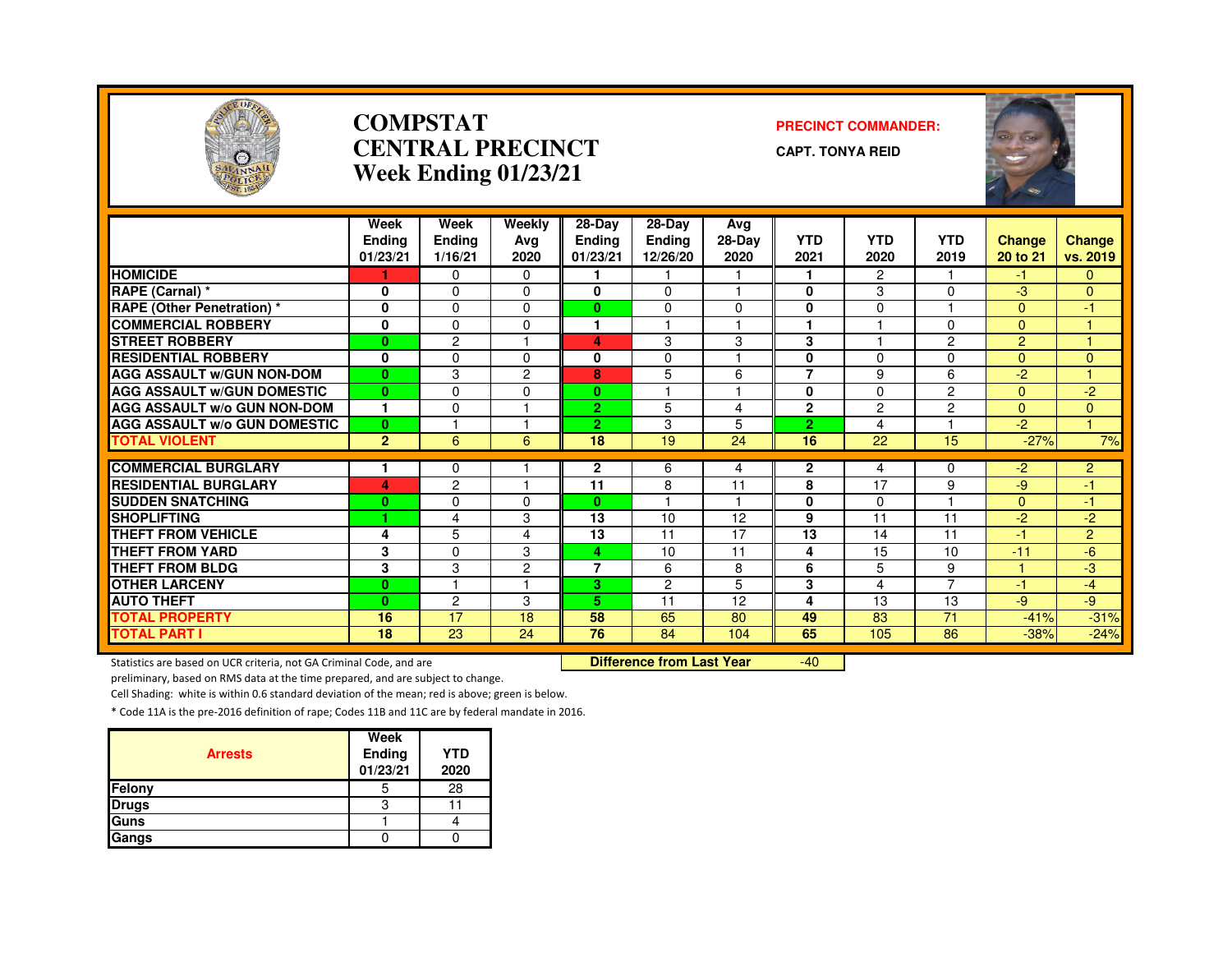

#### **COMPSTATSOUTH PRECINCTWeek Ending 01/23/21**

#### **PRECINCT COMMANDER:**

**CAPT. MICHELLE HALFORD**



|                                     | Week<br><b>Ending</b><br>01/23/21 | Week<br>Ending<br>1/16/21 | Weekly<br>Avg<br>2020 | 28-Day<br><b>Ending</b><br>01/23/21 | $28-Dav$<br><b>Ending</b><br>12/26/20 | Ava<br>28-Day<br>2020    | <b>YTD</b><br>2021   | <b>YTD</b><br>2020 | <b>YTD</b><br>2019 | <b>Change</b><br>20 to 21 | Change<br>vs. 2019 |
|-------------------------------------|-----------------------------------|---------------------------|-----------------------|-------------------------------------|---------------------------------------|--------------------------|----------------------|--------------------|--------------------|---------------------------|--------------------|
| <b>HOMICIDE</b>                     | 0                                 | $\Omega$                  | $\Omega$              | 0                                   | $\Omega$                              | 0                        | 0                    | 0                  | 2                  | $\Omega$                  | $-2$               |
| RAPE (Carnal) *                     | $\mathbf 0$                       | $\Omega$                  | $\Omega$              | $\mathbf{0}$                        | $\Omega$                              |                          | 0                    |                    |                    | $-1$                      | $-1$               |
| <b>RAPE (Other Penetration)</b> *   | $\bf{0}$                          | $\Omega$                  | $\Omega$              | $\mathbf{0}$                        | 3                                     |                          | $\bf{0}$             |                    | $\Omega$           | -1                        | $\mathbf{0}$       |
| <b>COMMERCIAL ROBBERY</b>           | 0                                 |                           | $\Omega$              |                                     | 0                                     | $\overline{2}$           | $\blacktriangleleft$ | 3                  | 0                  | $-2$                      |                    |
| <b>STREET ROBBERY</b>               | $\mathbf{0}$                      | $\Omega$                  |                       | $\mathbf{2}$                        | 4                                     | $\overline{c}$           | $\overline{2}$       | 4                  | $\overline{c}$     | $-2$                      | $\overline{0}$     |
| <b>RESIDENTIAL ROBBERY</b>          | $\mathbf{0}$                      | $\overline{2}$            | $\Omega$              | $\overline{2}$                      | $\Omega$                              |                          | $\overline{2}$       |                    | 0                  |                           | $\overline{2}$     |
| <b>AGG ASSAULT W/GUN NON-DOM</b>    |                                   |                           |                       | 4                                   | 5                                     | 5                        | 5                    | 5                  |                    | $\mathbf{0}$              | $\overline{4}$     |
| <b>AGG ASSAULT W/GUN DOMESTIC</b>   | $\bf{0}$                          | $\Omega$                  | $\Omega$              | 0                                   | $\Omega$                              | $\overline{\phantom{a}}$ | $\bf{0}$             | $\Omega$           |                    | $\Omega$                  | -1                 |
| <b>AGG ASSAULT w/o GUN NON-DOM</b>  | $\mathbf{1}$                      | $\mathbf{0}$              |                       | 4                                   | 4                                     | 3                        | 1                    |                    | 3                  | $\Omega$                  | $-2$               |
| <b>AGG ASSAULT W/o GUN DOMESTIC</b> | $\overline{2}$                    |                           |                       | 5                                   | 10                                    | 5                        | 5                    | 2                  | 2                  | 3                         | 3                  |
| <b>TOTAL VIOLENT</b>                | 4                                 | 5                         | 5                     | 18                                  | 26                                    | 20                       | 16                   | 18                 | 12                 | $-11%$                    | 33%                |
| <b>COMMERCIAL BURGLARY</b>          | 0                                 | 0                         |                       | 0                                   | 3                                     | 3                        | 0                    |                    | 6                  | -1                        | $-6$               |
| <b>RESIDENTIAL BURGLARY</b>         | $\mathbf{2}$                      | 4                         | -1                    | 9                                   | 9                                     | 8                        | 6                    | 13                 | 5                  | $-7$                      | м                  |
| <b>SUDDEN SNATCHING</b>             | $\bf{0}$                          | $\Omega$                  | 0                     | ٠                                   | $\Omega$                              |                          | и                    | 0                  | $\overline{c}$     |                           | -1                 |
| <b>SHOPLIFTING</b>                  | $\overline{7}$                    | 8                         | ⇁                     | 35                                  | 40                                    | 27                       | 30                   | 22                 | 34                 | 8                         | $-4$               |
| <b>THEFT FROM VEHICLE</b>           | $\overline{7}$                    | $\overline{7}$            | 6                     | 24                                  | 17                                    | 22                       | 18                   | 13                 | 26                 | 5                         | -8                 |
| <b>THEFT FROM YARD</b>              | $\bf{0}$                          | 4                         | 2                     | 4                                   | $\overline{7}$                        | $\overline{7}$           | 4                    | 4                  | 5                  | $\overline{0}$            | -1                 |
| <b>THEFT FROM BLDG</b>              | $\mathbf{2}$                      | 4                         | 3                     | 7                                   | 13                                    | 10                       | 6                    | 8                  | 16                 | $-2$                      | $-10$              |
| <b>OTHER LARCENY</b>                | 1                                 | $\overline{2}$            |                       | 5                                   | 4                                     | 4                        | 5                    | $\overline{2}$     | 3                  | 3                         | $\overline{2}$     |
| <b>AUTO THEFT</b>                   | $\mathbf{2}$                      | 4                         | 3                     | 9                                   | 11                                    | 10                       | 9                    | $\overline{c}$     | 9                  | $\overline{7}$            | $\Omega$           |
| <b>TOTAL PROPERTY</b>               | 21                                | 33                        | 22                    | 94                                  | 104                                   | 92                       | 79                   | 65                 | 106                | 22%                       | $-25%$             |
| <b>TOTAL PART I</b>                 | 25                                | 38                        | 26                    | 112                                 | 130                                   | 112                      | 95                   | 83                 | 118                | 14%                       | $-19%$             |

Statistics are based on UCR criteria, not GA Criminal Code, and are **Difference from Last Year** 

<sup>12</sup>

preliminary, based on RMS data at the time prepared, and are subject to change.

Cell Shading: white is within 0.6 standard deviation of the mean; red is above; green is below.

| <b>Arrests</b> | Week<br>Ending<br>01/23/21 | <b>YTD</b><br>2020 |
|----------------|----------------------------|--------------------|
| Felony         | 5                          | 16                 |
| <b>Drugs</b>   | 2                          |                    |
| Guns           |                            |                    |
| Gangs          |                            |                    |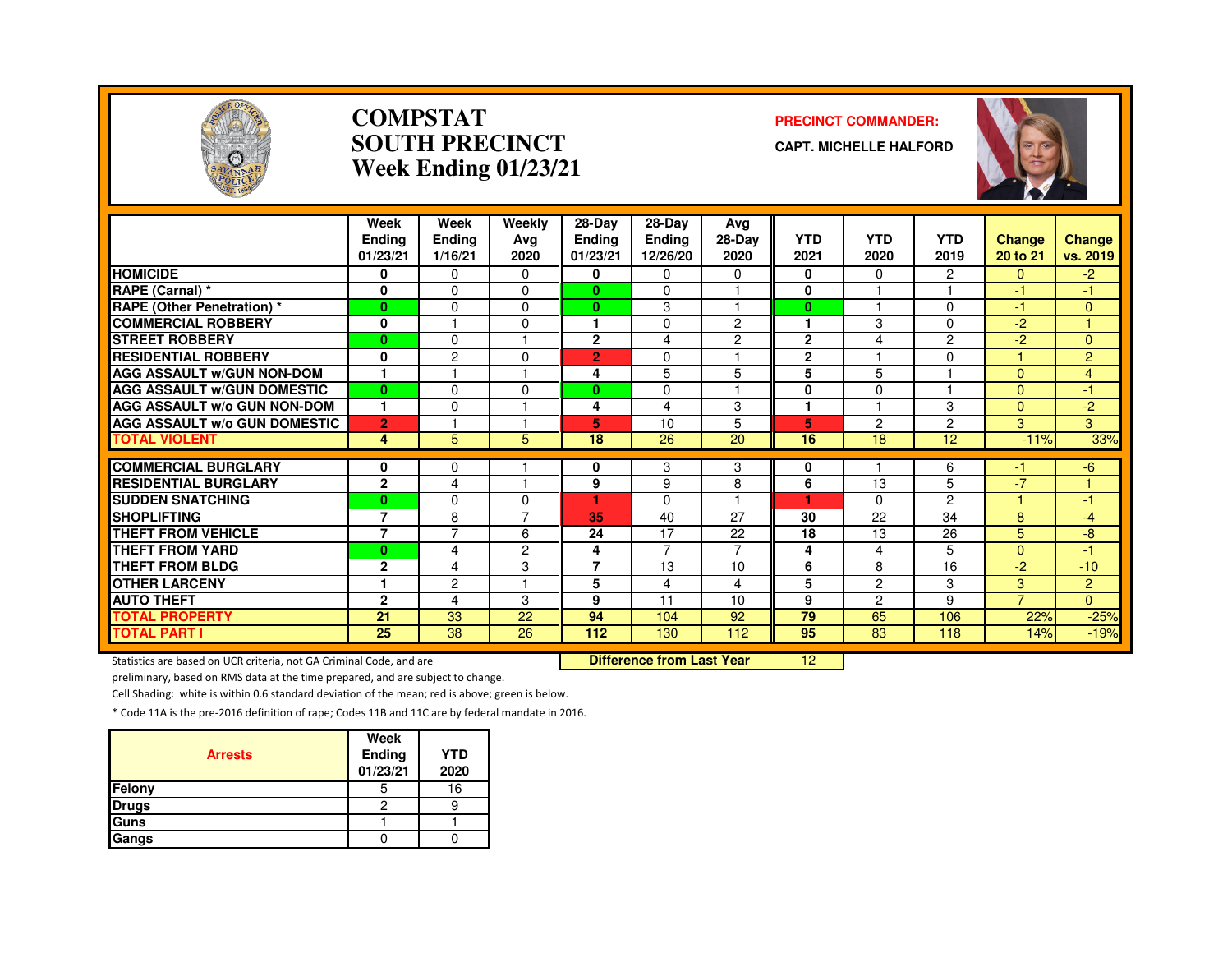

#### **COMPSTATEAST PRECINCTWeek Ending 01/23/21**

#### **PRECINCT COMMANDER:**

**CAPT. GEORGE GUNDICH**



|                                     | Week<br><b>Ending</b> | Week<br>Ending | Weekly<br>Avg  | $28-Dav$<br><b>Ending</b> | 28-Dav<br><b>Ending</b> | Ava<br>28-Day  | <b>YTD</b>     | <b>YTD</b>     | <b>YTD</b>     | <b>Change</b>  | <b>Change</b>  |
|-------------------------------------|-----------------------|----------------|----------------|---------------------------|-------------------------|----------------|----------------|----------------|----------------|----------------|----------------|
|                                     | 01/23/21              | 1/16/21        | 2020           | 01/23/21                  | 12/26/20                | 2020           | 2021           | 2020           | 2019           | 20 to 21       | vs. 2019       |
| <b>HOMICIDE</b>                     | 0                     | 0              | $\Omega$       |                           |                         | 0              |                | $\Omega$       | $\Omega$       |                |                |
| RAPE (Carnal) *                     | 0                     |                | $\Omega$       |                           | 0                       | $\Omega$       |                | $\Omega$       |                |                | $\overline{0}$ |
| <b>RAPE (Other Penetration) *</b>   | $\bf{0}$              | $\Omega$       | $\Omega$       | ٠                         |                         | и              |                | $\Omega$       | $\Omega$       |                |                |
| <b>COMMERCIAL ROBBERY</b>           | 0                     | $\Omega$       | $\Omega$       |                           | $\overline{c}$          | 1              | ٠              | $\overline{c}$ |                | $-1$           | $\Omega$       |
| <b>STREET ROBBERY</b>               | $\bf{0}$              | $\Omega$       |                |                           | 3                       | 2              |                |                | 2              | $\Omega$       | -1             |
| <b>RESIDENTIAL ROBBERY</b>          | 0                     | $\Omega$       | 0              | 0                         | 0                       | 0              | 0              | $\Omega$       |                | $\Omega$       | -1             |
| <b>AGG ASSAULT W/GUN NON-DOM</b>    | 1                     | $\Omega$       | $\overline{c}$ | 3                         | 6                       | $\overline{7}$ | 3              | 4              | 8              | $\cdot$        | $-5$           |
| <b>AGG ASSAULT W/GUN DOMESTIC</b>   | $\bf{0}$              | $\Omega$       | $\Omega$       | $\bf{0}$                  |                         | н              | $\bf{0}$       | $\Omega$       | $\Omega$       | $\Omega$       | $\Omega$       |
| <b>AGG ASSAULT W/o GUN NON-DOM</b>  | $\mathbf{1}$          | н              | и              | 4                         | 4                       | 5              | 4              | 5              | $\overline{2}$ | $-1$           | $\overline{2}$ |
| <b>AGG ASSAULT w/o GUN DOMESTIC</b> | 1                     |                | и              | 3                         | 6                       | 6              | $\overline{2}$ | 6              | 3              | $-4$           | $-1$           |
| <b>TOTAL VIOLENT</b>                | 3                     | 3              | 6              | 15                        | 24                      | 24             | 14             | 18             | 18             | $-22%$         | $-22%$         |
|                                     |                       |                |                |                           |                         |                |                |                |                |                |                |
| <b>COMMERCIAL BURGLARY</b>          |                       | $\Omega$       | 0              |                           |                         | $\overline{2}$ |                | 4              |                | $-3$           | 0              |
| <b>RESIDENTIAL BURGLARY</b>         | $\mathbf{0}$          | 3              | и              | 10                        | 11                      | 11             | 8              | 13             | 13             | $-5$           | $-5$           |
| <b>SUDDEN SNATCHING</b>             | $\bf{0}$              | $\Omega$       | $\Omega$       | $\mathbf{0}$              | 0                       | 0              | 0              | $\Omega$       | $\overline{2}$ | $\Omega$       | $-2$           |
| <b>SHOPLIFTING</b>                  | 1                     |                | 4              | 6.                        | 12                      | 16             | 5              | 25             | 8              | $-20$          | -3             |
| <b>THEFT FROM VEHICLE</b>           | $\mathbf{2}$          |                | 5              | 10                        | 17                      | 19             | 5              | 18             | 30             | $-13$          | $-25$          |
| <b>THEFT FROM YARD</b>              | $\mathbf{2}$          |                | 2              | 5                         |                         | 9              | 5              | 8              | $\overline{2}$ | $-3$           | 3              |
| <b>THEFT FROM BLDG</b>              | 1                     | $\overline{c}$ | $\overline{c}$ | 5.                        | 5                       | 10             | 4              | 9              | 11             | $-5$           | $-7'$          |
| <b>OTHER LARCENY</b>                | $\overline{2}$        |                | н              | 4                         | 11                      | 5              | 3              | 4              | $\Omega$       | 47             | 3              |
| <b>AUTO THEFT</b>                   | -1                    | 3              | 2              | 14                        | 7                       | 9              | $\overline{7}$ | 5              | 13             | $\overline{2}$ | $-6$           |
| <b>TOTAL PROPERTY</b>               | 10                    | 12             | 18             | 55                        | 65                      | 81             | 38             | 86             | 80             | $-56%$         | $-53%$         |
| <b>TOTAL PART I</b>                 | 13                    | 15             | 24             | 70                        | 89                      | 104            | 52             | 104            | 98             | $-50%$         | $-47%$         |

Statistics are based on UCR criteria, not GA Criminal Code, and are **Difference from Last Year** 

-52

preliminary, based on RMS data at the time prepared, and are subject to change.

Cell Shading: white is within 0.6 standard deviation of the mean; red is above; green is below.

| <b>Arrests</b> | Week<br>Ending<br>01/23/21 | <b>YTD</b><br>2020 |
|----------------|----------------------------|--------------------|
| Felony         |                            |                    |
| <b>Drugs</b>   |                            |                    |
| Guns           | b                          | 13                 |
| Gangs          |                            |                    |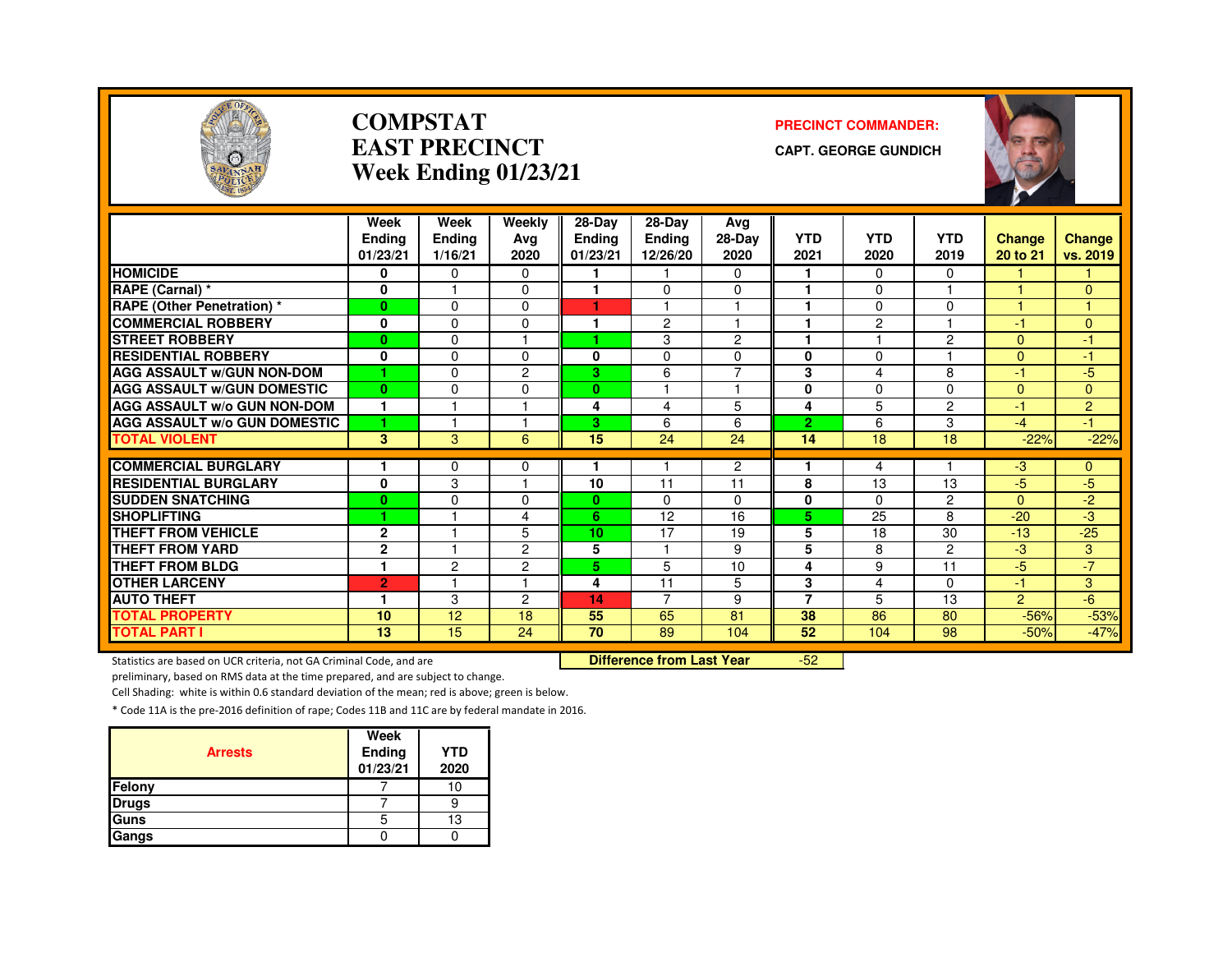# **BEAT 21 North PrecinctWeek Ending 01/23/21**

|                                     |                           |                | <b>Last 4 Weeks</b>     |                | 28 Days        | 28 Day  |                |                |                |                |                      |
|-------------------------------------|---------------------------|----------------|-------------------------|----------------|----------------|---------|----------------|----------------|----------------|----------------|----------------------|
|                                     | <b>Endina</b>             | <b>Ending</b>  | <b>Ending</b>           | Ending         | <b>Endina</b>  | Average | <b>YTD</b>     | <b>YTD</b>     | <b>YTD</b>     | <b>Change</b>  | <b>Change</b>        |
|                                     | 1/2/21                    | 1/9/21         | 1/16/21                 | 1/23/21        | 01/23/21       | 2020    | 2021           | 2020           | 2019           | 20 to 21       | vs. 2019             |
| <b>HOMICIDE</b>                     | $\Omega$                  | $\Omega$       | 0                       | $\Omega$       | $\Omega$       | 0.0     | $\mathbf{0}$   | $\Omega$       | $\Omega$       | $\Omega$       | $\Omega$             |
| RAPE (Carnal) *                     | 0                         | $\mathbf{0}$   | $\Omega$                | $\mathbf{1}$   | $\mathbf{1}$   | 0.2     | $\mathbf{1}$   | $\mathbf{1}$   | $\Omega$       | $\Omega$       | 1                    |
| <b>RAPE (Other Penetration) *</b>   | $\Omega$                  | $\Omega$       | $\Omega$                | $\Omega$       | $\Omega$       | 0.0     | $\Omega$       | $\Omega$       | $\Omega$       | $\Omega$       | $\Omega$             |
| <b>COMMERCIAL ROBBERY</b>           | $\Omega$                  | $\Omega$       | $\Omega$                | $\Omega$       | $\Omega$       | 0.0     | $\Omega$       | $\Omega$       | $\Omega$       | $\mathbf{0}$   | $\Omega$             |
| <b>STREET ROBBERY</b>               | $\Omega$                  | $\Omega$       | $\Omega$                | $\Omega$       | $\Omega$       | 0.4     | $\Omega$       | $\mathbf{1}$   | $\Omega$       | $-1$           | $\Omega$             |
| <b>RESIDENTIAL ROBBERY</b>          | 0                         | $\mathbf{0}$   | 0                       | 0              | $\mathbf{0}$   | 0.0     | $\Omega$       | 0              | 0              | $\Omega$       | $\Omega$             |
| <b>AGG ASSAULT w/GUN NON-DOM</b>    | $\Omega$                  | $\Omega$       | $\Omega$                | $\Omega$       | $\Omega$       | 0.4     | $\Omega$       | $\Omega$       | $\Omega$       | $\mathbf{0}$   | $\Omega$             |
| <b>AGG ASSAULT W/GUN DOMESTIC</b>   | $\Omega$                  | $\Omega$       | $\Omega$                | $\Omega$       | $\Omega$       | 0.2     | $\Omega$       | $\Omega$       | $\Omega$       | $\Omega$       | $\Omega$             |
| <b>AGG ASSAULT W/o GUN NON-DOM</b>  | $\Omega$                  | $\Omega$       | $\Omega$                | $\Omega$       | $\Omega$       | 0.1     | $\Omega$       | $\Omega$       | $\Omega$       | $\Omega$       | $\Omega$             |
| <b>AGG ASSAULT W/o GUN DOMESTIC</b> | $\mathbf{0}$              | $\Omega$       | 0                       | $\Omega$       | $\mathbf{0}$   | 1.2     | $\mathbf{0}$   | 4              | 0              | $-4$           | $\Omega$             |
| <b>TOTAL VIOLENT</b>                | $\mathbf{0}$              | $\mathbf{0}$   | $\mathbf{0}$            | $\mathbf{1}$   | $\mathbf{1}$   | 2.5     | $\mathbf{1}$   | 6              | $\mathbf{0}$   | $-83%$         | #DIV/0!              |
| <b>COMMERCIAL BURGLARY</b>          | $\Omega$                  | $\Omega$       | $\Omega$                | $\Omega$       | $\Omega$       | 0.2     | $\Omega$       | $\mathbf{1}$   | $\Omega$       | $-1$           | $\Omega$             |
| <b>RESIDENTIAL BURGLARY</b>         | $\Omega$                  | $\Omega$       | $\Omega$                | $\overline{2}$ | $\overline{2}$ | 0.8     | $\overline{2}$ | $\overline{2}$ | 3              | $\Omega$       | $-1$                 |
| <b>SUDDEN SNATCHING</b>             | 0                         | $\Omega$       | $\Omega$                | $\Omega$       | $\Omega$       | 0.2     | $\Omega$       | $\Omega$       | $\Omega$       | $\Omega$       | $\mathbf{0}$         |
| <b>SHOPLIFTING</b>                  | $\Omega$                  | $\Omega$       | $\Omega$                | $\Omega$       | $\Omega$       | 0.2     | $\Omega$       | $\Omega$       | $\Omega$       | $\mathbf{0}$   | $\Omega$             |
| <b>THEFT FROM VEHICLE</b>           | $\Omega$                  | 3              | $\Omega$                | $\Omega$       | 3              | 1.0     | 3              | $\Omega$       | $\overline{2}$ | 3              | $\blacktriangleleft$ |
| <b>THEFT FROM YARD</b>              | $\Omega$                  | $\Omega$       | $\Omega$                | $\Omega$       | $\Omega$       | 0.5     | $\Omega$       | $\Omega$       | $\mathbf{1}$   | $\overline{0}$ | $-1$                 |
| <b>THEFT FROM BLDG</b>              | $\Omega$                  | $\Omega$       | $\mathbf{1}$            | $\mathbf{1}$   | $\overline{2}$ | 0.7     | $\overline{2}$ | $\mathbf{1}$   | $\Omega$       | ٠              | $\overline{2}$       |
| <b>OTHER LARCENY</b>                | 0                         | $\Omega$       | 0                       | $\Omega$       | $\mathbf{0}$   | 0.2     | $\Omega$       | $\Omega$       | 0              | $\mathbf{0}$   | $\Omega$             |
| <b>AUTO THEFT</b>                   | $\Omega$                  | $\Omega$       | $\Omega$                | $\Omega$       | $\Omega$       | 0.6     | $\Omega$       | $\Omega$       | $\mathbf{1}$   | $\Omega$       | $-1$                 |
| <b>TOTAL PROPERTY</b>               | $\Omega$                  | $\overline{3}$ | $\mathbf{1}$            | $\overline{3}$ | $\overline{7}$ | 4.4     | $\overline{7}$ | $\overline{4}$ | $\overline{7}$ | 75%            | 0%                   |
| <b>TOTAL PART I</b>                 | $\mathbf{0}$              | 3              | $\mathbf{1}$            | $\overline{4}$ | 8              | 6.8     | 8              | 10             | $7^{\circ}$    | $-20%$         | 14%                  |
|                                     | Difference from Last Vear |                | $\overline{\mathbf{a}}$ |                |                |         |                |                |                |                |                      |

 **Difference from Last Year**r -2

Statistics are based on UCR criteria, not GA Criminal Code.

\* Rape Code 11A is the historical definition of rape (aka Legacy Rape); Rape Codes 11B and 11C are those moved from Part II to Part I in 2017.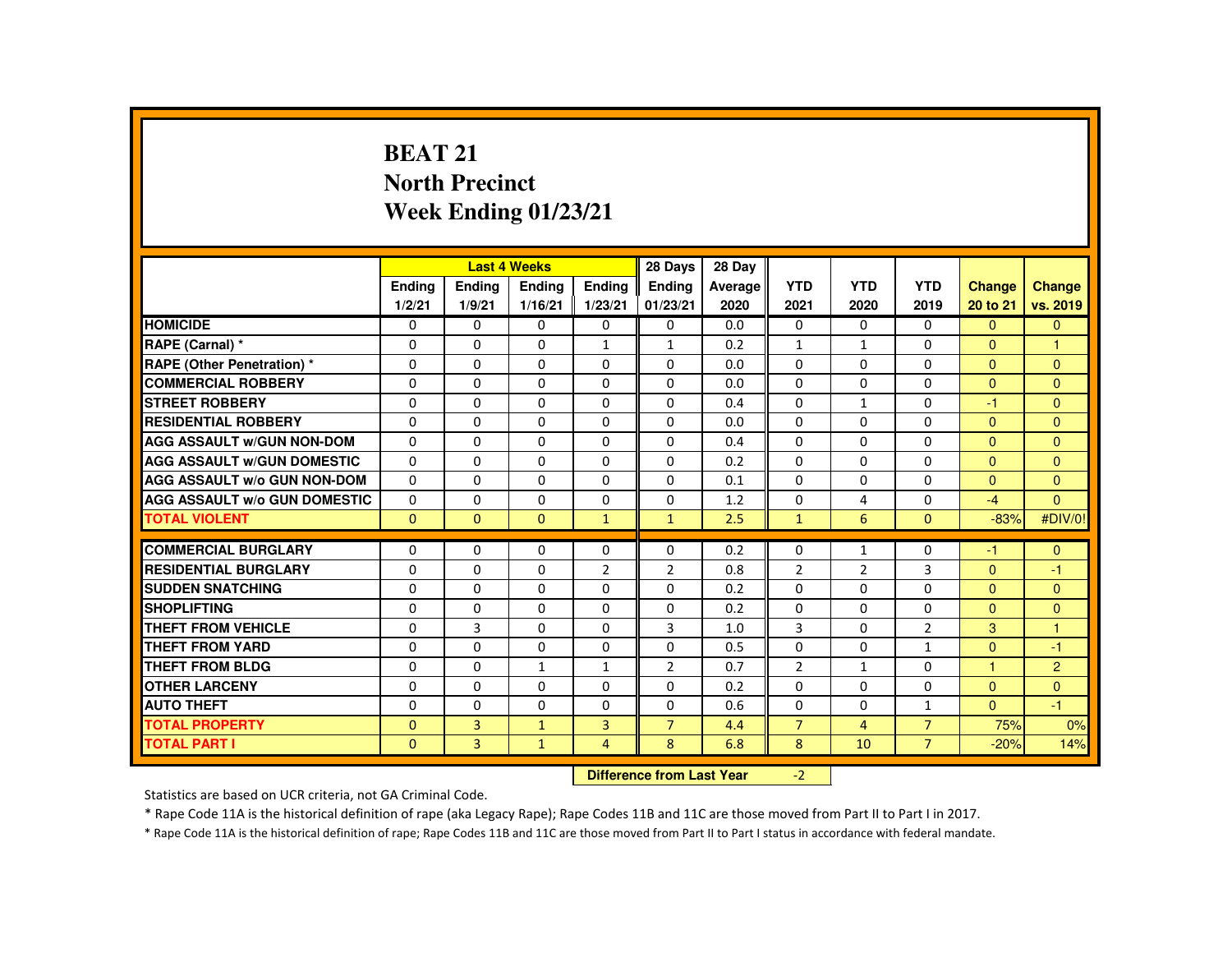# **BEAT 22 North PrecinctWeek Ending 01/23/21**

|                                     |                |                           | <b>Last 4 Weeks</b> |                | 28 Days        | 28 Day  |                |                |                |                |                |
|-------------------------------------|----------------|---------------------------|---------------------|----------------|----------------|---------|----------------|----------------|----------------|----------------|----------------|
|                                     | <b>Ending</b>  | <b>Ending</b>             | <b>Ending</b>       | <b>Endina</b>  | <b>Endina</b>  | Average | <b>YTD</b>     | <b>YTD</b>     | <b>YTD</b>     | <b>Change</b>  | Change         |
|                                     | 01/02/20       | 1/9/21                    | 1/16/21             | 01/23/21       | 01/23/21       | 2020    | 2021           | 2020           | 2019           | 20 to 21       | vs. 2019       |
| <b>HOMICIDE</b>                     | 0              | $\mathbf{0}$              | 0                   | 0              | 0              | 0.2     | $\mathbf{0}$   | 0              | $\mathbf{1}$   | $\mathbf{0}$   | $-1$           |
| RAPE (Carnal) *                     | $\Omega$       | $\Omega$                  | $\Omega$            | $\Omega$       | $\Omega$       | 0.2     | $\Omega$       | $\Omega$       | $\Omega$       | $\Omega$       | $\mathbf{0}$   |
| <b>RAPE (Other Penetration) *</b>   | $\Omega$       | $\Omega$                  | $\Omega$            | $\Omega$       | $\Omega$       | 0.1     | $\Omega$       | $\Omega$       | $\Omega$       | $\Omega$       | $\Omega$       |
| <b>COMMERCIAL ROBBERY</b>           | 0              | $\mathbf{0}$              | 0                   | 0              | $\Omega$       | 0.1     | 0              | 0              | 0              | $\mathbf{0}$   | $\mathbf{0}$   |
| <b>STREET ROBBERY</b>               | $\Omega$       | $\Omega$                  | $\Omega$            | $\Omega$       | $\Omega$       | 0.5     | $\Omega$       | $\Omega$       | $\Omega$       | $\Omega$       | $\Omega$       |
| <b>RESIDENTIAL ROBBERY</b>          | $\Omega$       | $\Omega$                  | $\Omega$            | $\Omega$       | $\Omega$       | 0.1     | $\Omega$       | $\Omega$       | $\Omega$       | $\Omega$       | $\mathbf{0}$   |
| <b>AGG ASSAULT W/GUN NON-DOM</b>    | $\overline{2}$ | $\Omega$                  | $\Omega$            | $\mathbf{1}$   | 3              | 2.6     | $\mathbf{1}$   | 4              | $\Omega$       | $-3$           | $\mathbf{1}$   |
| <b>AGG ASSAULT W/GUN DOMESTIC</b>   | $\Omega$       | $\mathbf{1}$              | $\mathbf{1}$        | $\Omega$       | $\overline{2}$ | 0.2     | $\overline{2}$ | $\Omega$       | $\Omega$       | $\overline{2}$ | 2              |
| <b>AGG ASSAULT W/o GUN NON-DOM</b>  | $\mathbf{1}$   | $\Omega$                  | $\Omega$            | $\Omega$       | $\mathbf{1}$   | 0.5     | $\mathbf{1}$   | $\Omega$       | $\mathbf{1}$   | $\mathbf{1}$   | $\mathbf{0}$   |
| <b>AGG ASSAULT W/o GUN DOMESTIC</b> | $\overline{2}$ | $\Omega$                  | $\Omega$            | $\Omega$       | $\overline{2}$ | 0.7     | $\mathbf{1}$   | $\Omega$       | $\mathbf{1}$   | $\mathbf{1}$   | $\overline{0}$ |
| <b>TOTAL VIOLENT</b>                | 5              | $\mathbf{1}$              | $\mathbf{1}$        | $\mathbf{1}$   | 8              | 5.0     | 5              | $\overline{4}$ | 3              | 25%            | 67%            |
|                                     |                |                           |                     |                |                |         |                |                |                |                |                |
| <b>COMMERCIAL BURGLARY</b>          | $\Omega$       | $\Omega$                  | $\Omega$            | $\mathbf{1}$   | $\mathbf{1}$   | 0.3     | $\mathbf{1}$   | $\mathbf{1}$   | $\overline{2}$ | $\Omega$       | $-1$           |
| <b>RESIDENTIAL BURGLARY</b>         | 0              | $\Omega$                  | $\Omega$            | $\Omega$       | $\Omega$       | 2.3     | $\Omega$       | $\mathbf{1}$   | $\mathbf{1}$   | $-1$           | $-1$           |
| <b>SUDDEN SNATCHING</b>             | $\Omega$       | $\Omega$                  | $\Omega$            | $\Omega$       | $\Omega$       | 0.1     | $\Omega$       | $\Omega$       | $\Omega$       | $\Omega$       | $\Omega$       |
| <b>SHOPLIFTING</b>                  | $\Omega$       | $\Omega$                  | $\Omega$            | $\Omega$       | $\Omega$       | 0.5     | $\Omega$       | $\Omega$       | $\overline{2}$ | $\Omega$       | $-2$           |
| <b>THEFT FROM VEHICLE</b>           | $\mathbf{1}$   | $\Omega$                  | $\Omega$            | $\Omega$       | $\mathbf{1}$   | 2.3     | $\Omega$       | 4              | $\overline{2}$ | $-4$           | $-2$           |
| <b>THEFT FROM YARD</b>              | $\Omega$       | $\mathbf{1}$              | $\Omega$            | $\Omega$       | $\mathbf{1}$   | 0.9     | $\mathbf{1}$   | $\Omega$       | 3              | $\mathbf{1}$   | $-2$           |
| <b>THEFT FROM BLDG</b>              | $\mathbf{1}$   | $\Omega$                  | $\mathbf{1}$        | $\Omega$       | $\overline{2}$ | 1.1     | $\mathbf{1}$   | $\Omega$       | $\overline{4}$ | $\mathbf{1}$   | $-3$           |
| <b>OTHER LARCENY</b>                | $\Omega$       | $\Omega$                  | $\Omega$            | $\Omega$       | $\Omega$       | 0.6     | $\Omega$       | 0              | $\Omega$       | $\overline{0}$ | $\mathbf{0}$   |
| <b>AUTO THEFT</b>                   | $\Omega$       | $\Omega$                  | $\mathbf{1}$        | $\mathbf{1}$   | $\overline{2}$ | 1.8     | $\overline{2}$ | $\mathbf{1}$   | $\mathbf{1}$   | $\mathbf{1}$   | $\mathbf{1}$   |
| <b>TOTAL PROPERTY</b>               | $\overline{2}$ | $\mathbf{1}$              | $\overline{2}$      | $\overline{2}$ | $\overline{7}$ | 9.9     | 5              | $\overline{7}$ | 15             | $-29%$         | $-67%$         |
| <b>TOTAL PART I</b>                 | $\overline{7}$ | $\overline{2}$            | $\overline{3}$      | $\overline{3}$ | 15             | 14.9    | 10             | 11             | 18             | $-9%$          | $-44%$         |
|                                     |                | Difference from Last Year |                     | $-1$           |                |         |                |                |                |                |                |

 **Difference from Last Year**

Statistics are based on UCR criteria, not GA Criminal Code.

\* Rape Code 11A is the historical definition of rape (aka Legacy Rape); Rape Codes 11B and 11C are those moved from Part II to Part I in 2017.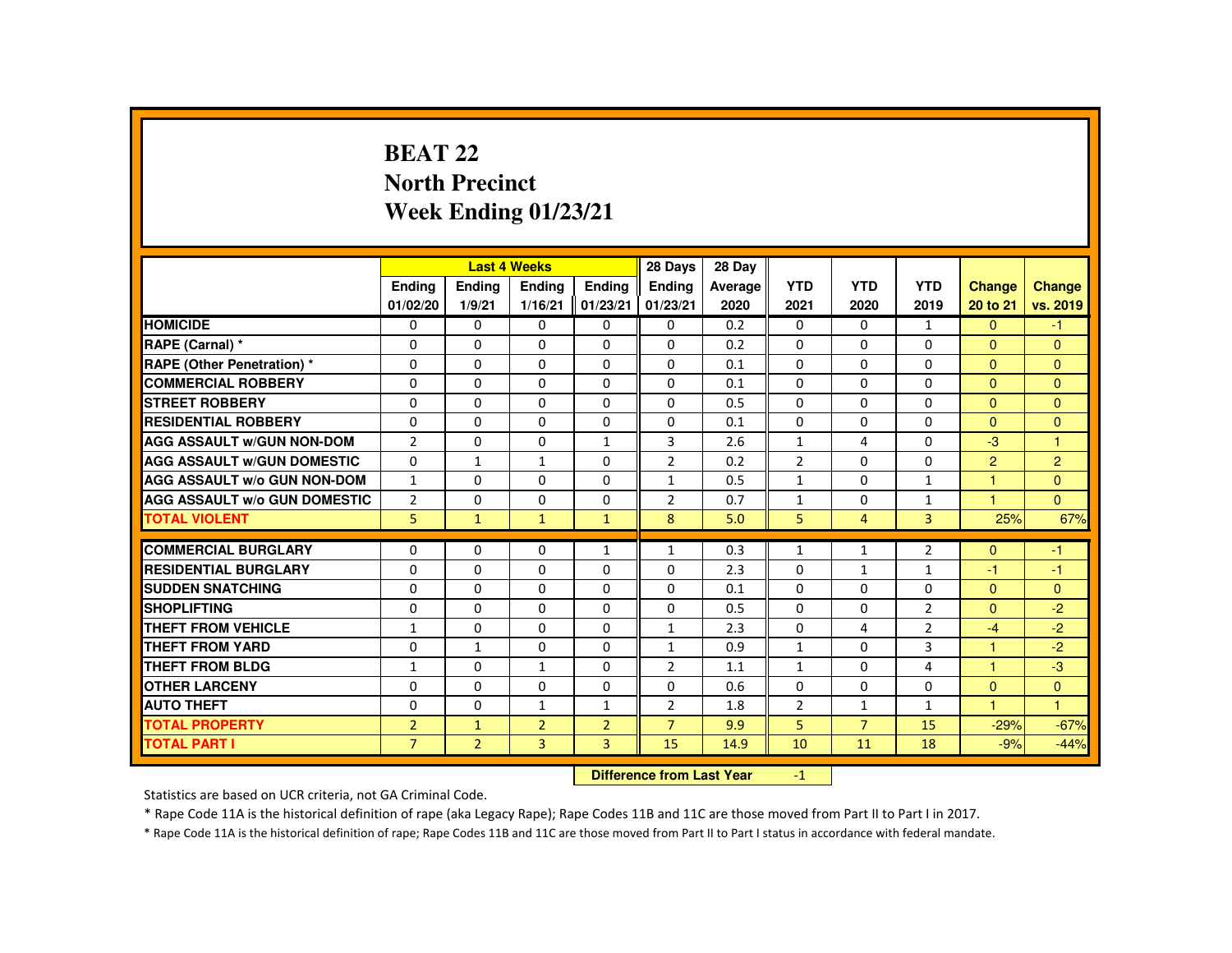# **BEAT 23 North PrecinctWeek Ending 01/23/21**

|                                     |                |                           | <b>Last 4 Weeks</b> |                | 28 Days        | 28 Day  |                |                |                |                |                |
|-------------------------------------|----------------|---------------------------|---------------------|----------------|----------------|---------|----------------|----------------|----------------|----------------|----------------|
|                                     | Ending         | Ending                    | Ending              | <b>Endina</b>  | <b>Endina</b>  | Average | <b>YTD</b>     | <b>YTD</b>     | <b>YTD</b>     | Change         | Change         |
|                                     | 01/02/20       | 1/9/21                    | 1/16/21             | 01/23/21       | 01/23/21       | 2020    | 2021           | 2020           | 2019           | 20 to 21       | vs. 2019       |
| <b>HOMICIDE</b>                     | $\Omega$       | $\mathbf{0}$              | 0                   | $\mathbf{0}$   | 0              | 0.3     | $\mathbf{0}$   | 0              | $\Omega$       | $\mathbf{0}$   | $\mathbf{0}$   |
| RAPE (Carnal) *                     | $\Omega$       | $\Omega$                  | $\Omega$            | $\Omega$       | $\Omega$       | 0.2     | $\Omega$       | $\Omega$       | $\mathbf{1}$   | $\Omega$       | $-1$           |
| <b>RAPE (Other Penetration) *</b>   | $\Omega$       | $\Omega$                  | $\Omega$            | $\Omega$       | $\Omega$       | 0.2     | $\Omega$       | $\Omega$       | $\Omega$       | $\Omega$       | $\mathbf{0}$   |
| <b>COMMERCIAL ROBBERY</b>           | 0              | $\Omega$                  | $\Omega$            | $\Omega$       | $\Omega$       | 0.0     | $\Omega$       | $\Omega$       | $\Omega$       | $\mathbf{0}$   | $\Omega$       |
| <b>STREET ROBBERY</b>               | 0              | $\Omega$                  | $\Omega$            | $\Omega$       | $\Omega$       | 0.3     | $\Omega$       | $\Omega$       | $\mathbf{1}$   | $\Omega$       | $-1$           |
| <b>RESIDENTIAL ROBBERY</b>          | $\Omega$       | $\Omega$                  | $\Omega$            | $\Omega$       | $\Omega$       | 0.0     | $\Omega$       | $\Omega$       | $\Omega$       | $\Omega$       | $\Omega$       |
| <b>AGG ASSAULT W/GUN NON-DOM</b>    | $\overline{2}$ | $\Omega$                  | $\Omega$            | $\mathbf{1}$   | 3              | 1.6     | $\mathbf{1}$   | $\mathbf{1}$   | $\mathbf{1}$   | $\Omega$       | $\mathbf{0}$   |
| <b>AGG ASSAULT W/GUN DOMESTIC</b>   | $\Omega$       | $\Omega$                  | $\Omega$            | $\Omega$       | $\Omega$       | 0.2     | $\Omega$       | $\Omega$       | $\Omega$       | $\Omega$       | $\Omega$       |
| <b>AGG ASSAULT W/o GUN NON-DOM</b>  | $\Omega$       | $\Omega$                  | $\Omega$            | $\Omega$       | $\Omega$       | 0.4     | $\Omega$       | $\Omega$       | $\mathbf{1}$   | $\Omega$       | $-1$           |
| <b>AGG ASSAULT W/o GUN DOMESTIC</b> | $\Omega$       | $\Omega$                  | $\mathbf{1}$        | $\Omega$       | $\mathbf{1}$   | 0.8     | $\mathbf{1}$   | $\Omega$       | $\mathbf{1}$   | $\overline{1}$ | $\mathbf{0}$   |
| <b>TOTAL VIOLENT</b>                | $\overline{2}$ | $\Omega$                  | $\mathbf{1}$        | $\mathbf{1}$   | $\overline{4}$ | 3.9     | $\overline{2}$ | $\mathbf{1}$   | 5              | 100%           | $-60%$         |
| <b>COMMERCIAL BURGLARY</b>          | $\Omega$       | $\Omega$                  | $\Omega$            | 1              | 1              | 0.7     | $\mathbf{1}$   | 0              | $\mathbf{1}$   | 1              | $\mathbf{0}$   |
| <b>RESIDENTIAL BURGLARY</b>         | $\overline{2}$ | $\mathbf{1}$              | $\mathbf{1}$        | $\mathbf{1}$   | 5              | 1.6     | $\overline{2}$ | $\overline{2}$ | $\mathbf{1}$   | $\overline{0}$ | $\mathbf{1}$   |
| <b>SUDDEN SNATCHING</b>             | $\Omega$       | $\mathbf{1}$              | $\Omega$            | $\Omega$       | $\mathbf{1}$   | 0.2     | $\mathbf{1}$   | $\Omega$       | $\Omega$       | $\mathbf{1}$   | $\mathbf{1}$   |
| <b>SHOPLIFTING</b>                  | 0              | 0                         | 0                   | 0              | 0              | 1.2     | 0              | 0              | $\mathbf{1}$   | $\overline{0}$ | $-1$           |
| <b>THEFT FROM VEHICLE</b>           | $\mathbf{1}$   | $\overline{2}$            | 2                   | $\Omega$       | 5              | 2.6     | 4              | 3              | $\mathbf{1}$   | $\mathbf{1}$   | 3              |
| <b>THEFT FROM YARD</b>              | $\Omega$       | $\mathbf{1}$              | $\mathbf{1}$        | $\Omega$       | $\overline{2}$ | 2.3     | $\overline{2}$ | $\overline{2}$ | $\Omega$       | $\Omega$       | $\overline{2}$ |
| <b>THEFT FROM BLDG</b>              | $\Omega$       | $\Omega$                  | $\Omega$            | $\Omega$       | $\Omega$       | 0.9     | $\mathbf{1}$   | $\mathbf{1}$   | $\Omega$       | $\Omega$       | $\mathbf{1}$   |
| <b>OTHER LARCENY</b>                | 0              | $\mathbf{1}$              | 0                   | $\Omega$       | $\mathbf{1}$   | 0.4     | $\mathbf{1}$   | 0              | 0              | $\mathbf{1}$   | $\mathbf{1}$   |
| <b>AUTO THEFT</b>                   | $\Omega$       | $\Omega$                  | $\mathbf{1}$        | $\Omega$       | $\mathbf{1}$   | 1.5     | $\mathbf{1}$   | $\Omega$       | $\overline{2}$ | $\mathbf{1}$   | $-1$           |
| <b>TOTAL PROPERTY</b>               | 3              | 6                         | 5                   | $\overline{2}$ | 16             | 11.5    | 13             | 8              | 6              | 63%            | 117%           |
| <b>TOTAL PART I</b>                 | 5              | 6                         | 6                   | $\overline{3}$ | 20             | 15.4    | 15             | 9              | 11             | 67%            | 36%            |
|                                     |                |                           |                     |                |                |         |                |                |                |                |                |
|                                     |                | Difference from Last Year |                     | 6              |                |         |                |                |                |                |                |

 **Difference from Last Year**

Statistics are based on UCR criteria, not GA Criminal Code.

\* Rape Code 11A is the historical definition of rape (aka Legacy Rape); Rape Codes 11B and 11C are those moved from Part II to Part I in 2017.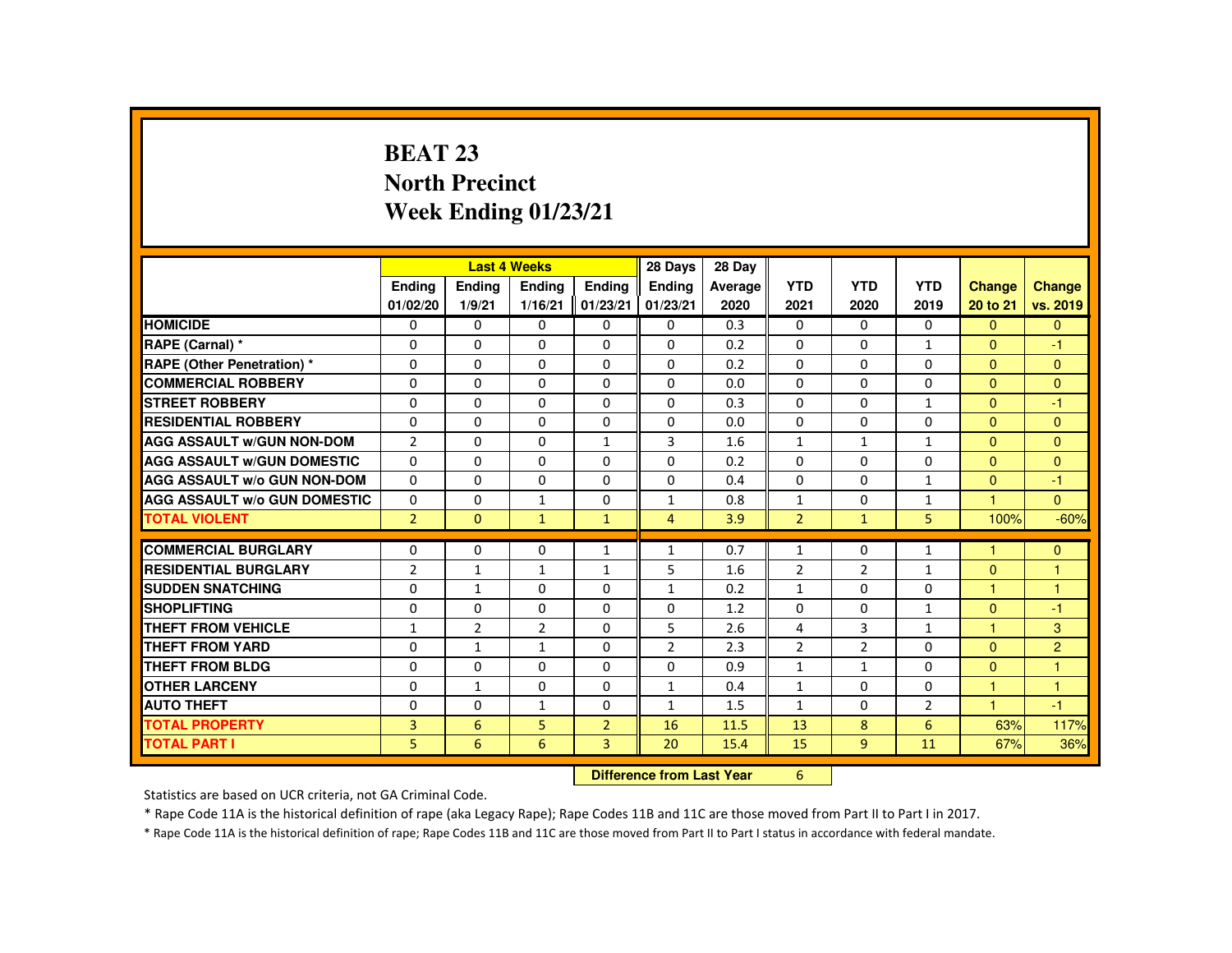# **BEAT 24 North PrecinctWeek Ending 01/23/21**

|                                     |                          |                | <b>Last 4 Weeks</b> |              | 28 Days                   | 28 Day  |                 |                |              |                |                |
|-------------------------------------|--------------------------|----------------|---------------------|--------------|---------------------------|---------|-----------------|----------------|--------------|----------------|----------------|
|                                     | <b>Endina</b>            | <b>Ending</b>  | <b>Ending</b>       | Ending       | Ending                    | Average | <b>YTD</b>      | <b>YTD</b>     | <b>YTD</b>   | Change         | <b>Change</b>  |
|                                     | 01/02/20                 | 1/9/21         | 1/16/21             | 01/23/21     | 01/23/21                  | 2020    | 2021            | 2020           | 2019         | 20 to 21       | vs. 2019       |
| <b>HOMICIDE</b>                     | $\mathbf{0}$             | $\Omega$       | $\Omega$            | $\Omega$     | 0                         | 0.1     | $\Omega$        | 0              | $\Omega$     | $\Omega$       | $\mathbf{0}$   |
| RAPE (Carnal) *                     | $\Omega$                 | $\Omega$       | $\Omega$            | $\Omega$     | 0                         | 0.2     | 0               | $\Omega$       | $\Omega$     | $\overline{0}$ | $\mathbf{0}$   |
| <b>RAPE (Other Penetration) *</b>   | $\Omega$                 | $\Omega$       | $\Omega$            | $\Omega$     | 0                         | 0.0     | $\Omega$        | $\Omega$       | $\Omega$     | $\Omega$       | $\mathbf{0}$   |
| <b>COMMERCIAL ROBBERY</b>           | $\Omega$                 | $\Omega$       | $\Omega$            | $\Omega$     | $\Omega$                  | 0.6     | $\Omega$        | $\Omega$       | $\Omega$     | $\mathbf{0}$   | $\mathbf{0}$   |
| <b>STREET ROBBERY</b>               | $\Omega$                 | $\Omega$       | $\Omega$            | $\Omega$     | $\Omega$                  | 0.4     | $\Omega$        | $\Omega$       | $\Omega$     | $\Omega$       | $\Omega$       |
| <b>RESIDENTIAL ROBBERY</b>          | 0                        | $\mathbf{0}$   | 0                   | 0            | 0                         | 0.0     | 0               | 0              | 0            | $\mathbf{0}$   | $\mathbf{0}$   |
| <b>AGG ASSAULT W/GUN NON-DOM</b>    | $\Omega$                 | $\Omega$       | $\Omega$            | $\Omega$     | $\Omega$                  | 0.6     | $\Omega$        | $\mathbf{1}$   | $\Omega$     | $-1$           | $\Omega$       |
| <b>AGG ASSAULT W/GUN DOMESTIC</b>   | $\Omega$                 | $\Omega$       | $\Omega$            | $\Omega$     | $\Omega$                  | 0.0     | $\Omega$        | $\Omega$       | $\Omega$     | $\Omega$       | $\mathbf{0}$   |
| <b>AGG ASSAULT W/o GUN NON-DOM</b>  | $\Omega$                 | $\Omega$       | $\Omega$            | $\Omega$     | $\Omega$                  | 0.5     | $\Omega$        | $\mathbf{1}$   | $\Omega$     | $-1$           | $\mathbf{0}$   |
| <b>AGG ASSAULT W/o GUN DOMESTIC</b> | $\Omega$                 | $\Omega$       | $\Omega$            | $\Omega$     | $\Omega$                  | 0.3     | $\Omega$        | $\mathbf{1}$   | $\Omega$     | $-1$           | $\Omega$       |
| <b>TOTAL VIOLENT</b>                | $\Omega$                 | $\mathbf{0}$   | $\Omega$            | $\Omega$     | $\Omega$                  | 2.7     | $\Omega$        | 3              | $\Omega$     | $-100%$        | #DIV/0!        |
| <b>COMMERCIAL BURGLARY</b>          | $\Omega$                 | $\Omega$       | $\Omega$            | $\Omega$     | $\Omega$                  | 0.2     | $\Omega$        | $\Omega$       | $\Omega$     | $\Omega$       | $\mathbf{0}$   |
| <b>RESIDENTIAL BURGLARY</b>         | $\Omega$                 | $\Omega$       | $\Omega$            | $\Omega$     | $\Omega$                  | 0.8     | $\Omega$        | $\Omega$       | $\Omega$     | $\Omega$       | $\Omega$       |
| <b>SUDDEN SNATCHING</b>             | $\Omega$                 | $\Omega$       | $\Omega$            | $\Omega$     | $\Omega$                  | 0.1     | $\Omega$        | $\mathbf{1}$   | $\Omega$     | $-1$           | $\Omega$       |
| <b>SHOPLIFTING</b>                  | $\overline{2}$           | $\Omega$       | $\Omega$            | $\Omega$     | $\overline{2}$            | 2.2     | $\Omega$        | $\overline{2}$ | 3            | $-2$           | $-3$           |
| <b>THEFT FROM VEHICLE</b>           | $\Omega$                 | $\mathbf{1}$   | $\Omega$            | $\Omega$     | $\mathbf{1}$              | 3.5     | $\mathbf{1}$    | $\overline{2}$ | $\mathbf{1}$ | $-1$           | $\overline{0}$ |
| <b>THEFT FROM YARD</b>              |                          | $\mathbf{1}$   | $\Omega$            | $\Omega$     | $\overline{2}$            | 1.7     | $\overline{2}$  | 2              | $\mathbf{1}$ | $\mathbf{0}$   | $\mathbf{1}$   |
| <b>THEFT FROM BLDG</b>              | $\mathbf{1}$             | $\Omega$       | $\Omega$            | $\Omega$     |                           | 0.8     | $\Omega$        | $\overline{2}$ | $\Omega$     | $-2$           | $\mathbf{0}$   |
| <b>OTHER LARCENY</b>                | $\mathbf{1}$<br>$\Omega$ | $\Omega$       | $\Omega$            | $\Omega$     | $\mathbf{1}$<br>$\Omega$  |         | $\Omega$        |                | $\Omega$     | $-1$           |                |
|                                     |                          |                |                     |              |                           | 1.2     |                 | $\mathbf{1}$   |              |                | $\mathbf{0}$   |
| <b>AUTO THEFT</b>                   | $\Omega$                 | $\Omega$       | $\Omega$            | $\mathbf{1}$ | $\mathbf{1}$              | 1.3     | $\mathbf{1}$    | $\mathbf{1}$   | $\mathbf{1}$ | $\Omega$       | $\Omega$       |
| <b>TOTAL PROPERTY</b>               | $\overline{4}$           | $\overline{2}$ | $\Omega$            | $\mathbf{1}$ | $\overline{7}$            | 11.8    | $\overline{4}$  | 11             | 6            | $-64%$         | $-33%$         |
| <b>TOTAL PART I</b>                 | $\overline{4}$           | $\overline{2}$ | $\mathbf{0}$        | $\mathbf{1}$ | $\overline{7}$            | 14.5    | $\overline{4}$  | 14             | 6            | $-71%$         | $-33%$         |
|                                     |                          |                |                     |              | Difference from Leat Voor |         | 40 <sup>1</sup> |                |              |                |                |

 **Difference from Last Year**-10

Statistics are based on UCR criteria, not GA Criminal Code.

\* Rape Code 11A is the historical definition of rape (aka Legacy Rape); Rape Codes 11B and 11C are those moved from Part II to Part I in 2017.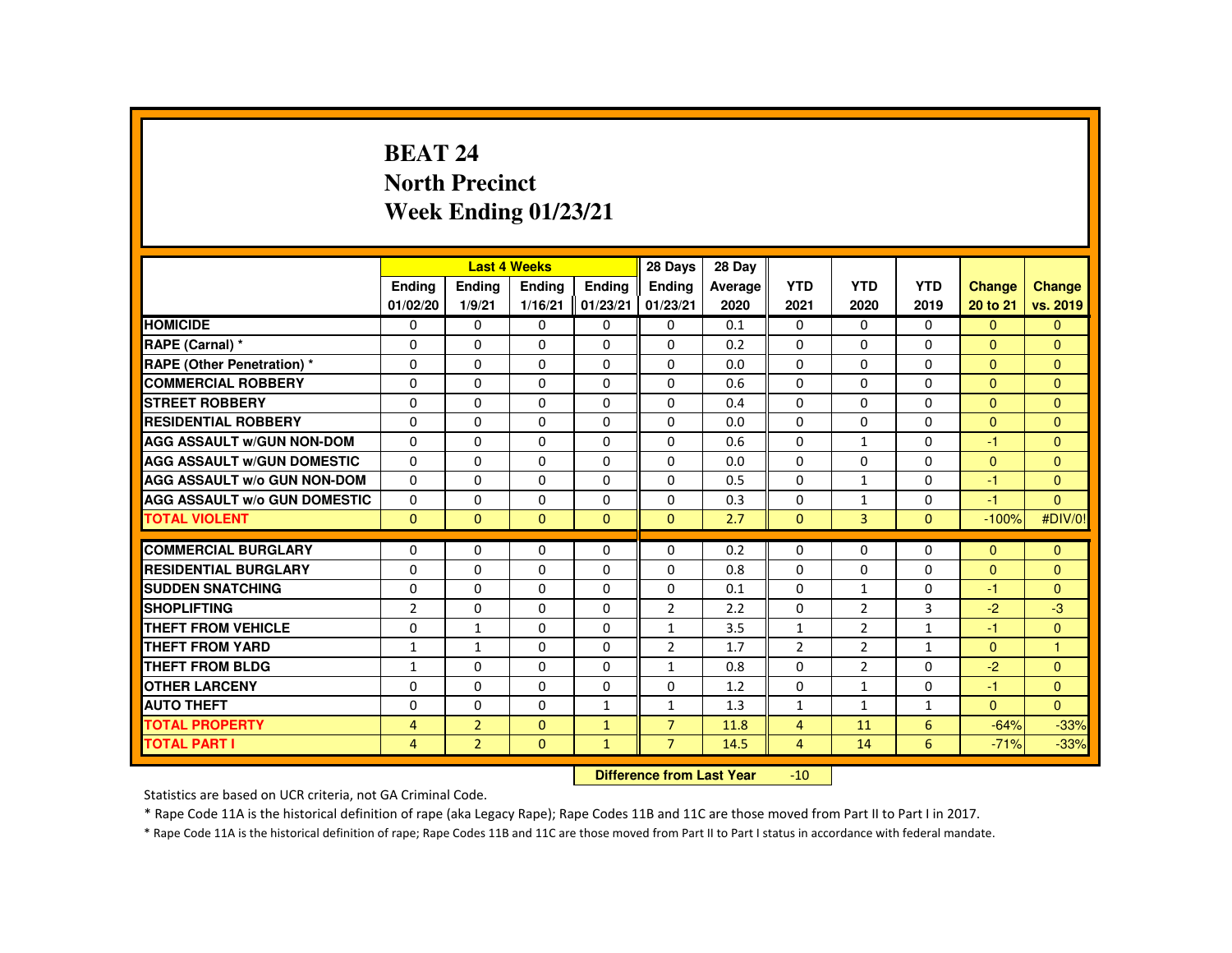## **BEAT 25 North PrecinctWeek Ending 01/23/21**

|                                     |                |                | <b>Last 4 Weeks</b> |                | 28 Days        | 28 Day  |                |                |              |                |                |
|-------------------------------------|----------------|----------------|---------------------|----------------|----------------|---------|----------------|----------------|--------------|----------------|----------------|
|                                     | Ending         | Ending         | <b>Ending</b>       | Ending         | <b>Ending</b>  | Average | <b>YTD</b>     | <b>YTD</b>     | <b>YTD</b>   | <b>Change</b>  | Change         |
|                                     | 01/02/20       | 1/9/21         | 1/16/21             | 01/23/21       | 01/23/21       | 2020    | 2021           | 2020           | 2019         | 20 to 21       | vs. 2019       |
| <b>HOMICIDE</b>                     | 0              | $\Omega$       | $\mathbf{0}$        | $\Omega$       | 0              | 0.1     | 0              | $\Omega$       | 0            | $\Omega$       | $\Omega$       |
| RAPE (Carnal) *                     | 0              | $\Omega$       | $\Omega$            | $\Omega$       | $\Omega$       | 0.2     | $\Omega$       | $\mathbf{1}$   | $\Omega$     | -1             | $\Omega$       |
| <b>RAPE (Other Penetration) *</b>   | $\Omega$       | $\Omega$       | $\Omega$            | $\Omega$       | $\Omega$       | 0.0     | $\Omega$       | $\Omega$       | $\Omega$     | $\Omega$       | $\Omega$       |
| <b>COMMERCIAL ROBBERY</b>           | $\Omega$       | $\Omega$       | $\Omega$            | $\Omega$       | $\Omega$       | 0.0     | $\Omega$       | $\Omega$       | $\Omega$     | $\Omega$       | $\Omega$       |
| <b>STREET ROBBERY</b>               | $\Omega$       | $\Omega$       | $\Omega$            | $\Omega$       | $\Omega$       | 0.2     | $\Omega$       | $\Omega$       | $\Omega$     | $\Omega$       | $\Omega$       |
| <b>RESIDENTIAL ROBBERY</b>          | 0              | $\Omega$       | 1                   | 0              | $\mathbf{1}$   | 0.2     | $\mathbf{1}$   | 0              | 0            | 1              | $\overline{1}$ |
| <b>AGG ASSAULT W/GUN NON-DOM</b>    | $\Omega$       | $\Omega$       | $\Omega$            | $\Omega$       | $\Omega$       | 0.0     | $\Omega$       | $\Omega$       | $\Omega$     | $\Omega$       | $\Omega$       |
| <b>AGG ASSAULT W/GUN DOMESTIC</b>   | $\Omega$       | $\Omega$       | $\Omega$            | $\Omega$       | $\Omega$       | 0.0     | $\Omega$       | $\Omega$       | $\Omega$     | $\Omega$       | $\Omega$       |
| AGG ASSAULT w/o GUN NON-DOM         | $\Omega$       | $\Omega$       | $\Omega$            | $\Omega$       | $\Omega$       | 0.5     | $\Omega$       | $\overline{2}$ | $\Omega$     | $-2$           | $\Omega$       |
| <b>AGG ASSAULT W/o GUN DOMESTIC</b> | $\Omega$       | $\Omega$       | $\Omega$            | $\Omega$       | $\Omega$       | 0.5     | $\Omega$       | $\Omega$       | $\Omega$     | $\Omega$       | $\Omega$       |
| <b>TOTAL VIOLENT</b>                | $\Omega$       | $\mathbf{0}$   | $\mathbf{1}$        | $\mathbf{0}$   | $\mathbf{1}$   | 1.5     | $\mathbf{1}$   | $\overline{3}$ | $\mathbf{0}$ | $-67%$         | #DIV/0!        |
|                                     |                |                |                     |                |                |         |                |                |              |                |                |
| <b>COMMERCIAL BURGLARY</b>          | $\Omega$       | $\Omega$       | $\Omega$            | 0              | 0              | 0.6     | 0              | $\overline{2}$ | 0            | $-2$           | $\mathbf{0}$   |
| <b>RESIDENTIAL BURGLARY</b>         | $\Omega$       | $\Omega$       | $\Omega$            | $\mathbf{1}$   | $\mathbf{1}$   | 0.8     | $\mathbf{1}$   | $\Omega$       | $\Omega$     | 1              | $\mathbf{1}$   |
| <b>SUDDEN SNATCHING</b>             | $\Omega$       | $\Omega$       | $\mathbf{0}$        | 0              | 0              | 0.2     | 0              | 0              | 0            | $\Omega$       | $\mathbf{0}$   |
| <b>SHOPLIFTING</b>                  | $\Omega$       | $\mathbf{1}$   | $\mathbf{1}$        | $\Omega$       | $\overline{2}$ | 1.5     | $\overline{2}$ | $\Omega$       | 3            | $\overline{2}$ | $-1$           |
| <b>THEFT FROM VEHICLE</b>           | $\overline{2}$ | $\mathbf{1}$   | $\Omega$            | $\Omega$       | 3              | 3.1     | $\overline{2}$ | $\Omega$       | 0            | 2              | $\overline{2}$ |
| <b>THEFT FROM YARD</b>              | $\Omega$       | $\Omega$       | $\mathbf{1}$        | $\mathbf{1}$   | $\overline{2}$ | 1.3     | $\overline{2}$ | $\mathbf{1}$   | $\mathbf{1}$ | 1              | $\mathbf{1}$   |
| <b>THEFT FROM BLDG</b>              | $\mathbf{1}$   | $\Omega$       | $\Omega$            | $\overline{2}$ | 3              | 0.8     | 3              | $\overline{2}$ | $\mathbf{1}$ | $\overline{1}$ | $\overline{2}$ |
| <b>OTHER LARCENY</b>                | $\Omega$       | $\Omega$       | $\Omega$            | $\Omega$       | 0              | 1.1     | 0              | 0              | $\mathbf{1}$ | $\overline{0}$ | $-1$           |
| <b>AUTO THEFT</b>                   | $\Omega$       | $\overline{2}$ | $\Omega$            | $\mathbf{1}$   | 3              | 0.8     | 3              | $\mathbf{1}$   | $\Omega$     | $\overline{2}$ | $\mathbf{3}$   |
| <b>TOTAL PROPERTY</b>               | 3              | $\overline{4}$ | $\overline{2}$      | 5              | 14             | 10.0    | 13             | 6              | 6            | 117%           | 117%           |
| <b>TOTAL PART I</b>                 | 3              | $\overline{4}$ | 3                   | 5              | 15             | 11.4    | 14             | 9              | 6            | 56%            | 133%           |
|                                     | <b>CARLES</b>  |                |                     |                |                |         |                |                |              |                |                |

 **Difference from Last Year**<sup>5</sup>

Statistics are based on UCR criteria, not GA Criminal Code.

\* Rape Code 11A is the historical definition of rape (aka Legacy Rape); Rape Codes 11B and 11C are those moved from Part II to Part I in 2017.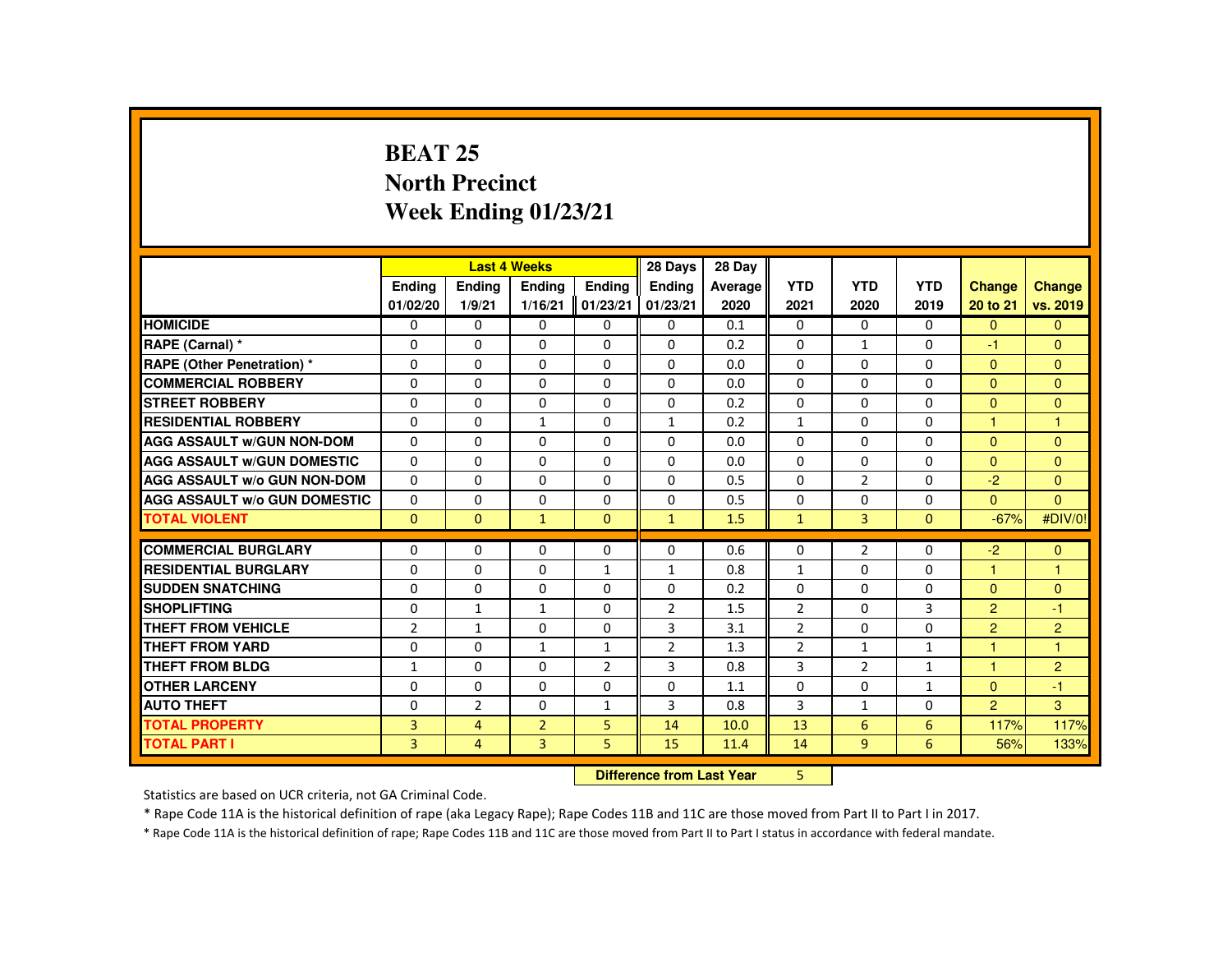# **BEAT 26 North PrecinctWeek Ending 01/23/21**

|                                     |                |              | <b>Last 4 Weeks</b> |                | 28 Days        | 28 Day  |                |                |                |              |                |
|-------------------------------------|----------------|--------------|---------------------|----------------|----------------|---------|----------------|----------------|----------------|--------------|----------------|
|                                     | Ending         | Ending       | Ending              | <b>Endina</b>  | <b>Endina</b>  | Average | <b>YTD</b>     | <b>YTD</b>     | <b>YTD</b>     | Change       | Change         |
|                                     | 01/02/20       | 1/9/21       | 1/16/21             | 01/23/21       | 01/23/21       | 2020    | 2021           | 2020           | 2019           | 20 to 21     | vs. 2019       |
| <b>HOMICIDE</b>                     | 0              | $\mathbf{0}$ | 0                   | 0              | 0              | 0.0     | 0              | 0              | 0              | $\mathbf{0}$ | $\mathbf{0}$   |
| RAPE (Carnal) *                     | 0              | $\Omega$     | $\Omega$            | $\Omega$       | $\Omega$       | 0.4     | $\Omega$       | $\mathbf{1}$   | $\Omega$       | $-1$         | $\mathbf{0}$   |
| <b>RAPE (Other Penetration) *</b>   | $\Omega$       | $\Omega$     | $\Omega$            | $\Omega$       | $\Omega$       | 0.1     | $\Omega$       | $\Omega$       | $\Omega$       | $\mathbf{0}$ | $\Omega$       |
| <b>COMMERCIAL ROBBERY</b>           | 0              | $\mathbf{0}$ | $\Omega$            | $\Omega$       | $\Omega$       | 0.1     | $\Omega$       | $\Omega$       | $\Omega$       | $\mathbf{0}$ | $\Omega$       |
| <b>STREET ROBBERY</b>               | $\mathbf{1}$   | $\Omega$     | $\Omega$            | $\Omega$       | $\mathbf{1}$   | 0.9     | $\Omega$       | $\overline{2}$ | $\mathbf{1}$   | $-2$         | $-1$           |
| <b>RESIDENTIAL ROBBERY</b>          | $\Omega$       | $\Omega$     | $\Omega$            | $\Omega$       | $\Omega$       | 0.0     | $\Omega$       | $\Omega$       | $\Omega$       | $\Omega$     | $\Omega$       |
| <b>AGG ASSAULT W/GUN NON-DOM</b>    | $\mathbf{1}$   | $\Omega$     | $\Omega$            | $\Omega$       | $\mathbf{1}$   | 0.5     | $\Omega$       | $\Omega$       | $\Omega$       | $\Omega$     | $\mathbf{0}$   |
| <b>AGG ASSAULT W/GUN DOMESTIC</b>   | $\Omega$       | $\Omega$     | $\Omega$            | $\Omega$       | $\Omega$       | 0.0     | $\Omega$       | $\Omega$       | $\Omega$       | $\Omega$     | $\Omega$       |
| <b>AGG ASSAULT W/o GUN NON-DOM</b>  | $\Omega$       | $\Omega$     | $\Omega$            | $\Omega$       | $\Omega$       | 1.8     | $\Omega$       | 0              | $\Omega$       | $\Omega$     | $\Omega$       |
| <b>AGG ASSAULT W/o GUN DOMESTIC</b> | $\Omega$       | $\Omega$     | $\Omega$            | $\Omega$       | $\Omega$       | 0.6     | $\Omega$       | 0              | $\mathbf{1}$   | $\Omega$     | $-1$           |
| <b>TOTAL VIOLENT</b>                | $\overline{2}$ | $\Omega$     | $\Omega$            | $\Omega$       | $\overline{2}$ | 4.3     | $\Omega$       | 3              | $\overline{2}$ | $-100%$      | $-100%$        |
| <b>COMMERCIAL BURGLARY</b>          | $\Omega$       | $\Omega$     | $\Omega$            | $\Omega$       | $\Omega$       | 1.0     | $\Omega$       | 1              | $\mathbf{1}$   | $-1$         | $-1$           |
| <b>RESIDENTIAL BURGLARY</b>         | $\Omega$       | $\Omega$     | $\Omega$            | $\mathbf 0$    | $\mathbf 0$    | 0.0     | $\mathbf 0$    | $\Omega$       | 0              | $\mathbf{0}$ | $\mathbf{0}$   |
| <b>SUDDEN SNATCHING</b>             | $\Omega$       | $\mathbf{1}$ | $\Omega$            | $\Omega$       | $\mathbf{1}$   | 0.5     | $\mathbf{1}$   | $\Omega$       | $\mathbf{1}$   | 1            | $\Omega$       |
| <b>SHOPLIFTING</b>                  | 0              | 1            | 0                   | $\mathbf{1}$   | $\overline{2}$ | 2.3     | $\overline{2}$ | $\overline{2}$ | 4              | $\mathbf{0}$ | $-2$           |
| <b>THEFT FROM VEHICLE</b>           | $\Omega$       | $\Omega$     | $\mathbf{1}$        | $\Omega$       | $\mathbf{1}$   | 2.5     | $\mathbf{1}$   | $\mathbf{1}$   | 3              | $\Omega$     | $-2$           |
| <b>THEFT FROM YARD</b>              | $\Omega$       | $\mathbf{1}$ | $\Omega$            | $\Omega$       | 1              | 1.7     | $\mathbf{1}$   | $\Omega$       | $\overline{2}$ | $\mathbf{1}$ | $-1$           |
| <b>THEFT FROM BLDG</b>              | $\Omega$       | $\mathbf{1}$ | $\Omega$            | $\Omega$       | 1              | 1.1     | $\mathbf{1}$   | $\Omega$       | $\mathbf{1}$   | 1            | $\mathbf{0}$   |
| <b>OTHER LARCENY</b>                | 0              | $\Omega$     | 0                   | $\Omega$       | 0              | 0.2     | $\Omega$       | 0              | $\mathbf{1}$   | $\mathbf{0}$ | $-1$           |
| <b>AUTO THEFT</b>                   | 1              | $\mathbf{1}$ | $\Omega$            | $\mathbf{1}$   | 3              | 1.3     | $\overline{2}$ | $\mathbf{1}$   | $\Omega$       | $\mathbf{1}$ | $\overline{2}$ |
| <b>TOTAL PROPERTY</b>               | $\mathbf{1}$   | 5            | $\mathbf{1}$        | $\overline{2}$ | $\overline{9}$ | 10.6    | 8              | 5              | 13             | 60%          | $-38%$         |
| <b>TOTAL PART I</b>                 | $\overline{3}$ | 5            | $\mathbf{1}$        | $\overline{2}$ | 11             | 14.9    | 8              | 8              | 15             | 0%           | $-47%$         |
|                                     |                |              |                     |                |                |         |                |                |                |              |                |
|                                     |                |              |                     |                |                |         | $\Omega$       |                |                |              |                |

 **Difference from Last Year**

Statistics are based on UCR criteria, not GA Criminal Code.

\* Rape Code 11A is the historical definition of rape (aka Legacy Rape); Rape Codes 11B and 11C are those moved from Part II to Part I in 2017.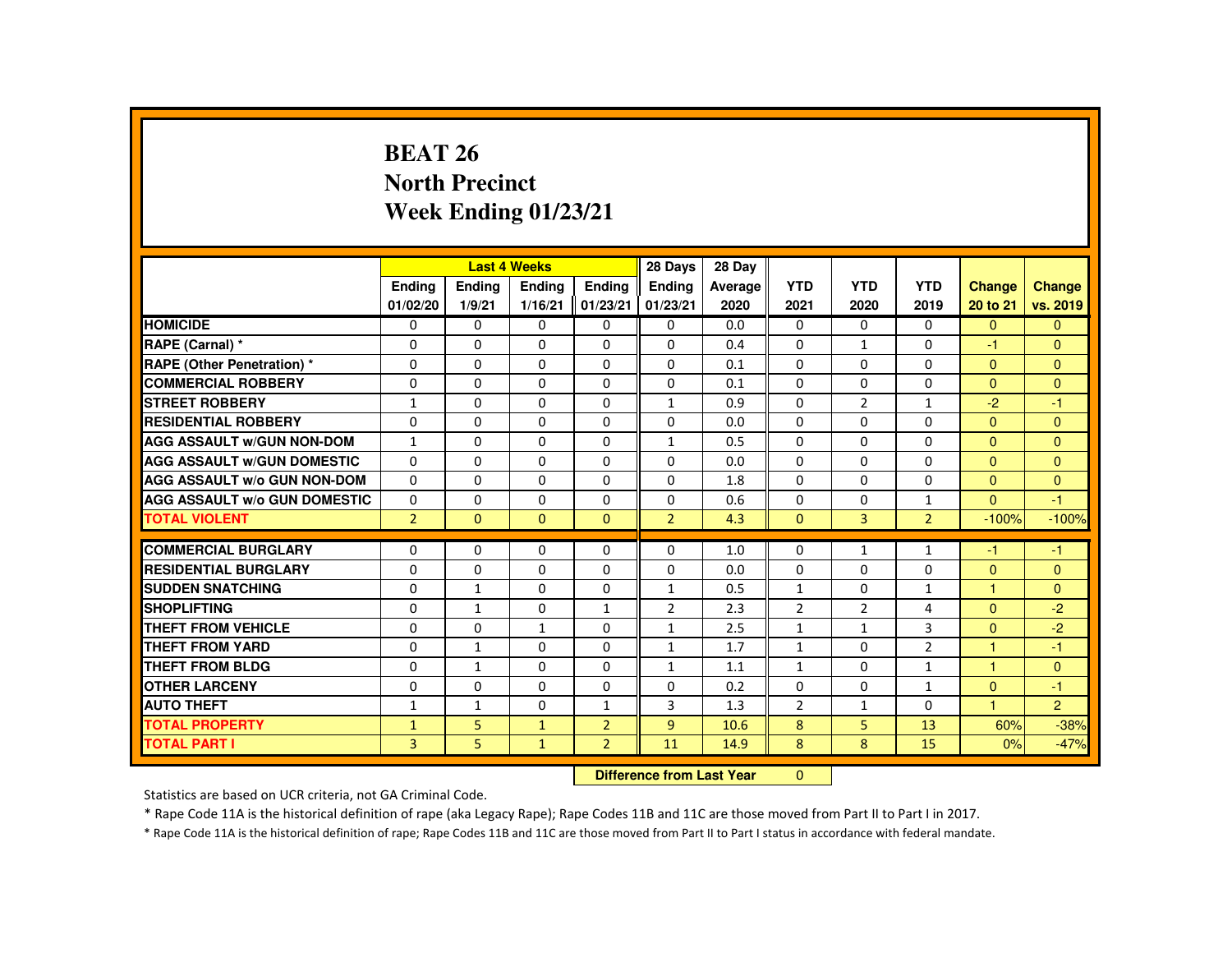# **BEAT 27 North PrecinctWeek Ending 01/23/21**

|                                     |                |                                  | <b>Last 4 Weeks</b> |                | 28 Days        | 28 Day  |                |                |                |                |                      |
|-------------------------------------|----------------|----------------------------------|---------------------|----------------|----------------|---------|----------------|----------------|----------------|----------------|----------------------|
|                                     | Ending         | <b>Ending</b>                    | <b>Ending</b>       | Ending         | Ending         | Average | <b>YTD</b>     | <b>YTD</b>     | <b>YTD</b>     | <b>Change</b>  | Change               |
|                                     | 01/02/20       | 1/9/21                           | 1/16/21             | 01/23/21       | 01/23/21       | 2020    | 2021           | 2020           | 2019           | 20 to 21       | vs. 2019             |
| <b>HOMICIDE</b>                     | 1              | $\Omega$                         | 0                   | 0              | $\mathbf{1}$   | 0.0     | $\mathbf{1}$   | $\Omega$       | $\mathbf{0}$   | 1              | 1                    |
| RAPE (Carnal) *                     | $\Omega$       | $\Omega$                         | $\Omega$            | $\Omega$       | $\Omega$       | 0.3     | $\Omega$       | $\Omega$       | $\Omega$       | $\Omega$       | $\Omega$             |
| <b>RAPE (Other Penetration)*</b>    | $\Omega$       | $\Omega$                         | $\Omega$            | $\Omega$       | $\Omega$       | 0.1     | $\Omega$       | $\Omega$       | $\Omega$       | $\Omega$       | $\Omega$             |
| <b>COMMERCIAL ROBBERY</b>           | $\Omega$       | $\Omega$                         | $\Omega$            | $\Omega$       | $\Omega$       | 0.1     | $\Omega$       | $\Omega$       | $\Omega$       | $\mathbf{0}$   | $\Omega$             |
| <b>STREET ROBBERY</b>               | 0              | $\Omega$                         | $\Omega$            | $\Omega$       | $\Omega$       | 1.2     | $\Omega$       | $\Omega$       | $\Omega$       | $\Omega$       | $\Omega$             |
| <b>RESIDENTIAL ROBBERY</b>          | $\Omega$       | $\Omega$                         | $\Omega$            | $\Omega$       | $\Omega$       | 0.0     | $\Omega$       | $\Omega$       | $\Omega$       | $\mathbf{0}$   | $\Omega$             |
| <b>AGG ASSAULT W/GUN NON-GUN</b>    | $\Omega$       | $\Omega$                         | $\Omega$            | $\Omega$       | $\Omega$       | 1.3     | $\Omega$       | $\mathbf{1}$   | $\Omega$       | $-1$           | $\Omega$             |
| <b>AGG ASSAULT W/GUN DOMESTIC</b>   | $\Omega$       | $\Omega$                         | $\Omega$            | $\Omega$       | $\Omega$       | 0.1     | $\Omega$       | $\Omega$       | $\Omega$       | $\Omega$       | $\Omega$             |
| <b>AGG ASSAULT W/o GUN NON-DOM</b>  | $\overline{2}$ | $\mathbf{1}$                     | $\Omega$            | 0              | 3              | 1.8     | 3              | $\mathbf{1}$   | $\Omega$       | $\overline{2}$ | 3                    |
| <b>AGG ASSAULT W/o GUN DOMESTIC</b> | $\overline{2}$ | $\mathbf{1}$                     | $\Omega$            | $\mathbf{1}$   | 4              | 0.6     | $\overline{2}$ | $\mathbf{1}$   | $\mathbf{1}$   | -1             | $\blacktriangleleft$ |
| <b>TOTAL VIOLENT</b>                | 5              | $\overline{2}$                   | $\mathbf{0}$        | $\mathbf{1}$   | 8              | 5.4     | 6              | $\overline{3}$ | $\mathbf{1}$   | 100%           | 500%                 |
| <b>COMMERCIAL BURGLARY</b>          | $\Omega$       | $\Omega$                         | $\Omega$            | $\Omega$       | $\Omega$       | 0.3     | $\Omega$       | $\Omega$       | $\mathbf{1}$   | $\Omega$       | $-1$                 |
| <b>RESIDENTIAL BURGLARY</b>         | $\Omega$       | $\Omega$                         | $\Omega$            | $\Omega$       | $\Omega$       | 0.4     | $\Omega$       | $\mathbf{1}$   | $\Omega$       | $-1$           | $\Omega$             |
| <b>SUDDEN SNATCHING</b>             | $\Omega$       | $\Omega$                         | $\Omega$            | $\Omega$       | $\Omega$       | 0.5     | $\Omega$       | $\Omega$       | $\mathbf{1}$   | $\Omega$       | $-1$                 |
| <b>SHOPLIFTING</b>                  | 0              | $\mathbf{0}$                     | 0                   | $\Omega$       | $\mathbf{0}$   | 1.8     | $\mathbf{0}$   | $\overline{2}$ | 3              | $-2$           | $-3$                 |
| <b>THEFT FROM VEHICLE</b>           | $\Omega$       | $\Omega$                         | $\Omega$            | $\overline{2}$ | $\overline{2}$ | 1.9     | $\overline{2}$ | $\mathbf{1}$   | $\overline{2}$ | -1             | $\Omega$             |
| <b>THEFT FROM YARD</b>              | $\Omega$       | $\overline{2}$                   | $\Omega$            | $\Omega$       | $\overline{2}$ | 1.6     | $\overline{2}$ | $\Omega$       | $\mathbf{1}$   | $\overline{2}$ | $\mathbf{1}$         |
| <b>THEFT FROM BLDG</b>              | $\Omega$       | $\Omega$                         | $\Omega$            | $\Omega$       | $\Omega$       | 2.1     | $\Omega$       | $\mathbf{1}$   | $\overline{2}$ | $-1$           | $-2$                 |
| <b>OTHER LARCENY</b>                | $\Omega$       | $\Omega$                         | $\Omega$            | $\Omega$       | $\Omega$       | 0.0     | $\Omega$       | $\Omega$       | $\Omega$       | $\Omega$       | $\overline{0}$       |
| <b>AUTO THEFT</b>                   | 0              | $\mathbf{1}$                     | $\Omega$            | $\Omega$       | 1              | 1.4     | $\mathbf{1}$   | $\mathbf{1}$   | 0              | $\mathbf{0}$   | $\overline{1}$       |
| <b>TOTAL PROPERTY</b>               | $\Omega$       | $\overline{3}$                   | $\Omega$            | $\overline{2}$ | 5              | 10.0    | 5              | 6              | 10             | $-17%$         | $-50%$               |
| <b>TOTAL PART I</b>                 | 5              | 5                                | $\mathbf{0}$        | $\overline{3}$ | 13             | 15.4    | 11             | $\overline{9}$ | 11             | 22%            | 0%                   |
|                                     |                | <b>Difference from Last Year</b> |                     | $\overline{2}$ |                |         |                |                |                |                |                      |

 **Difference from Last Year**

Statistics are based on UCR criteria, not GA Criminal Code.

\* Rape Code 11A is the historical definition of rape (aka Legacy Rape); Rape Codes 11B and 11C are those moved from Part II to Part I in 2017.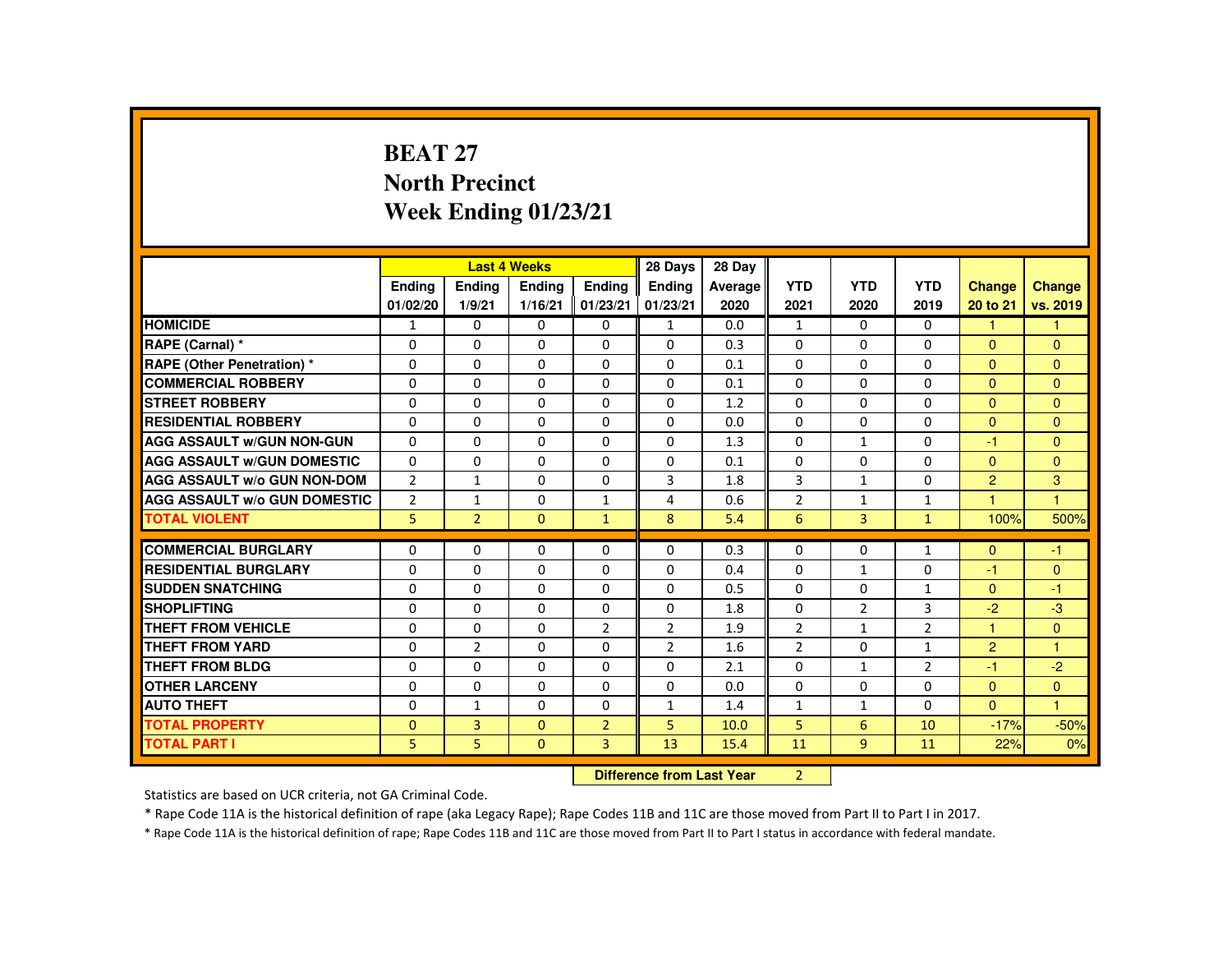# **BEAT 31 Central PrecinctWeek Ending 01/23/21**

|                                     |                           |              | <b>Last 4 Weeks</b> |                | 28 Days        | 28 Day  |                 |                |                |                |                |
|-------------------------------------|---------------------------|--------------|---------------------|----------------|----------------|---------|-----------------|----------------|----------------|----------------|----------------|
|                                     | <b>Endina</b>             | Ending       | <b>Ending</b>       | <b>Endina</b>  | <b>Endina</b>  | Average | <b>YTD</b>      | <b>YTD</b>     | <b>YTD</b>     | <b>Change</b>  | Change         |
|                                     | 01/02/20                  | 1/9/21       | 1/16/21             | 01/23/21       | 01/23/21       | 2020    | 2021            | 2020           | 2019           | 20 to 21       | vs. 2019       |
| <b>HOMICIDE</b>                     | $\Omega$                  | $\Omega$     | $\Omega$            | 0              | 0              | 0.1     | $\Omega$        | 1              | $\Omega$       | $-1$           | $\Omega$       |
| RAPE (Carnal) *                     | 0                         | $\Omega$     | $\Omega$            | $\Omega$       | $\Omega$       | 0.3     | $\Omega$        | $\mathbf{1}$   | $\Omega$       | $-1$           | $\mathbf{0}$   |
| <b>RAPE (Other Penetration)</b> *   | $\Omega$                  | $\Omega$     | $\Omega$            | $\Omega$       | $\Omega$       | 0.1     | $\Omega$        | $\Omega$       | $\Omega$       | $\Omega$       | $\Omega$       |
| <b>COMMERCIAL ROBBERY</b>           | 0                         | 0            | $\Omega$            | 0              | 0              | 0.1     | 0               | $\Omega$       | 0              | $\mathbf{0}$   | $\mathbf{0}$   |
| <b>STREET ROBBERY</b>               | $\Omega$                  | $\Omega$     | $\mathbf{1}$        | $\Omega$       | $\mathbf{1}$   | 0.3     | $\mathbf{1}$    | $\Omega$       | $\Omega$       | $\overline{1}$ | $\mathbf{1}$   |
| <b>RESIDENTIAL ROBBERY</b>          | 0                         | 0            | 0                   | 0              | 0              | 0.3     | 0               | 0              | 0              | $\overline{0}$ | $\mathbf{0}$   |
| <b>AGG ASSAULT W/GUN NON-DOM</b>    | $\Omega$                  | $\Omega$     | $\Omega$            | $\Omega$       | $\Omega$       | 1.2     | $\Omega$        | $\overline{2}$ | $\Omega$       | $-2$           | $\Omega$       |
| <b>AGG ASSAULT W/GUN DOMESTIC</b>   | $\Omega$                  | $\Omega$     | $\Omega$            | $\Omega$       | $\Omega$       | 0.2     | $\Omega$        | $\Omega$       | $\Omega$       | $\Omega$       | $\Omega$       |
| <b>AGG ASSAULT W/o GUN NON-DOM</b>  | $\Omega$                  | $\Omega$     | $\Omega$            | $\Omega$       | $\Omega$       | 0.5     | $\Omega$        | $\Omega$       | $\Omega$       | $\Omega$       | $\Omega$       |
| <b>AGG ASSAULT W/o GUN DOMESTIC</b> | $\Omega$                  | $\Omega$     | $\Omega$            | $\Omega$       | $\Omega$       | 0.8     | $\Omega$        | $\mathbf{1}$   | $\Omega$       | $-1$           | $\Omega$       |
| <b>TOTAL VIOLENT</b>                | $\Omega$                  | $\mathbf{0}$ | $\mathbf{1}$        | $\mathbf{0}$   | $\mathbf{1}$   | 3.7     | $\mathbf{1}$    | 5              | $\mathbf{0}$   | $-80%$         | #DIV/0!        |
| <b>COMMERCIAL BURGLARY</b>          | $\Omega$                  | $\Omega$     | $\Omega$            | $\Omega$       | $\Omega$       | 0.6     | $\Omega$        | $\mathbf{1}$   | 0              | $-1$           | $\Omega$       |
| <b>RESIDENTIAL BURGLARY</b>         | $\Omega$                  | $\Omega$     | $\Omega$            | $\Omega$       | $\Omega$       | 2.6     | $\Omega$        | $\overline{7}$ | $\overline{2}$ | $-7$           | $-2$           |
| <b>SUDDEN SNATCHING</b>             | $\Omega$                  | $\Omega$     | $\Omega$            | 0              | $\Omega$       | 0.1     | $\Omega$        | $\Omega$       | $\Omega$       | $\mathbf{0}$   | $\Omega$       |
| <b>SHOPLIFTING</b>                  | $\Omega$                  | $\Omega$     | $\Omega$            | $\Omega$       | $\Omega$       | 0.5     | $\Omega$        | $\mathbf{1}$   | $\Omega$       | $-1$           | $\Omega$       |
| <b>THEFT FROM VEHICLE</b>           | $\Omega$                  | $\Omega$     | $\Omega$            | $\mathbf{1}$   | $\mathbf{1}$   | 2.8     | $\mathbf{1}$    | $\mathbf{1}$   | $\overline{2}$ | $\Omega$       | $-1$           |
| <b>THEFT FROM YARD</b>              | $\Omega$                  | $\Omega$     | $\Omega$            | $\Omega$       | $\Omega$       | 2.7     | $\Omega$        | $\overline{3}$ | $\overline{2}$ | $-3$           | $-2$           |
| <b>THEFT FROM BLDG</b>              | 0                         | $\Omega$     | 0                   | $\mathbf{1}$   | 1              | 1.4     | $\mathbf{1}$    | $\mathbf{1}$   | $\mathbf{1}$   | $\mathbf{0}$   | $\overline{0}$ |
| <b>OTHER LARCENY</b>                | $\Omega$                  | $\mathbf{1}$ | $\Omega$            | $\Omega$       | 1              | 1.5     | $\mathbf{1}$    | $\mathbf{1}$   | 4              | $\Omega$       | $-3$           |
| <b>AUTO THEFT</b>                   | $\Omega$                  | $\Omega$     | $\Omega$            | $\Omega$       | $\Omega$       | 2.0     | $\Omega$        | 3              | 3              | $-3$           | $-3$           |
| <b>TOTAL PROPERTY</b>               | $\Omega$                  | $\mathbf{1}$ | $\Omega$            | $\overline{2}$ | $\overline{3}$ | 14.1    | $\overline{3}$  | 18             | 14             | $-83%$         | $-79%$         |
| <b>TOTAL PART I</b>                 | $\mathbf{0}$              | $\mathbf{1}$ | $\mathbf{1}$        | $\overline{2}$ | 4              | 17.8    | $\overline{4}$  | 23             | 14             | $-83%$         | $-71%$         |
|                                     | Difference from Loot Vear |              |                     |                |                |         | 10 <sub>1</sub> |                |                |                |                |

 **Difference from Last Year**-19

Statistics are based on UCR criteria, not GA Criminal Code.

\* Rape Code 11A is the historical definition of rape (aka Legacy Rape); Rape Codes 11B and 11C are those moved from Part II to Part I in 2017.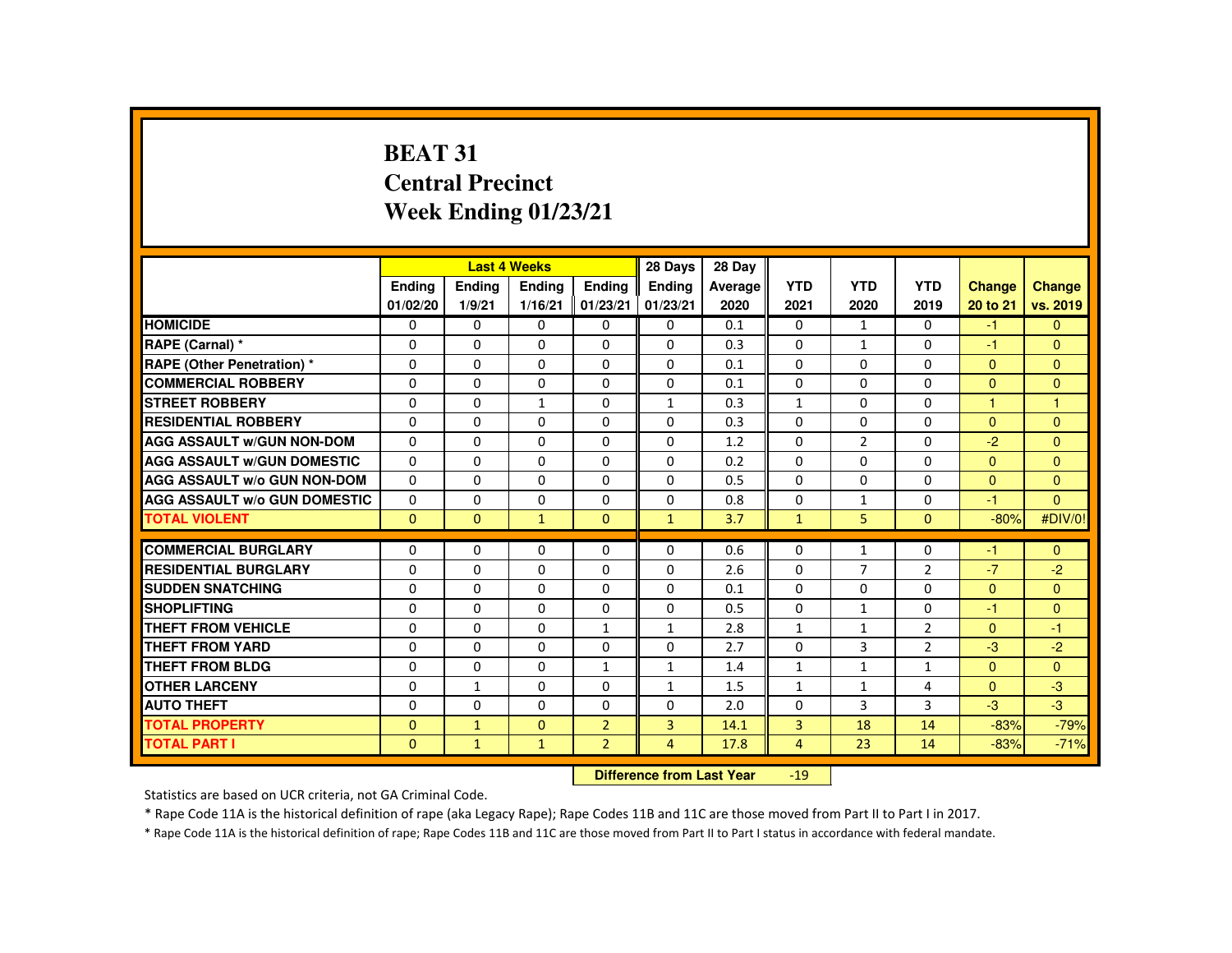# **BEAT 32 Central PrecinctWeek Ending 01/23/21**

|                                     |                |                | <b>Last 4 Weeks</b> |                | 28 Days                   | 28 Day  |                |                |                |                |               |
|-------------------------------------|----------------|----------------|---------------------|----------------|---------------------------|---------|----------------|----------------|----------------|----------------|---------------|
|                                     | Ending         | Ending         | Ending              | <b>Endina</b>  | Ending                    | Average | <b>YTD</b>     | <b>YTD</b>     | <b>YTD</b>     | Change         | <b>Change</b> |
|                                     | 01/02/20       | 1/9/21         | 1/16/21             | 01/23/21       | 01/23/21                  | 2020    | 2021           | 2020           | 2019           | 20 to 21       | vs. 2019      |
| <b>HOMICIDE</b>                     | 0              | $\Omega$       | 0                   | $\mathbf{0}$   | 0                         | 0.0     | $\mathbf{0}$   | $\Omega$       | $\Omega$       | $\mathbf{0}$   | $\mathbf{0}$  |
| RAPE (Carnal) *                     | $\Omega$       | $\Omega$       | $\Omega$            | 0              | 0                         | 0.1     | 0              | 0              | 0              | $\mathbf{0}$   | $\mathbf{0}$  |
| <b>RAPE (Other Penetration) *</b>   | $\Omega$       | $\Omega$       | $\Omega$            | $\Omega$       | $\Omega$                  | 0.0     | $\Omega$       | $\Omega$       | $\Omega$       | $\mathbf{0}$   | $\mathbf{0}$  |
| <b>COMMERCIAL ROBBERY</b>           | $\Omega$       | $\Omega$       | $\Omega$            | $\mathbf{0}$   | $\Omega$                  | 0.5     | $\Omega$       | $\mathbf{1}$   | $\Omega$       | $-1$           | $\Omega$      |
| <b>STREET ROBBERY</b>               | $\mathbf{1}$   | $\Omega$       | $\Omega$            | $\Omega$       | $\mathbf{1}$              | 0.2     | $\Omega$       | $\Omega$       | $\Omega$       | $\Omega$       | $\Omega$      |
| <b>RESIDENTIAL ROBBERY</b>          | $\Omega$       | $\mathbf{0}$   | 0                   | $\Omega$       | $\Omega$                  | 0.0     | $\Omega$       | 0              | 0              | $\mathbf{0}$   | $\Omega$      |
| <b>AGG ASSAULT W/GUN NON-DOM</b>    | $\mathbf{1}$   | $\Omega$       | $\Omega$            | $\Omega$       | $\mathbf{1}$              | 0.5     | $\mathbf{1}$   | 2              | $\mathbf{1}$   | $-1$           | $\Omega$      |
| <b>AGG ASSAULT W/GUN DOMESTIC</b>   | $\Omega$       | $\Omega$       | $\Omega$            | $\Omega$       | $\Omega$                  | 0.1     | $\Omega$       | $\Omega$       | $\Omega$       | $\overline{0}$ | $\mathbf{0}$  |
| <b>AGG ASSAULT W/o GUN NON-DOM</b>  | $\Omega$       | $\Omega$       | $\Omega$            | $\Omega$       | $\Omega$                  | 0.4     | $\Omega$       | $\Omega$       | $\Omega$       | $\Omega$       | $\Omega$      |
| <b>AGG ASSAULT W/o GUN DOMESTIC</b> | 0              | $\mathbf{0}$   | 0                   | 0              | 0                         | 0.3     | 0              | 0              | 0              | $\Omega$       | $\mathbf{0}$  |
| <b>TOTAL VIOLENT</b>                | $\overline{2}$ | $\mathbf{0}$   | $\mathbf{0}$        | $\mathbf{0}$   | $\overline{2}$            | 2.1     | $\mathbf{1}$   | $\overline{3}$ | $\mathbf{1}$   | $-67%$         | 0%            |
| <b>COMMERCIAL BURGLARY</b>          | $\Omega$       | $\Omega$       | $\Omega$            | $\Omega$       | $\Omega$                  | 0.6     | $\Omega$       | $\mathbf{1}$   | $\Omega$       | $-1$           | $\mathbf{0}$  |
| <b>RESIDENTIAL BURGLARY</b>         | $\mathbf{1}$   | $\Omega$       | $\Omega$            | 0              | 1                         | 1.9     | 0              | 3              | $\mathbf{1}$   | $-3$           | -1            |
| <b>SUDDEN SNATCHING</b>             | $\Omega$       | $\Omega$       | $\Omega$            | 0              | 0                         | 0.0     | 0              | 0              | 0              | $\overline{0}$ | $\mathbf{0}$  |
| <b>SHOPLIFTING</b>                  | $\overline{2}$ | $\Omega$       | $\mathbf{1}$        | $\mathbf{1}$   | 4                         | 2.4     | 3              | 3              | $\mathbf{1}$   | $\mathbf{0}$   | 2             |
| <b>THEFT FROM VEHICLE</b>           | $\Omega$       | $\mathbf{1}$   | $\mathbf{1}$        | $\Omega$       | $\overline{2}$            | 2.5     | $\overline{2}$ | $\overline{2}$ | $\overline{2}$ | $\Omega$       | $\mathbf{0}$  |
| <b>THEFT FROM YARD</b>              | $\Omega$       | $\Omega$       | $\Omega$            | $\mathbf{1}$   | 1                         | 2.1     | $\mathbf{1}$   | 3              | $\Omega$       | $-2$           | 1             |
| THEFT FROM BLDG                     | $\mathbf{0}$   | $\Omega$       | $\mathbf{1}$        | 0              | $\mathbf{1}$              | 1.2     | $\mathbf{1}$   | $\mathbf{1}$   | 0              | $\mathbf{0}$   | 1             |
| <b>OTHER LARCENY</b>                | $\Omega$       | $\Omega$       | $\Omega$            | $\Omega$       | $\Omega$                  | 1.5     | $\Omega$       | 2              | $\Omega$       | $-2$           | $\mathbf{0}$  |
| <b>AUTO THEFT</b>                   | $\Omega$       | $\overline{2}$ | $\Omega$            | 0              | $\overline{2}$            | 1.1     | $\overline{2}$ | $\Omega$       | $\mathbf{1}$   | $\overline{2}$ | $\mathbf{1}$  |
| <b>TOTAL PROPERTY</b>               | $\overline{3}$ | 3              | 3                   | $\overline{2}$ | 11                        | 13.4    | $\overline{9}$ | 15             | 5              | $-40%$         | 80%           |
| <b>TOTAL PART I</b>                 | 5              | 3              | 3                   | $\overline{2}$ | 13                        | 15.6    | 10             | 18             | 6              | $-44%$         | 67%           |
|                                     |                |                |                     |                | Difference from Loot Voor |         | $\circ$        |                |                |                |               |

 **Difference from Last Year**r -8

Statistics are based on UCR criteria, not GA Criminal Code.

\* Rape Code 11A is the historical definition of rape (aka Legacy Rape); Rape Codes 11B and 11C are those moved from Part II to Part I in 2017.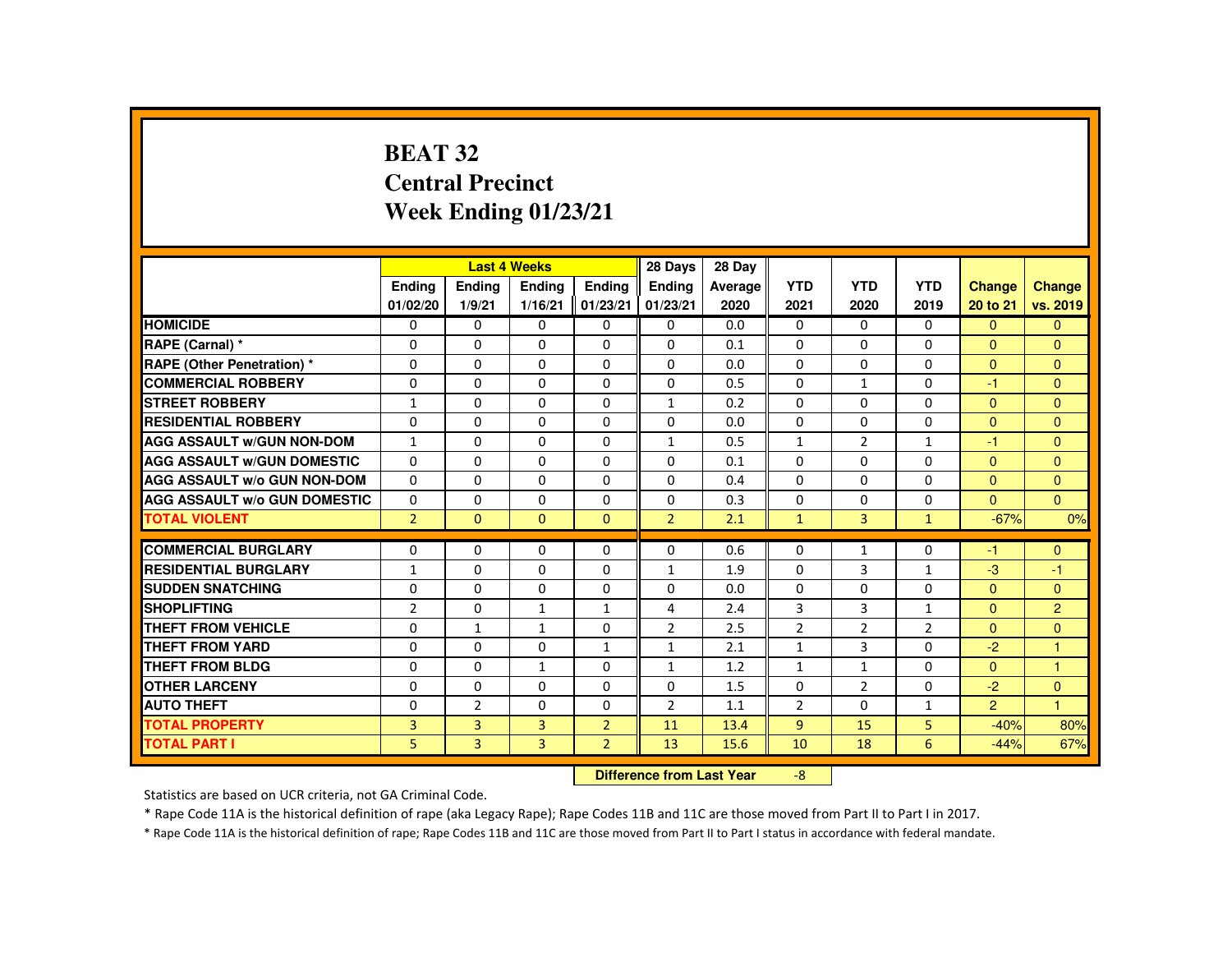# **BEAT 33 Central PrecinctWeek Ending 01/23/21**

|                                     |                | <b>Last 4 Weeks</b>              |                |              | 28 Days        | 28 Day  |                |                |                |               |                |
|-------------------------------------|----------------|----------------------------------|----------------|--------------|----------------|---------|----------------|----------------|----------------|---------------|----------------|
|                                     | Ending         | Ending                           | Ending         | Ending       | Ending         | Average | <b>YTD</b>     | <b>YTD</b>     | <b>YTD</b>     | <b>Change</b> | <b>Change</b>  |
|                                     | 01/02/20       | 1/9/21                           | 1/16/21        | 01/23/21     | 01/23/21       | 2020    | 2021           | 2020           | 2019           | 20 to 21      | vs. 2019       |
| <b>HOMICIDE</b>                     | 0              | 0                                | 0              | 0            | 0              | 0.2     | $\mathbf{0}$   | 0              | $\mathbf{1}$   | $\mathbf{0}$  | $-1$           |
| RAPE (Carnal) *                     | $\Omega$       | $\Omega$                         | $\Omega$       | $\Omega$     | $\Omega$       | 0.2     | $\Omega$       | $\Omega$       | $\Omega$       | $\Omega$      | $\Omega$       |
| <b>RAPE (Other Penetration) *</b>   | $\Omega$       | $\Omega$                         | $\Omega$       | $\Omega$     | $\Omega$       | 0.0     | $\Omega$       | $\Omega$       | $\Omega$       | $\Omega$      | $\Omega$       |
| <b>COMMERCIAL ROBBERY</b>           | $\Omega$       | 0                                | $\Omega$       | 0            | $\Omega$       | 0.3     | $\Omega$       | 0              | $\Omega$       | $\mathbf{0}$  | $\Omega$       |
| <b>STREET ROBBERY</b>               | $\Omega$       | $\Omega$                         | $\mathbf{1}$   | $\Omega$     | $\mathbf{1}$   | 1.0     | $\mathbf{1}$   | $\mathbf{1}$   | $\mathbf{1}$   | $\Omega$      | $\Omega$       |
| <b>RESIDENTIAL ROBBERY</b>          | $\Omega$       | $\Omega$                         | $\Omega$       | $\Omega$     | $\Omega$       | 0.0     | $\Omega$       | $\Omega$       | 0              | $\Omega$      | $\mathbf{0}$   |
| <b>AGG ASSAULT W/GUN NON-DOM</b>    | $\mathbf{1}$   | $\Omega$                         | $\mathbf{1}$   | $\Omega$     | $\overline{2}$ | 0.7     | $\overline{2}$ | $\overline{2}$ | $\mathbf{1}$   | $\Omega$      | $\overline{1}$ |
| <b>AGG ASSAULT W/GUN DOMESTIC</b>   | 0              | 0                                | 0              | 0            | 0              | 0.1     | 0              | 0              | 0              | $\Omega$      | $\mathbf{0}$   |
| AGG ASSAULT W/o GUN NON-DOM         | $\Omega$       | $\Omega$                         | $\Omega$       | $\mathbf{1}$ | $\mathbf{1}$   | 0.6     | $\mathbf{1}$   | $\mathbf{1}$   | $\overline{2}$ | $\Omega$      | $-1$           |
| <b>AGG ASSAULT W/o GUN DOMESTIC</b> | $\Omega$       | $\Omega$                         | $\Omega$       | $\Omega$     | $\Omega$       | 0.8     | $\Omega$       | $\Omega$       | $\mathbf{1}$   | $\Omega$      | $-1$           |
| <b>TOTAL VIOLENT</b>                | $\mathbf{1}$   | $\Omega$                         | $\overline{2}$ | $\mathbf{1}$ | $\overline{4}$ | 3.8     | $\overline{4}$ | $\overline{4}$ | 6              | 0%            | $-33%$         |
|                                     |                |                                  |                |              |                |         |                |                |                |               |                |
| <b>COMMERCIAL BURGLARY</b>          | $\mathbf{0}$   | 0                                | 0              | $\mathbf{1}$ | $\mathbf{1}$   | 0.8     | $\mathbf{1}$   | $\mathbf{1}$   | $\mathbf{0}$   | $\Omega$      | $\mathbf{1}$   |
| <b>RESIDENTIAL BURGLARY</b>         | $\mathbf{1}$   | $\Omega$                         | $\Omega$       | $\Omega$     | $\mathbf{1}$   | 1.2     | $\Omega$       | $\Omega$       | $\overline{2}$ | $\Omega$      | $-2$           |
| <b>SUDDEN SNATCHING</b>             | $\Omega$       | $\Omega$                         | $\Omega$       | 0            | $\Omega$       | 0.2     | $\Omega$       | $\Omega$       | 0              | $\Omega$      | $\mathbf{0}$   |
| <b>SHOPLIFTING</b>                  | $\overline{2}$ | $\mathbf{1}$                     | $\Omega$       | $\Omega$     | 3              | 2.3     | $\mathbf{1}$   | 3              | 3              | $-2$          | $-2$           |
| <b>THEFT FROM VEHICLE</b>           | $\Omega$       | $\Omega$                         | $\mathbf{1}$   | $\Omega$     | $\mathbf{1}$   | 2.9     | $\mathbf{1}$   | $\mathbf{1}$   | $\Omega$       | $\Omega$      | $\mathbf{1}$   |
| <b>THEFT FROM YARD</b>              | $\Omega$       | $\Omega$                         | $\Omega$       | $\Omega$     | $\Omega$       | 3.3     | $\Omega$       | 5              | 4              | $-5$          | $-4$           |
| <b>THEFT FROM BLDG</b>              | $\Omega$       | 0                                | $\Omega$       | 0            | 0              | 1.2     | $\Omega$       | 0              | $\mathbf{1}$   | $\Omega$      | $-1$           |
| <b>OTHER LARCENY</b>                | 0              | 0                                | 0              | $\Omega$     | $\Omega$       | 1.0     | $\Omega$       | 0              | 3              | $\Omega$      | $-3$           |
| <b>AUTO THEFT</b>                   | $\Omega$       | $\Omega$                         | $\mathbf{1}$   | $\Omega$     | $\mathbf{1}$   | 1.5     | $\mathbf{1}$   | 3              | $\overline{2}$ | $-2$          | $-1$           |
| <b>TOTAL PROPERTY</b>               | 3              | $\mathbf{1}$                     | $\overline{2}$ | $\mathbf{1}$ | $\overline{7}$ | 14.3    | 4              | 13             | 15             | $-69%$        | $-73%$         |
| <b>TOTAL PART I</b>                 | $\overline{4}$ | $\overline{2}$                   | 11             | 18.1         | 8              | 17      | 21             | $-53%$         | $-62%$         |               |                |
|                                     |                | <b>Difference from Last Year</b> |                | $-9$         |                |         |                |                |                |               |                |

Statistics are based on UCR criteria, not GA Criminal Code.

\* Rape Code 11A is the historical definition of rape (aka Legacy Rape); Rape Codes 11B and 11C are those moved from Part II to Part I in 2017.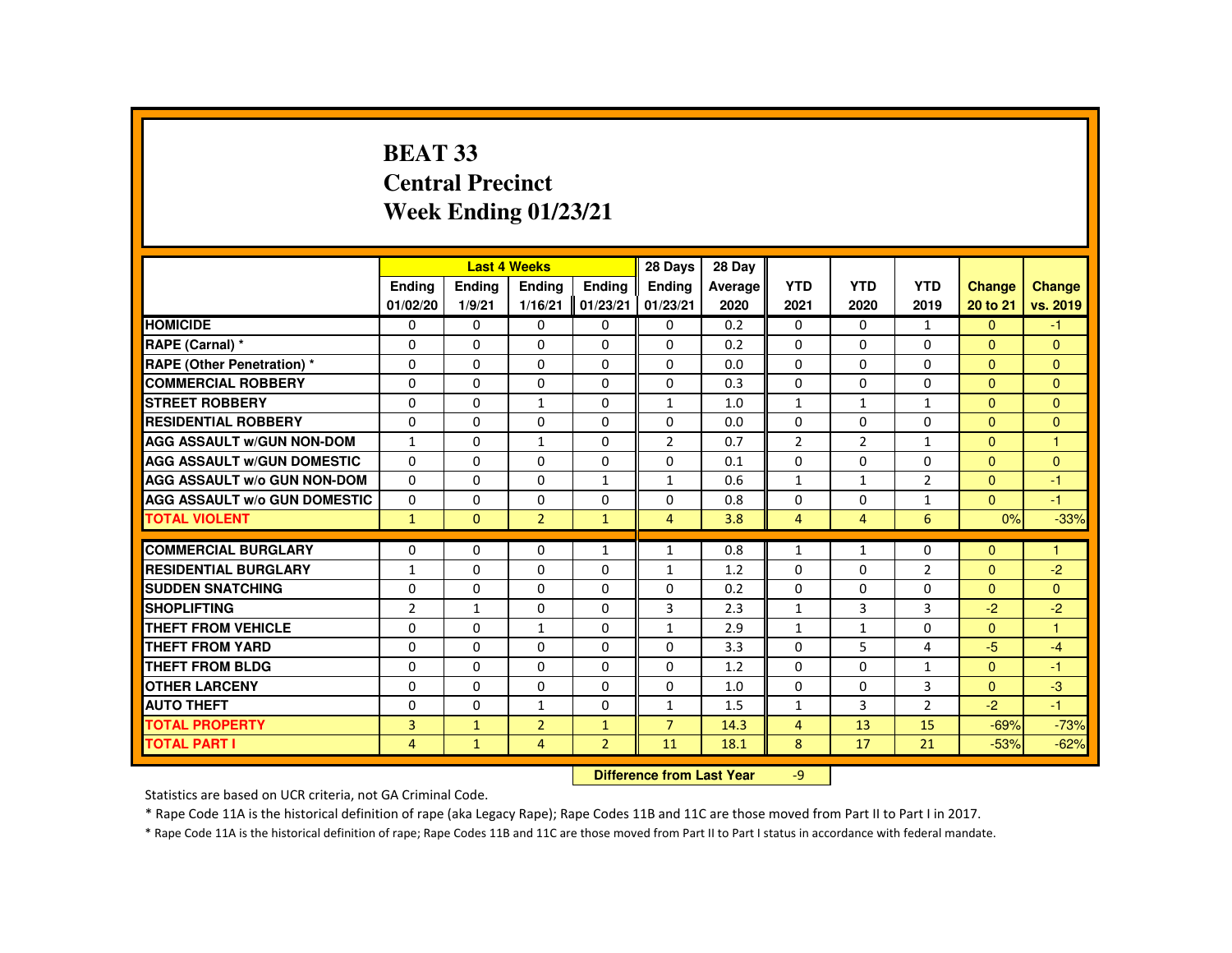# **BEAT 34 Central PrecinctWeek Ending 01/23/21**

|                                     |               |                | <b>Last 4 Weeks</b> |                | 28 Days                   | 28 Day  |                |                |                |                |                |
|-------------------------------------|---------------|----------------|---------------------|----------------|---------------------------|---------|----------------|----------------|----------------|----------------|----------------|
|                                     | <b>Endina</b> | Ending         | <b>Ending</b>       | Ending         | <b>Endina</b>             | Average | <b>YTD</b>     | <b>YTD</b>     | <b>YTD</b>     | <b>Change</b>  | Change         |
|                                     | 01/02/20      | 1/9/21         | 1/16/21             | 01/23/21       | 01/23/21                  | 2020    | 2021           | 2020           | 2019           | 20 to 21       | vs. 2019       |
| <b>HOMICIDE</b>                     | 0             | $\Omega$       | 0                   | 0              | 0                         | 0.2     | 0              | $\mathbf{1}$   | $\mathbf{0}$   | $-1$           | $\mathbf{0}$   |
| RAPE (Carnal) *                     | 0             | 0              | $\Omega$            | 0              | $\Omega$                  | 0.4     | $\Omega$       | $\mathbf{1}$   | $\Omega$       | $-1$           | $\mathbf{0}$   |
| RAPE (Other Penetration) *          | $\Omega$      | $\Omega$       | $\Omega$            | $\Omega$       | $\Omega$                  | 0.2     | $\Omega$       | $\Omega$       | $\mathbf{1}$   | $\Omega$       | $-1$           |
| <b>COMMERCIAL ROBBERY</b>           | $\Omega$      | $\Omega$       | $\Omega$            | $\Omega$       | $\Omega$                  | 0.1     | $\Omega$       | $\Omega$       | $\Omega$       | $\Omega$       | $\mathbf{0}$   |
| <b>STREET ROBBERY</b>               | $\Omega$      | $\mathbf{1}$   | $\Omega$            | $\Omega$       | $\mathbf{1}$              | 1.1     | $\mathbf{1}$   | $\Omega$       | $\Omega$       | $\overline{1}$ | $\mathbf{1}$   |
| <b>RESIDENTIAL ROBBERY</b>          | 0             | 0              | 0                   | 0              | 0                         | 0.0     | 0              | 0              | 0              | $\overline{0}$ | $\mathbf{0}$   |
| <b>AGG ASSAULT w/GUN NON-DOM</b>    | $\Omega$      | $\Omega$       | $\mathbf{1}$        | $\Omega$       | 1                         | 1.8     | $\mathbf{1}$   | 2              | $\mathbf{1}$   | -1             | $\Omega$       |
| <b>AGG ASSAULT W/GUN DOMESTIC</b>   | $\Omega$      | $\Omega$       | $\Omega$            | $\Omega$       | $\Omega$                  | 0.0     | $\Omega$       | $\Omega$       | $\mathbf{1}$   | $\Omega$       | $-1$           |
| <b>AGG ASSAULT w/o GUN NON-DOM</b>  | $\Omega$      | $\Omega$       | $\Omega$            | $\Omega$       | $\Omega$                  | 1.1     | $\Omega$       | $\mathbf{1}$   | $\Omega$       | $-1$           | $\mathbf{0}$   |
| <b>AGG ASSAULT W/o GUN DOMESTIC</b> | $\Omega$      | $\mathbf{1}$   | $\Omega$            | $\Omega$       | $\mathbf{1}$              | 1.4     | $\mathbf{1}$   | $\mathbf{1}$   | $\Omega$       | $\Omega$       | $\overline{1}$ |
| <b>TOTAL VIOLENT</b>                | $\Omega$      | $\overline{2}$ | $\mathbf{1}$        | $\Omega$       | $\overline{3}$            | 6.1     | $\overline{3}$ | 6              | $\overline{3}$ | $-50%$         | 0%             |
| <b>COMMERCIAL BURGLARY</b>          | $\Omega$      | $\mathbf{1}$   | $\Omega$            | $\Omega$       | $\mathbf{1}$              | 0.5     | $\mathbf{1}$   | $\Omega$       | $\Omega$       |                | 1              |
| <b>RESIDENTIAL BURGLARY</b>         | $\Omega$      | $\mathbf{1}$   | 0                   | $\mathbf{1}$   | 2                         | 2.0     | $\overline{2}$ | 1              | 3              | 1              | $-1$           |
| <b>SUDDEN SNATCHING</b>             | $\Omega$      | $\Omega$       | $\Omega$            | $\Omega$       | $\Omega$                  | 0.1     | $\Omega$       | $\Omega$       | $\mathbf{1}$   | $\Omega$       | $-1$           |
| <b>SHOPLIFTING</b>                  | $\Omega$      | $\Omega$       | $\Omega$            | $\Omega$       | $\Omega$                  | 0.7     | $\Omega$       | $\Omega$       | $\mathbf{1}$   | $\Omega$       | $-1$           |
| <b>THEFT FROM VEHICLE</b>           | $\Omega$      | $\Omega$       | $\overline{2}$      | $\mathbf{1}$   | $\overline{3}$            | 2.8     | 3              | $\overline{2}$ | $\Omega$       | $\overline{1}$ | 3              |
| <b>THEFT FROM YARD</b>              | 0             | $\mathbf{1}$   | $\Omega$            | $\mathbf{1}$   | $\overline{2}$            | 1.3     | $\overline{2}$ | $\overline{2}$ | $\mathbf{1}$   | $\Omega$       | $\mathbf{1}$   |
| <b>THEFT FROM BLDG</b>              | 0             | $\Omega$       | $\mathbf{1}$        | $\Omega$       | $\mathbf{1}$              | 1.4     | $\mathbf{1}$   | $\overline{2}$ | $\mathbf{1}$   | $-1$           | $\mathbf{0}$   |
| <b>OTHER LARCENY</b>                | $\Omega$      | $\mathbf{1}$   | $\mathbf{1}$        | $\Omega$       | $\overline{2}$            | 0.4     | $\overline{2}$ | $\Omega$       | $\Omega$       | 2              | $\overline{2}$ |
| <b>AUTO THEFT</b>                   | $\mathbf{1}$  | 0              | $\Omega$            | 0              | $\mathbf{1}$              | 2.1     | $\Omega$       | $\mathbf{1}$   | $\mathbf{1}$   | $-1$           | $-1$           |
| <b>TOTAL PROPERTY</b>               | $\mathbf{1}$  | $\overline{4}$ | $\overline{4}$      | $\overline{3}$ | 12                        | 11.2    | 11             | 8              | 8              | 38%            | 38%            |
| <b>TOTAL PART I</b>                 | 1             | 6              | 5                   | $\overline{3}$ | 15                        | 17.3    | 14             | 14             | 11             | 0%             | 27%            |
|                                     |               |                |                     |                | Difference from Loot Vear |         | $\sim$         |                |                |                |                |

 **Difference from Last Year**r 0

Statistics are based on UCR criteria, not GA Criminal Code.

\* Rape Code 11A is the historical definition of rape (aka Legacy Rape); Rape Codes 11B and 11C are those moved from Part II to Part I in 2017.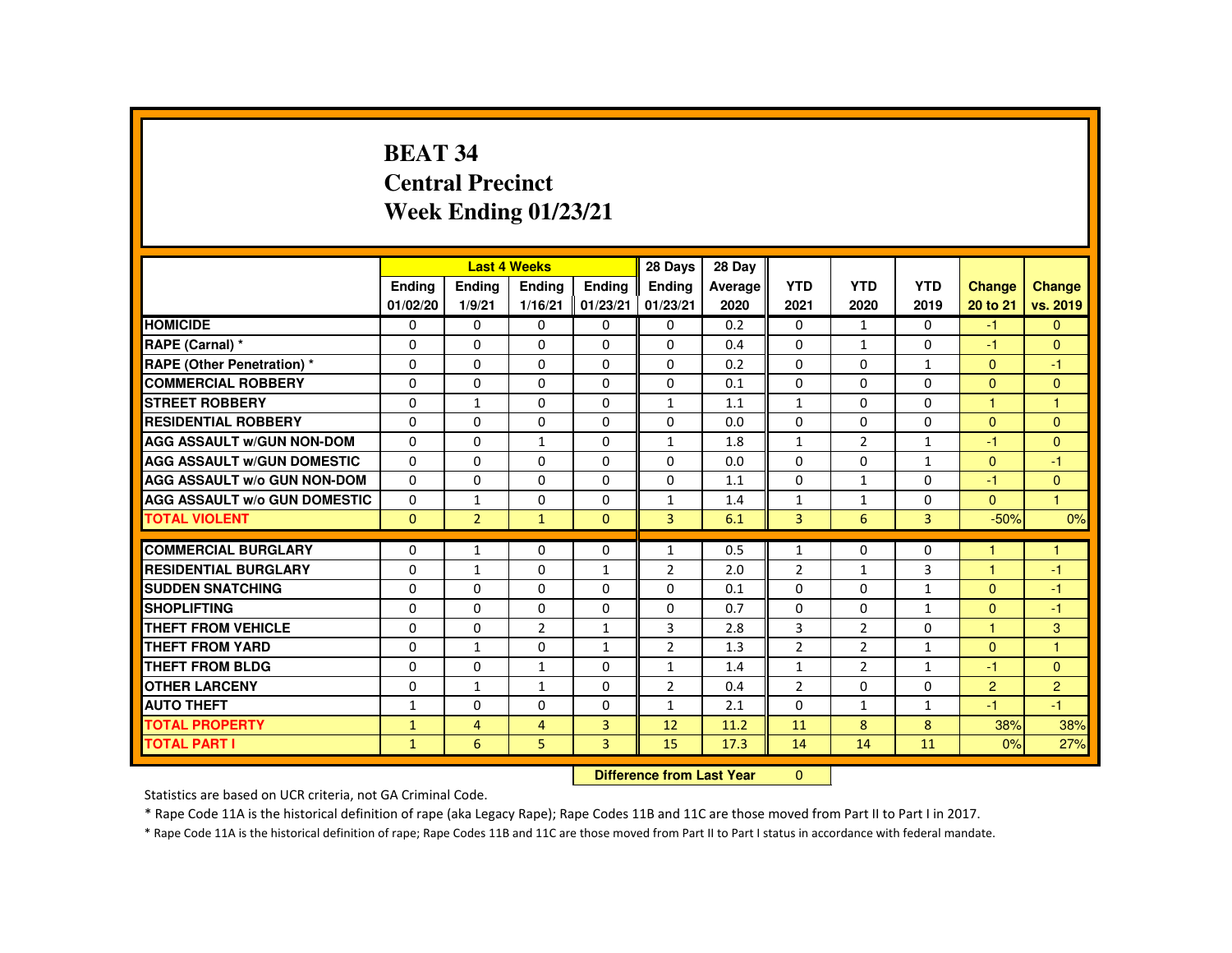# **BEAT 35 Central PrecinctWeek Ending 01/23/21**

|                                     |                           |                           | <b>Last 4 Weeks</b>      |                           | 28 Days                   | 28 Day          |                    |                    |                    |                           |                           |
|-------------------------------------|---------------------------|---------------------------|--------------------------|---------------------------|---------------------------|-----------------|--------------------|--------------------|--------------------|---------------------------|---------------------------|
|                                     | <b>Endina</b><br>01/02/20 | Ending<br>1/9/21          | <b>Ending</b><br>1/16/21 | <b>Endina</b><br>01/23/21 | <b>Ending</b><br>01/23/21 | Average<br>2020 | <b>YTD</b><br>2021 | <b>YTD</b><br>2020 | <b>YTD</b><br>2019 | <b>Change</b><br>20 to 21 | <b>Change</b><br>vs. 2019 |
| <b>HOMICIDE</b>                     | 0                         | 0                         | 0                        | $\mathbf{1}$              | $\mathbf{1}$              | 0.5             | 1                  | $\Omega$           | $\Omega$           | $\mathbf{1}$              | $\mathbf{1}$              |
| RAPE (Carnal) *                     | 0                         | $\Omega$                  | $\Omega$                 | $\Omega$                  | $\Omega$                  | 0.2             | $\Omega$           | 1                  | $\Omega$           | -1                        | $\mathbf{0}$              |
| <b>RAPE (Other Penetration) *</b>   | $\Omega$                  | $\Omega$                  | $\Omega$                 | $\Omega$                  | $\Omega$                  | 0.1             | $\Omega$           | $\Omega$           | $\Omega$           | $\Omega$                  | $\mathbf{0}$              |
| <b>COMMERCIAL ROBBERY</b>           | $\Omega$                  | $\mathbf{1}$              | $\Omega$                 | $\Omega$                  | $\mathbf{1}$              | 0.3             | $\mathbf{1}$       | $\Omega$           | $\Omega$           | $\overline{1}$            | $\mathbf{1}$              |
| <b>STREET ROBBERY</b>               | $\Omega$                  | $\Omega$                  | $\Omega$                 | $\Omega$                  | $\Omega$                  | 0.5             | $\Omega$           | $\Omega$           | $\mathbf{1}$       | $\Omega$                  | $-1$                      |
| <b>RESIDENTIAL ROBBERY</b>          | 0                         | 0                         | 0                        | 0                         | 0                         | 0.1             | $\Omega$           | 0                  | 0                  | $\Omega$                  | $\mathbf{0}$              |
| <b>AGG ASSAULT W/GUN NON-DOM</b>    | $\overline{2}$            | $\Omega$                  | $\Omega$                 | $\Omega$                  | $\overline{2}$            | 1.7             | $\mathbf{1}$       | $\mathbf{1}$       | $\overline{2}$     | $\Omega$                  | $-1$                      |
| <b>AGG ASSAULT W/GUN DOMESTIC</b>   | $\Omega$                  | $\Omega$                  | $\Omega$                 | $\Omega$                  | $\Omega$                  | 0.2             | $\Omega$           | $\Omega$           | $\mathbf{1}$       | $\Omega$                  | $-1$                      |
| <b>AGG ASSAULT W/o GUN NON-DOM</b>  | $\Omega$                  | $\Omega$                  | $\Omega$                 | $\mathbf{0}$              | $\Omega$                  | 0.5             | $\Omega$           | $\Omega$           | $\Omega$           | $\Omega$                  | $\mathbf{0}$              |
| <b>AGG ASSAULT W/o GUN DOMESTIC</b> | $\Omega$                  | $\Omega$                  | $\mathbf{1}$             | $\Omega$                  | $\mathbf{1}$              | 1.1             | $\mathbf{1}$       | $\mathbf{1}$       | $\Omega$           | $\Omega$                  | $\mathbf{1}$              |
| <b>TOTAL VIOLENT</b>                | $\overline{2}$            | $\mathbf{1}$              | $\mathbf{1}$             | $\mathbf{1}$              | 5                         | 5.1             | $\overline{4}$     | 3                  | $\overline{4}$     | 33%                       | 0%                        |
| <b>COMMERCIAL BURGLARY</b>          | $\Omega$                  | $\Omega$                  | $\Omega$                 | $\Omega$                  | 0                         | 0.5             | $\Omega$           | $\mathbf{1}$       | $\Omega$           | $-1$                      | $\Omega$                  |
| <b>RESIDENTIAL BURGLARY</b>         | $\Omega$                  | $\mathbf{1}$              | 2                        | $\overline{2}$            | 5                         | 2.3             | 5                  | 5                  | $\mathbf{1}$       | $\Omega$                  | $\overline{4}$            |
| <b>SUDDEN SNATCHING</b>             | 0                         | 0                         | 0                        | 0                         | 0                         | 0.0             | 0                  | 0                  | 0                  | $\Omega$                  | $\Omega$                  |
| <b>SHOPLIFTING</b>                  | $\mathbf{1}$              | $\Omega$                  | $\mathbf{1}$             | $\Omega$                  | $\overline{2}$            | 2.5             | $\mathbf{1}$       | 2                  | 4                  | $-1$                      | $-3$                      |
| <b>THEFT FROM VEHICLE</b>           | $\Omega$                  | $\Omega$                  | $\Omega$                 | $\mathbf{1}$              | $\mathbf{1}$              | 3.0             | $\mathbf{1}$       | $\overline{2}$     | 3                  | $-1$                      | $-2$                      |
| <b>THEFT FROM YARD</b>              | $\Omega$                  | $\Omega$                  | $\Omega$                 | $\Omega$                  | $\Omega$                  | 0.5             | $\Omega$           | $\Omega$           | $\mathbf{1}$       | $\Omega$                  | $-1$                      |
| THEFT FROM BLDG                     | 0                         | $\Omega$                  | $\Omega$                 | $\mathbf{1}$              | $\mathbf{1}$              | 1.2             | $\mathbf{1}$       | $\Omega$           | $\mathbf{1}$       |                           | $\mathbf{0}$              |
| <b>OTHER LARCENY</b>                | $\Omega$                  | $\Omega$                  | $\Omega$                 | $\Omega$                  | $\Omega$                  | 0.3             | $\Omega$           | $\Omega$           | $\Omega$           | $\Omega$                  | $\Omega$                  |
| <b>AUTO THEFT</b>                   | $\Omega$                  | $\Omega$                  | $\Omega$                 | $\Omega$                  | $\Omega$                  | 2.8             | $\Omega$           | 3                  | 3                  | $-3$                      | $-3$                      |
| <b>TOTAL PROPERTY</b>               | $\mathbf{1}$              | $\mathbf{1}$              | $\overline{3}$           | $\overline{4}$            | $\overline{9}$            | 13.1            | 8                  | 13                 | 13                 | $-38%$                    | $-38%$                    |
| <b>TOTAL PART I</b>                 | 3                         | $\overline{2}$            | $\overline{4}$           | 5                         | 14                        | 18.3            | 12                 | 16                 | 17                 | $-25%$                    | $-29%$                    |
|                                     |                           | Difference from Leat Vacu |                          | $\mathbf{A}$              |                           |                 |                    |                    |                    |                           |                           |

 **Difference from Last Year**-4

Statistics are based on UCR criteria, not GA Criminal Code.

\* Rape Code 11A is the historical definition of rape (aka Legacy Rape); Rape Codes 11B and 11C are those moved from Part II to Part I in 2017.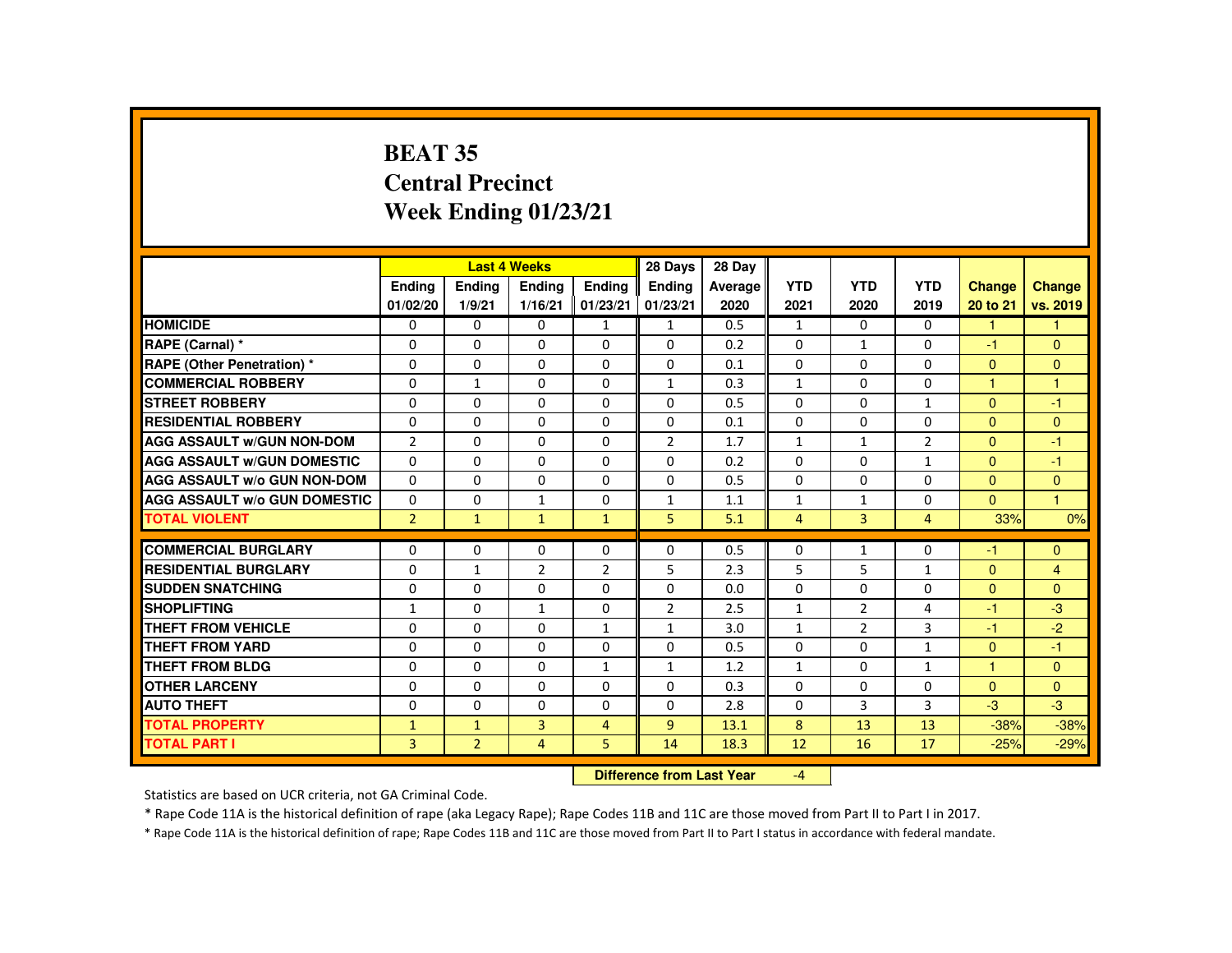#### **BEAT 36 Central PrecinctWeek Ending 01/23/21**

|                                     |               |                | <b>Last 4 Weeks</b> |                | 28 Days                   | 28 Day  |                |                |                |                |                |
|-------------------------------------|---------------|----------------|---------------------|----------------|---------------------------|---------|----------------|----------------|----------------|----------------|----------------|
|                                     | <b>Endina</b> | <b>Ending</b>  | <b>Ending</b>       | <b>Endina</b>  | <b>Ending</b>             | Average | <b>YTD</b>     | <b>YTD</b>     | <b>YTD</b>     | <b>Change</b>  | <b>Change</b>  |
|                                     | 01/02/20      | 1/9/21         | 1/16/21             | 01/23/21       | 01/23/21                  | 2020    | 2021           | 2020           | 2019           | 20 to 21       | vs. 2019       |
| <b>HOMICIDE</b>                     | $\Omega$      | $\Omega$       | $\Omega$            | $\Omega$       | 0                         | 0.2     | $\Omega$       | $\Omega$       | $\mathbf{0}$   | $\Omega$       | $\overline{0}$ |
| RAPE (Carnal) *                     | $\Omega$      | $\Omega$       | $\Omega$            | $\Omega$       | $\Omega$                  | 0.4     | $\Omega$       | $\Omega$       | $\Omega$       | $\Omega$       | $\Omega$       |
| <b>RAPE (Other Penetration) *</b>   | 0             | 0              | 0                   | 0              | 0                         | 0.0     | $\mathbf{0}$   | 0              | $\mathbf{0}$   | $\mathbf{0}$   | $\mathbf{0}$   |
| <b>COMMERCIAL ROBBERY</b>           | $\Omega$      | $\Omega$       | $\Omega$            | $\Omega$       | $\Omega$                  | 0.0     | $\Omega$       | $\Omega$       | $\Omega$       | $\Omega$       | $\Omega$       |
| <b>STREET ROBBERY</b>               | $\Omega$      | $\Omega$       | $\Omega$            | $\Omega$       | $\Omega$                  | 0.2     | $\Omega$       | $\Omega$       | $\Omega$       | $\Omega$       | $\mathbf{0}$   |
| <b>RESIDENTIAL ROBBERY</b>          | $\Omega$      | $\Omega$       | $\Omega$            | $\Omega$       | $\Omega$                  | 0.3     | $\Omega$       | $\Omega$       | $\Omega$       | $\Omega$       | $\Omega$       |
| <b>AGG ASSAULT W/GUN NON-DOM</b>    | $\mathbf{1}$  | 0              | 1                   | 0              | $\overline{2}$            | 0.4     | $\overline{2}$ | $\Omega$       | $\mathbf{1}$   | $\overline{2}$ | $\overline{1}$ |
| <b>AGG ASSAULT W/GUN DOMESTIC</b>   | $\Omega$      | 0              | $\Omega$            | $\Omega$       | $\Omega$                  | 0.2     | $\Omega$       | $\Omega$       | $\Omega$       | $\Omega$       | $\mathbf{0}$   |
| <b>AGG ASSAULT W/o GUN NON-DOM</b>  | $\Omega$      | $\mathbf{1}$   | $\Omega$            | $\Omega$       | $\mathbf{1}$              | 0.5     | $\mathbf{1}$   | $\Omega$       | $\Omega$       | $\overline{1}$ | $\overline{1}$ |
| <b>AGG ASSAULT W/o GUN DOMESTIC</b> | $\Omega$      | $\Omega$       | $\Omega$            | $\Omega$       | $\Omega$                  | 1.0     | $\Omega$       | $\mathbf{1}$   | $\Omega$       | $-1$           | $\Omega$       |
| <b>TOTAL VIOLENT</b>                | $\mathbf{1}$  | $\mathbf{1}$   | $\mathbf{1}$        | $\mathbf{0}$   | 3                         | 3.0     | 3              | $\mathbf{1}$   | $\mathbf{1}$   | 200%           | 200%           |
|                                     |               |                |                     |                |                           |         |                |                |                |                |                |
| <b>COMMERCIAL BURGLARY</b>          | 0             | 0              | $\Omega$            | 0              | 0                         | 0.6     | $\mathbf{0}$   | 0              | $\Omega$       | $\Omega$       | $\Omega$       |
| <b>RESIDENTIAL BURGLARY</b>         | $\mathbf{1}$  | 0              | $\Omega$            | $\mathbf{1}$   | $\overline{2}$            | 1.0     | $\mathbf{1}$   | $\mathbf{1}$   | $\Omega$       | $\Omega$       | $\overline{1}$ |
| <b>SUDDEN SNATCHING</b>             | 0             | 0              | 0                   | 0              | 0                         | 0.2     | $\mathbf{0}$   | 0              | $\mathbf{0}$   | $\mathbf{0}$   | $\mathbf{0}$   |
| <b>SHOPLIFTING</b>                  | $\Omega$      | $\overline{2}$ | 2                   | $\Omega$       | $\overline{4}$            | 4.0     | 4              | $\overline{2}$ | $\overline{2}$ | 2              | $\overline{2}$ |
| <b>THEFT FROM VEHICLE</b>           | $\mathbf{1}$  | $\overline{2}$ | $\mathbf{1}$        | $\mathbf{1}$   | 5                         | 2.8     | 5              | 6              | 4              | $-1$           | $\overline{1}$ |
| <b>THEFT FROM YARD</b>              | $\Omega$      | $\Omega$       | $\Omega$            | $\mathbf{1}$   | $\mathbf{1}$              | 1.4     | $\mathbf{1}$   | $\overline{2}$ | $\overline{2}$ | $-1$           | $-1$           |
| <b>THEFT FROM BLDG</b>              | $\mathbf{1}$  | $\Omega$       | $\mathbf{1}$        | $\mathbf{1}$   | 3                         | 1.5     | $\overline{2}$ | $\mathbf{1}$   | 5              | $\mathbf{1}$   | $-3$           |
| <b>OTHER LARCENY</b>                | $\Omega$      | $\Omega$       | $\Omega$            | $\Omega$       | $\Omega$                  | 0.2     | $\Omega$       | $\mathbf{1}$   | $\Omega$       | $-1$           | $\Omega$       |
| <b>AUTO THEFT</b>                   | $\Omega$      | $\Omega$       | $\mathbf{1}$        | $\Omega$       | $\mathbf{1}$              | 2.5     | $\mathbf{1}$   | 3              | 3              | $-2$           | $-2$           |
| <b>TOTAL PROPERTY</b>               | 3             | $\overline{4}$ | 5                   | $\overline{4}$ | 16                        | 14.1    | 14             | 16             | 16             | $-13%$         | $-13%$         |
| <b>TOTAL PART I</b>                 | 4             | 5              | 6                   | 4              | 19                        | 17.1    | 17             | 17             | 17             | 0%             | 0%             |
|                                     |               |                |                     |                | Difference from Loot Vear |         | $\Omega$       |                |                |                |                |

 **Difference from Last Year**r 0

Statistics are based on UCR criteria, not GA Criminal Code.

\* Rape Code 11A is the historical definition of rape (aka Legacy Rape); Rape Codes 11B and 11C are those moved from Part II to Part I in 2017.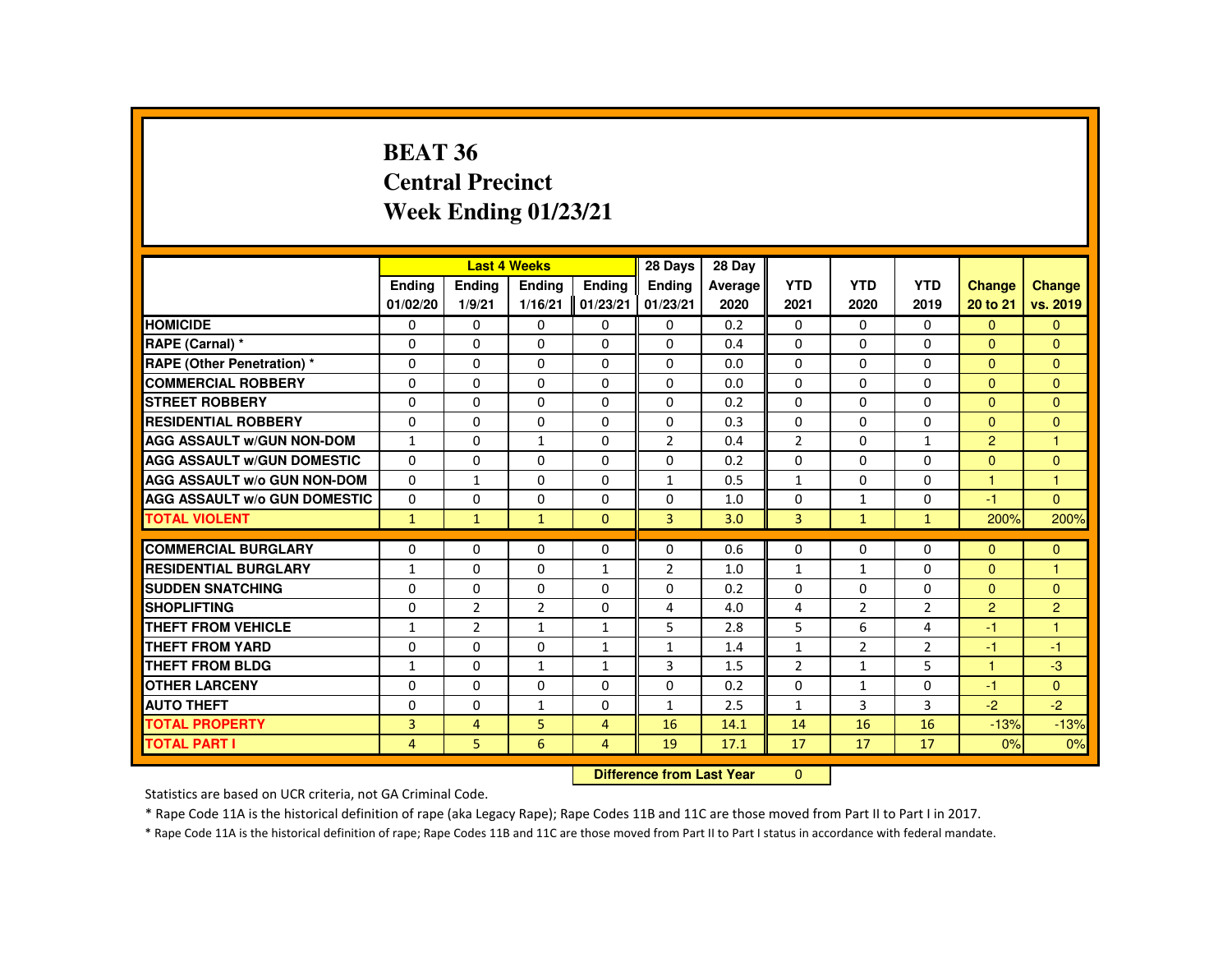## **BEAT 41 South PrecinctWeek Ending 01/23/21**

|                                     |                |                | <b>Last 4 Weeks</b> |               | 28 Days        | 28 Day  |                |                |                |                |                |
|-------------------------------------|----------------|----------------|---------------------|---------------|----------------|---------|----------------|----------------|----------------|----------------|----------------|
|                                     | <b>Endina</b>  | <b>Endina</b>  | <b>Endina</b>       | <b>Endina</b> | <b>Endina</b>  | Average | <b>YTD</b>     | <b>YTD</b>     | <b>YTD</b>     | <b>Change</b>  | Change         |
|                                     | 01/02/20       | 1/9/21         | 1/16/21             | 01/23/21      | 01/23/21       | 2020    | 2021           | 2020           | 2019           | 20 to 21       | vs. 2019       |
| <b>HOMICIDE</b>                     | $\Omega$       | $\Omega$       | $\Omega$            | $\Omega$      | 0              | 0.0     | $\Omega$       | $\Omega$       | $\Omega$       | $\Omega$       | $\mathbf{0}$   |
| RAPE (Carnal) *                     | $\Omega$       | $\Omega$       | $\Omega$            | $\Omega$      | $\Omega$       | 0.1     | $\Omega$       | 0              | $\Omega$       | $\mathbf{0}$   | $\Omega$       |
| RAPE (Other Penetration) *          | $\Omega$       | $\Omega$       | $\Omega$            | $\Omega$      | $\Omega$       | 0.1     | $\Omega$       | $\Omega$       | $\Omega$       | $\Omega$       | $\Omega$       |
| <b>COMMERCIAL ROBBERY</b>           | $\Omega$       | $\Omega$       | $\Omega$            | $\Omega$      | $\Omega$       | 0.2     | $\Omega$       | $\Omega$       | $\Omega$       | $\Omega$       | $\Omega$       |
| <b>STREET ROBBERY</b>               | $\Omega$       | $\Omega$       | $\Omega$            | $\Omega$      | $\Omega$       | 0.6     | $\Omega$       | $\mathbf{1}$   | $\mathbf{1}$   | $-1$           | $-1$           |
| <b>RESIDENTIAL ROBBERY</b>          | $\Omega$       | $\Omega$       | $\Omega$            | $\Omega$      | $\Omega$       | 0.1     | $\Omega$       | $\Omega$       | $\Omega$       | $\Omega$       | $\Omega$       |
| <b>AGG ASSAULT W/GUN NON-DOM</b>    | $\mathbf{1}$   | $\mathbf{1}$   | $\Omega$            | $\Omega$      | $\overline{2}$ | 0.5     | $\overline{2}$ | $\Omega$       | $\Omega$       | $\overline{2}$ | $\overline{2}$ |
| <b>AGG ASSAULT W/GUN DOMESTIC</b>   | $\Omega$       | $\Omega$       | $\Omega$            | $\Omega$      | $\Omega$       | 0.1     | $\Omega$       | $\Omega$       | $\Omega$       | $\Omega$       | $\Omega$       |
| <b>AGG ASSAULT W/o GUN NON-DOM</b>  | $\mathbf{0}$   | $\Omega$       | $\Omega$            | $\Omega$      | $\Omega$       | 0.5     | $\Omega$       | $\Omega$       | $\mathbf{1}$   | $\Omega$       | $-1$           |
| <b>AGG ASSAULT W/o GUN DOMESTIC</b> | $\Omega$       | $\Omega$       | $\Omega$            | $\Omega$      | $\Omega$       | 0.6     | $\Omega$       | $\Omega$       | $\Omega$       | $\Omega$       | $\Omega$       |
| <b>TOTAL VIOLENT</b>                | $\mathbf{1}$   | $\mathbf{1}$   | $\Omega$            | $\mathbf{0}$  | $\overline{2}$ | 2.6     | $\overline{2}$ | $\mathbf{1}$   | $\overline{2}$ | 100%           | 0%             |
| <b>COMMERCIAL BURGLARY</b>          | $\mathbf{0}$   | $\Omega$       | $\Omega$            | $\Omega$      | $\Omega$       | 0.5     | $\Omega$       | $\Omega$       | $\mathbf{1}$   | $\Omega$       | $-1$           |
| <b>RESIDENTIAL BURGLARY</b>         | $\Omega$       | $\Omega$       | $\Omega$            | $\Omega$      | $\Omega$       | 0.9     | $\Omega$       | $\mathbf{1}$   | $\Omega$       | $-1$           | $\mathbf{0}$   |
| <b>SUDDEN SNATCHING</b>             | 0              | $\mathbf{1}$   | $\mathbf{0}$        | 0             | $\mathbf{1}$   | 0.1     | $\mathbf{1}$   | 0              | 0              | $\overline{1}$ | $\overline{1}$ |
| <b>SHOPLIFTING</b>                  | $\Omega$       | $\mathbf{1}$   | $\Omega$            | $\mathbf{1}$  | $\overline{2}$ | 0.9     | $\overline{2}$ | $\Omega$       | 3              | $\overline{2}$ | $-1$           |
| <b>THEFT FROM VEHICLE</b>           | $\mathbf{1}$   | $\mathbf{1}$   | 4                   | $\Omega$      | 6              | 3.5     | 5              | 3              | 9              | 2              | $-4$           |
| <b>THEFT FROM YARD</b>              | $\Omega$       | $\Omega$       | $\mathbf{1}$        | $\Omega$      | $\mathbf{1}$   | 0.8     | $\mathbf{1}$   | $\Omega$       | $\mathbf{1}$   | 1              | $\Omega$       |
| <b>THEFT FROM BLDG</b>              | $\Omega$       | $\Omega$       | $\Omega$            | $\Omega$      | $\Omega$       | 2.3     | $\Omega$       | $\mathbf{1}$   | $\overline{7}$ | $-1$           | $-7$           |
| <b>OTHER LARCENY</b>                | $\Omega$       | $\mathbf{0}$   | $\Omega$            | 0             | $\Omega$       | 0.4     | $\Omega$       | $\mathbf{1}$   | $\Omega$       | $-1$           | $\mathbf{0}$   |
| <b>AUTO THEFT</b>                   | $\Omega$       | $\Omega$       | $\mathbf{1}$        | $\Omega$      | $\mathbf{1}$   | 1.7     | $\mathbf{1}$   | $\Omega$       | $\mathbf{1}$   | $\overline{1}$ | $\Omega$       |
| <b>TOTAL PROPERTY</b>               | $\mathbf{1}$   | 3              | 6                   | $\mathbf{1}$  | 11             | 11.1    | 10             | 6              | 22             | 67%            | $-55%$         |
| <b>TOTAL PART I</b>                 | $\overline{2}$ | $\overline{4}$ | 6                   | $\mathbf{1}$  | 13             | 13.7    | 12             | $\overline{7}$ | 24             | 71%            | $-50%$         |
|                                     |                |                |                     |               |                |         |                |                |                |                |                |

 **Difference from Last Year**<sup>5</sup>

Statistics are based on UCR criteria, not GA Criminal Code.

\* Rape Code 11A is the historical definition of rape (aka Legacy Rape); Rape Codes 11B and 11C are those moved from Part II to Part I in 2017.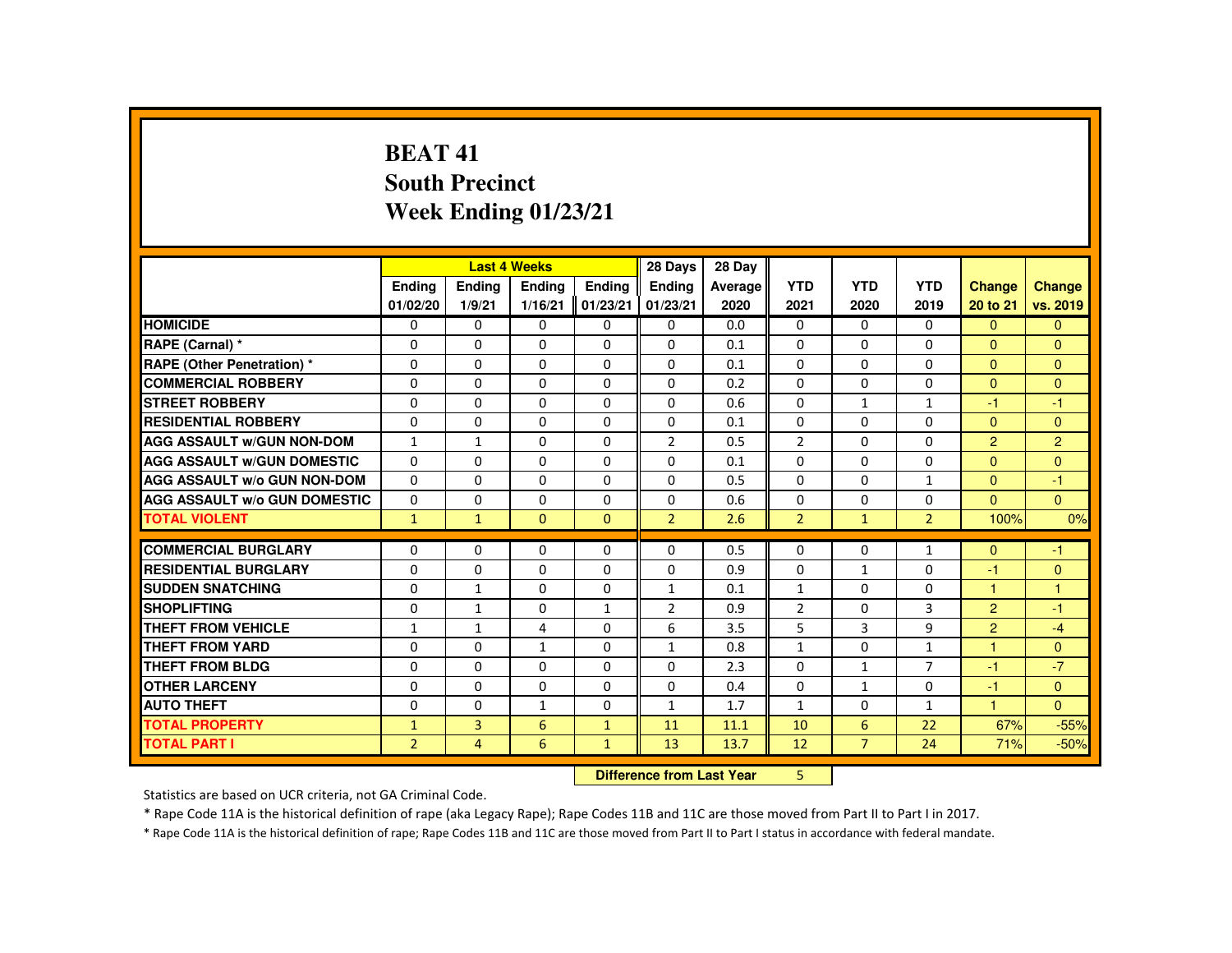# **BEAT 42 South PrecinctWeek Ending 01/23/21**

|                                     |          |                | <b>Last 4 Weeks</b>       |                | 28 Days        | 28 Day  |                |                |                |                |                |
|-------------------------------------|----------|----------------|---------------------------|----------------|----------------|---------|----------------|----------------|----------------|----------------|----------------|
|                                     | Ending   | Ending         | Ending                    | <b>Endina</b>  | <b>Endina</b>  | Average | <b>YTD</b>     | <b>YTD</b>     | <b>YTD</b>     | Change         | Change         |
|                                     | 01/02/20 | 1/9/21         | 1/16/21                   | 01/23/21       | 01/23/21       | 2020    | 2021           | 2020           | 2019           | 20 to 21       | vs. 2019       |
| <b>HOMICIDE</b>                     | 0        | $\Omega$       | 0                         | 0              | 0              | 0.0     | 0              | 0              | $\mathbf{0}$   | $\mathbf{0}$   | $\mathbf{0}$   |
| RAPE (Carnal) *                     | $\Omega$ | $\Omega$       | $\Omega$                  | $\Omega$       | $\Omega$       | 0.3     | $\Omega$       | $\Omega$       | $\Omega$       | $\Omega$       | $\mathbf{0}$   |
| <b>RAPE (Other Penetration) *</b>   | $\Omega$ | $\Omega$       | $\Omega$                  | $\Omega$       | $\Omega$       | 0.2     | $\Omega$       | $\mathbf{1}$   | $\Omega$       | $-1$           | $\Omega$       |
| <b>COMMERCIAL ROBBERY</b>           | 0        | $\Omega$       | $\Omega$                  | $\Omega$       | $\Omega$       | 0.5     | $\Omega$       | 2              | $\Omega$       | $-2$           | $\mathbf{0}$   |
| <b>STREET ROBBERY</b>               | 0        | $\overline{2}$ | $\Omega$                  | $\Omega$       | $\overline{2}$ | 0.2     | $\overline{2}$ | $\Omega$       | $\mathbf{1}$   | $\overline{2}$ | 1              |
| <b>RESIDENTIAL ROBBERY</b>          | $\Omega$ | $\Omega$       | $\mathbf{1}$              | $\Omega$       | $\mathbf{1}$   | 0.2     | $\mathbf{1}$   | $\Omega$       | $\Omega$       | $\mathbf{1}$   | $\mathbf{1}$   |
| <b>AGG ASSAULT W/GUN NON-DOM</b>    | $\Omega$ | $\Omega$       | $\Omega$                  | $\Omega$       | $\Omega$       | 0.3     | $\Omega$       | $\Omega$       | $\Omega$       | $\Omega$       | $\mathbf{0}$   |
| <b>AGG ASSAULT W/GUN DOMESTIC</b>   | $\Omega$ | $\Omega$       | $\Omega$                  | $\Omega$       | $\Omega$       | 0.0     | $\Omega$       | $\Omega$       | $\Omega$       | $\Omega$       | $\Omega$       |
| <b>AGG ASSAULT W/o GUN NON-DOM</b>  | $\Omega$ | $\Omega$       | $\Omega$                  | $\Omega$       | $\Omega$       | 0.6     | $\Omega$       | 0              | $\mathbf{1}$   | $\Omega$       | $-1$           |
| <b>AGG ASSAULT W/o GUN DOMESTIC</b> | $\Omega$ | $\Omega$       | $\mathbf{1}$              | $\Omega$       | $\mathbf{1}$   | 0.2     | $\mathbf{1}$   | $\Omega$       | $\Omega$       | $\mathbf{1}$   | $\mathbf{1}$   |
| <b>TOTAL VIOLENT</b>                | $\Omega$ | $\overline{2}$ | $\overline{2}$            | $\Omega$       | $\overline{4}$ | 2.5     | $\overline{4}$ | $\overline{3}$ | $\overline{2}$ | 33%            | 100%           |
| <b>COMMERCIAL BURGLARY</b>          | $\Omega$ | $\Omega$       | $\Omega$                  | $\Omega$       | $\Omega$       | 0.7     | $\Omega$       | 0              | $\Omega$       | $\mathbf{0}$   | $\Omega$       |
| <b>RESIDENTIAL BURGLARY</b>         | $\Omega$ | $\Omega$       | $\Omega$                  | 0              | $\mathbf 0$    | 0.2     | $\Omega$       | 0              | $\mathbf{1}$   | $\overline{0}$ | $-1$           |
| <b>SUDDEN SNATCHING</b>             | $\Omega$ | $\Omega$       | $\Omega$                  | $\Omega$       | $\Omega$       | 0.2     | $\Omega$       | $\Omega$       | $\mathbf{1}$   | $\Omega$       | $-1$           |
| <b>SHOPLIFTING</b>                  | 5        | 6              | 3                         | $\overline{2}$ | 16             | 13.3    | 12             | 11             | 17             | 1              | $-5$           |
| <b>THEFT FROM VEHICLE</b>           | $\Omega$ | $\mathbf{1}$   | $\mathbf{1}$              | $\overline{2}$ | 4              | 3.8     | 4              | 2              | 4              | $\overline{2}$ | $\Omega$       |
| <b>THEFT FROM YARD</b>              | $\Omega$ | $\Omega$       | $\mathbf{1}$              | $\Omega$       | 1              | 1.4     | $\mathbf{1}$   | $\mathbf{1}$   | $\Omega$       | $\Omega$       | $\mathbf{1}$   |
| <b>THEFT FROM BLDG</b>              | $\Omega$ | $\Omega$       | $\mathbf{1}$              | $\Omega$       | 1              | 2.1     | $\mathbf{1}$   | 3              | $\overline{3}$ | $-2$           | $-2$           |
| <b>OTHER LARCENY</b>                | 0        | $\mathbf{0}$   | $\mathbf{1}$              | $\Omega$       | $\mathbf{1}$   | 0.6     | $\mathbf{1}$   | 0              | $\mathbf{1}$   | 1              | $\Omega$       |
| <b>AUTO THEFT</b>                   | $\Omega$ | $\mathbf{1}$   | $\Omega$                  | $\mathbf{1}$   | $\overline{2}$ | 1.8     | $\overline{2}$ | $\Omega$       | $\Omega$       | $\overline{2}$ | $\overline{2}$ |
| <b>TOTAL PROPERTY</b>               | 5        | 8              | $\overline{7}$            | 5              | 25             | 24.1    | 21             | 17             | 27             | 24%            | $-22%$         |
| <b>TOTAL PART I</b>                 | 5        | 10             | $\overline{9}$            | 5              | 29             | 26.5    | 25             | 20             | 29             | 25%            | $-14%$         |
|                                     |          |                | Difference from Last Year |                | 5.             |         |                |                |                |                |                |

 **Difference from Last Year**

Statistics are based on UCR criteria, not GA Criminal Code.

\* Rape Code 11A is the historical definition of rape (aka Legacy Rape); Rape Codes 11B and 11C are those moved from Part II to Part I in 2017.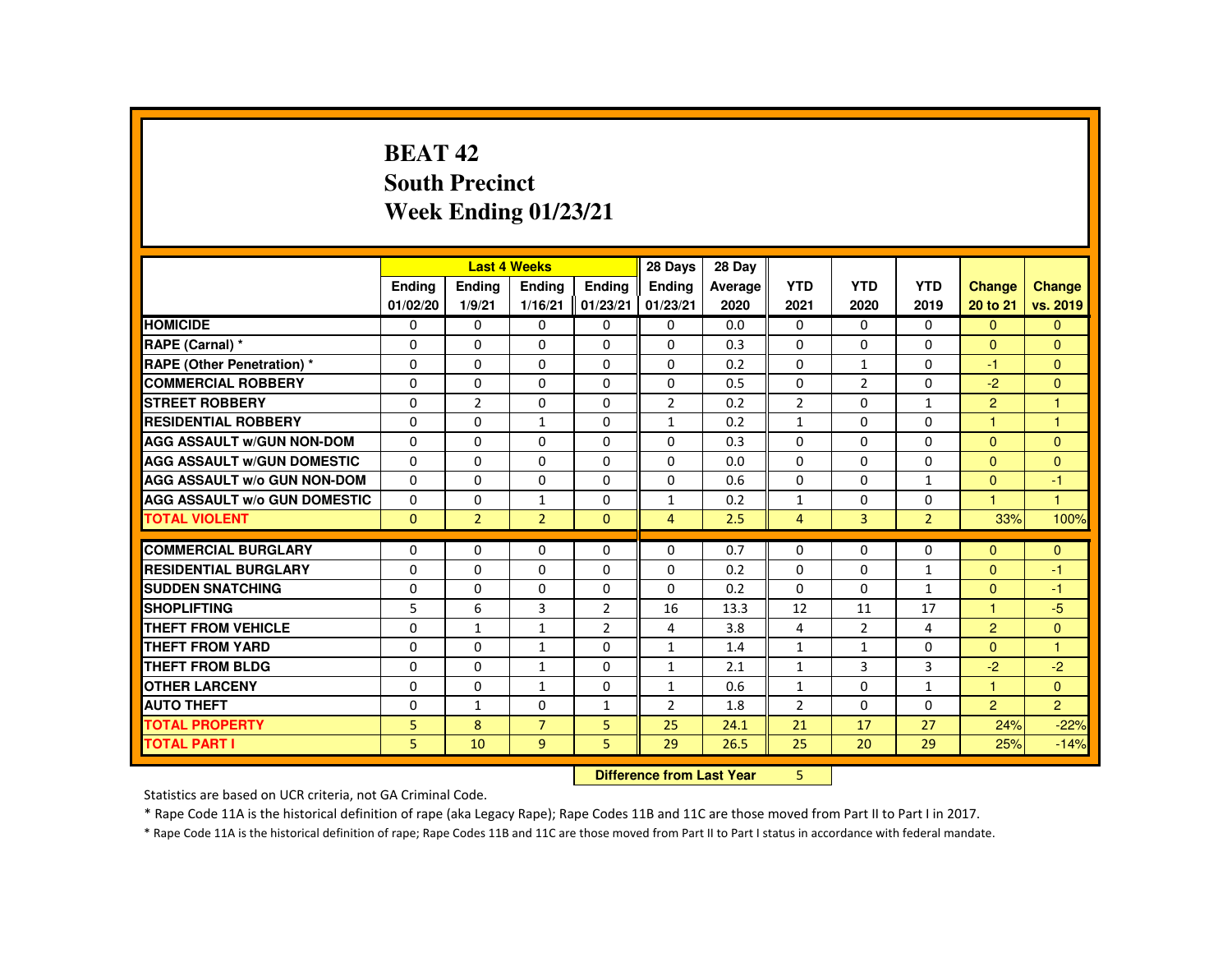# **BEAT 43 South PrecinctWeek Ending 01/23/21**

|                                     |                |                | <b>Last 4 Weeks</b> |                | 28 Days                   | 28 Day  |                |                |                |                |                |
|-------------------------------------|----------------|----------------|---------------------|----------------|---------------------------|---------|----------------|----------------|----------------|----------------|----------------|
|                                     | <b>Endina</b>  | <b>Ending</b>  | <b>Ending</b>       | <b>Endina</b>  | <b>Endina</b>             | Average | <b>YTD</b>     | <b>YTD</b>     | <b>YTD</b>     | <b>Change</b>  | <b>Change</b>  |
|                                     | 01/02/20       | 1/9/21         | 1/16/21             | 01/23/21       | 01/23/21                  | 2020    | 2021           | 2020           | 2019           | 20 to 21       | vs. 2019       |
| <b>HOMICIDE</b>                     | $\mathbf{0}$   | $\Omega$       | 0                   | 0              | $\mathbf{0}$              | 0.0     | $\mathbf{0}$   | $\Omega$       | $\mathbf{1}$   | $\mathbf{0}$   | $-1$           |
| RAPE (Carnal) *                     | 0              | $\Omega$       | $\Omega$            | $\Omega$       | $\mathbf{0}$              | 0.2     | $\Omega$       | $\Omega$       | $\mathbf{0}$   | $\Omega$       | $\Omega$       |
| RAPE (Other Penetration) *          | $\Omega$       | $\Omega$       | $\Omega$            | $\Omega$       | $\Omega$                  | 0.2     | $\Omega$       | $\Omega$       | $\Omega$       | $\mathbf{0}$   | $\Omega$       |
| <b>COMMERCIAL ROBBERY</b>           | $\Omega$       | $\Omega$       | $\mathbf{1}$        | $\Omega$       | $\mathbf{1}$              | 0.7     | $\mathbf{1}$   | $\mathbf{1}$   | $\Omega$       | $\mathbf{0}$   | -1             |
| <b>STREET ROBBERY</b>               | $\Omega$       | $\Omega$       | $\Omega$            | $\Omega$       | $\Omega$                  | 0.4     | $\Omega$       | $\Omega$       | $\Omega$       | $\Omega$       | $\Omega$       |
| <b>RESIDENTIAL ROBBERY</b>          | 0              | $\mathbf{0}$   | 0                   | $\mathbf{0}$   | 0                         | 0.0     | 0              | 0              | 0              | $\overline{0}$ | $\mathbf{0}$   |
| <b>AGG ASSAULT w/GUN ON-DOM</b>     | $\Omega$       | $\Omega$       | $\mathbf{1}$        | $\Omega$       | 1                         | 1.5     | $\mathbf{1}$   | $\overline{2}$ | $\Omega$       | $-1$           |                |
| <b>AGG ASSAULT W/GUN DOMESTIC</b>   | $\Omega$       | $\Omega$       | $\Omega$            | $\Omega$       | $\Omega$                  | 0.2     | $\Omega$       | $\Omega$       | $\Omega$       | $\mathbf{0}$   | $\Omega$       |
| <b>AGG ASSAULT w/o GUN NON-DOM</b>  | $\mathbf{1}$   | $\Omega$       | $\Omega$            | $\Omega$       | $\mathbf{1}$              | 0.7     | $\Omega$       | $\Omega$       | $\mathbf{1}$   | $\mathbf{0}$   | $-1$           |
| <b>AGG ASSAULT W/o GUN DOMESTIC</b> | $\mathbf{1}$   | $\Omega$       | $\Omega$            | $\Omega$       | $\mathbf{1}$              | 1.2     | $\mathbf{1}$   | $\mathbf{1}$   | $\Omega$       | $\Omega$       | $\blacksquare$ |
| <b>TOTAL VIOLENT</b>                | 2 <sup>1</sup> | $\Omega$       | $\overline{2}$      | $\Omega$       | $\overline{4}$            | 5.0     | $\overline{3}$ | $\overline{4}$ | 2 <sup>1</sup> | $-25%$         | 50%            |
| <b>COMMERCIAL BURGLARY</b>          | $\Omega$       | $\Omega$       | $\Omega$            | $\Omega$       | $\Omega$                  | 0.8     | $\Omega$       | $\Omega$       | $\overline{2}$ | $\Omega$       | $-2$           |
| <b>RESIDENTIAL BURGLARY</b>         | 0              | $\Omega$       | 0                   | $\mathbf{1}$   | $\mathbf{1}$              | 1.8     | $\mathbf{1}$   | 6              | $\overline{2}$ | $-5$           | $-1$           |
| <b>SUDDEN SNATCHING</b>             | $\Omega$       | $\Omega$       | $\Omega$            | $\Omega$       | $\Omega$                  | 0.2     | $\Omega$       | $\Omega$       | $\Omega$       | $\mathbf{0}$   | $\Omega$       |
| <b>SHOPLIFTING</b>                  | $\Omega$       | $\overline{2}$ | $\mathbf{1}$        | $\overline{2}$ | 5                         | 2.8     | 5              | 4              | $\mathbf{1}$   | н              | $\overline{4}$ |
| <b>THEFT FROM VEHICLE</b>           | $\Omega$       | $\mathbf{1}$   | $\overline{2}$      | $\overline{2}$ | 5                         | 4.1     | 5              | $\mathbf{1}$   | $\overline{3}$ | $\overline{4}$ | $\overline{2}$ |
| <b>THEFT FROM YARD</b>              | $\Omega$       | $\Omega$       | $\Omega$            | $\Omega$       | $\Omega$                  | 1.3     | $\Omega$       | $\mathbf{1}$   | $\Omega$       | $-1$           | $\Omega$       |
| <b>THEFT FROM BLDG</b>              | 0              | $\Omega$       | $\mathbf{1}$        | $\Omega$       | $\mathbf{1}$              | 1.2     | $\mathbf{1}$   | $\mathbf{1}$   | 5              | $\mathbf{0}$   | $-4$           |
| <b>OTHER LARCENY</b>                | $\Omega$       | $\Omega$       | $\Omega$            | $\mathbf{1}$   | 1                         | 0.6     | $\mathbf{1}$   | $\Omega$       | $\Omega$       | 1              | $\mathbf{1}$   |
| <b>AUTO THEFT</b>                   | $\Omega$       | $\Omega$       | $\mathbf{1}$        | $\Omega$       | $\mathbf{1}$              | 1.8     | $\mathbf{1}$   | $\Omega$       | $\mathbf{1}$   | 1              | $\Omega$       |
| <b>TOTAL PROPERTY</b>               | $\Omega$       | 3              | 5                   | 6              | 14                        | 14.7    | 14             | 13             | 14             | 8%             | 0%             |
| <b>TOTAL PART I</b>                 | $\overline{2}$ | 3              | $\overline{7}$      | 6              | 18                        | 19.6    | 17             | 17             | 16             | 0%             | 6%             |
|                                     |                |                |                     |                | Difference from Loot Vear |         | $\sim$         |                |                |                |                |

 **Difference from Last Year**r 0

Statistics are based on UCR criteria, not GA Criminal Code.

\* Rape Code 11A is the historical definition of rape (aka Legacy Rape); Rape Codes 11B and 11C are those moved from Part II to Part I in 2017.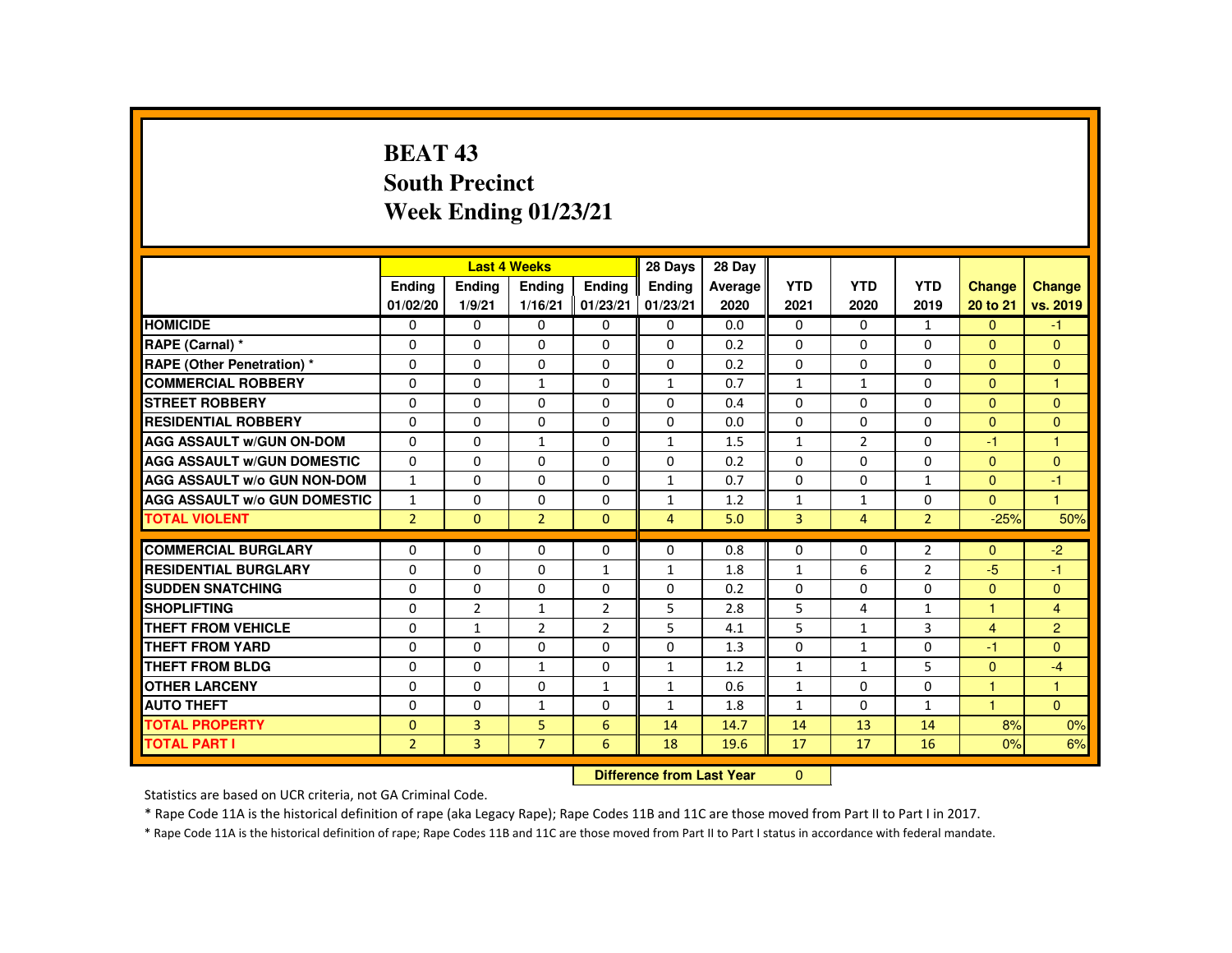# **BEAT 44 South PrecinctWeek Ending 01/23/21**

|                                     |                |               | <b>Last 4 Weeks</b> |                | 28 Days        | 28 Day  |                |                |                |                |                      |
|-------------------------------------|----------------|---------------|---------------------|----------------|----------------|---------|----------------|----------------|----------------|----------------|----------------------|
|                                     | <b>Endina</b>  | <b>Ending</b> | <b>Ending</b>       | Ending         | Ending         | Average | <b>YTD</b>     | <b>YTD</b>     | <b>YTD</b>     | <b>Change</b>  | <b>Change</b>        |
|                                     | 01/02/20       | 1/9/21        | 1/16/21             | 01/23/21       | 01/23/21       | 2020    | 2021           | 2020           | 2019           | 20 to 21       | vs. 2019             |
| <b>HOMICIDE</b>                     | $\Omega$       | $\Omega$      | $\Omega$            | $\Omega$       | $\Omega$       | 0.1     | $\Omega$       | $\Omega$       | $\Omega$       | $\overline{0}$ | $\overline{0}$       |
| RAPE (Carnal) *                     | $\Omega$       | $\Omega$      | $\mathbf{0}$        | $\Omega$       | $\Omega$       | 0.2     | $\Omega$       | $\Omega$       | $\mathbf{1}$   | $\Omega$       | $-1$                 |
| <b>RAPE (Other Penetration) *</b>   | $\Omega$       | $\Omega$      | $\Omega$            | $\Omega$       | $\Omega$       | 0.2     | $\Omega$       | $\Omega$       | 0              | $\Omega$       | $\Omega$             |
| <b>COMMERCIAL ROBBERY</b>           | $\Omega$       | $\Omega$      | $\Omega$            | $\Omega$       | $\Omega$       | 0.1     | $\Omega$       | $\Omega$       | $\Omega$       | $\Omega$       | $\mathbf{0}$         |
| <b>STREET ROBBERY</b>               | $\Omega$       | $\Omega$      | $\Omega$            | $\Omega$       | $\Omega$       | 0.5     | $\Omega$       | $\overline{2}$ | $\Omega$       | $-2$           | $\mathbf{0}$         |
| <b>RESIDENTIAL ROBBERY</b>          | $\Omega$       | $\Omega$      | $\mathbf{1}$        | 0              | $\mathbf{1}$   | 0.2     | $\mathbf{1}$   | $\mathbf{1}$   | 0              | $\mathbf{0}$   | 1                    |
| <b>AGG ASSAULT W/GUN NON-DOM</b>    | $\Omega$       | $\Omega$      | $\Omega$            | $\mathbf{1}$   | $\mathbf{1}$   | 0.9     | $\mathbf{1}$   | $\overline{2}$ | $\Omega$       | -1             | $\blacktriangleleft$ |
| <b>AGG ASSAULT W/GUN DOMESTIC</b>   | $\Omega$       | $\Omega$      | $\Omega$            | $\Omega$       | $\Omega$       | 0.1     | $\Omega$       | $\Omega$       | $\mathbf{1}$   | $\Omega$       | $-1$                 |
| <b>AGG ASSAULT W/o GUN NON-DOM</b>  | $\mathbf{1}$   | $\Omega$      | $\Omega$            | $\Omega$       | $\mathbf{1}$   | 0.5     | $\Omega$       | $\Omega$       | $\Omega$       | $\Omega$       | $\mathbf{0}$         |
| <b>AGG ASSAULT W/o GUN DOMESTIC</b> | $\Omega$       | $\Omega$      | $\Omega$            | $\mathbf{1}$   | $\mathbf{1}$   | 1.1     | $\mathbf{1}$   | $\Omega$       | $\mathbf{1}$   | 1.             | $\overline{0}$       |
| <b>TOTAL VIOLENT</b>                | $\mathbf{1}$   | $\Omega$      | $\mathbf{1}$        | $\overline{2}$ | $\overline{4}$ | 3.6     | $\overline{3}$ | 5.             | $\overline{3}$ | $-40%$         | 0%                   |
|                                     |                |               |                     |                |                |         |                |                |                |                |                      |
| <b>COMMERCIAL BURGLARY</b>          | $\Omega$       | $\Omega$      | $\Omega$            | $\Omega$       | $\Omega$       | 0.2     | $\Omega$       | $\mathbf{1}$   | $\mathbf{1}$   | -1             | $-1$                 |
| <b>RESIDENTIAL BURGLARY</b>         | $\mathbf{1}$   | $\Omega$      | $\Omega$            | $\Omega$       | $\mathbf{1}$   | 2.1     | $\Omega$       | 3              | $\Omega$       | $-3$           | $\Omega$             |
| <b>SUDDEN SNATCHING</b>             | $\Omega$       | $\Omega$      | $\Omega$            | $\Omega$       | $\Omega$       | 0.0     | $\Omega$       | $\Omega$       | $\mathbf{1}$   | $\Omega$       | $-1$                 |
| <b>SHOPLIFTING</b>                  | $\overline{2}$ | $\mathbf{1}$  | $\Omega$            | $\Omega$       | 3              | 1.8     | 3              | 2              | $\mathbf{1}$   | 1              | $\overline{2}$       |
| <b>THEFT FROM VEHICLE</b>           | $\mathbf{1}$   | $\Omega$      | $\Omega$            | $\mathbf{1}$   | $\overline{2}$ | 3.8     | $\mathbf{1}$   | $\overline{3}$ | $\overline{2}$ | $-2$           | $-1$                 |
| <b>THEFT FROM YARD</b>              | $\Omega$       | $\Omega$      | $\mathbf{1}$        | $\Omega$       | $\mathbf{1}$   | 1.0     | $\mathbf{1}$   | $\Omega$       | $\Omega$       | 1              | 1                    |
| <b>THEFT FROM BLDG</b>              | $\mathbf{1}$   | $\Omega$      | $\mathbf{1}$        | 1              | 3              | 2.1     | $\overline{2}$ | $\Omega$       | $\mathbf{1}$   | $\overline{2}$ | $\overline{1}$       |
| <b>OTHER LARCENY</b>                | $\Omega$       | $\Omega$      | $\Omega$            | $\Omega$       | $\Omega$       | 0.7     | $\overline{2}$ | $\Omega$       | 1              | $\overline{2}$ | $\overline{1}$       |
| <b>AUTO THEFT</b>                   | $\Omega$       | $\Omega$      | $\Omega$            | $\mathbf{1}$   | $\mathbf{1}$   | 1.7     | $\mathbf{1}$   | $\Omega$       | $\overline{2}$ | 1              | $-1$                 |
| <b>TOTAL PROPERTY</b>               | 5              | $\mathbf{1}$  | $\overline{2}$      | $\overline{3}$ | 11             | 13.2    | 10             | $\overline{9}$ | $\overline{9}$ | 11%            | 11%                  |
| <b>TOTAL PART I</b>                 | 6              | $\mathbf{1}$  | 3                   | 5.             | 15             | 16.8    | 13             | 14             | 12             | $-7%$          | 8%                   |
|                                     |                |               |                     |                |                |         |                |                |                |                |                      |

 **Difference from Last Year**-1

Statistics are based on UCR criteria, not GA Criminal Code.

\* Rape Code 11A is the historical definition of rape (aka Legacy Rape); Rape Codes 11B and 11C are those moved from Part II to Part I in 2017.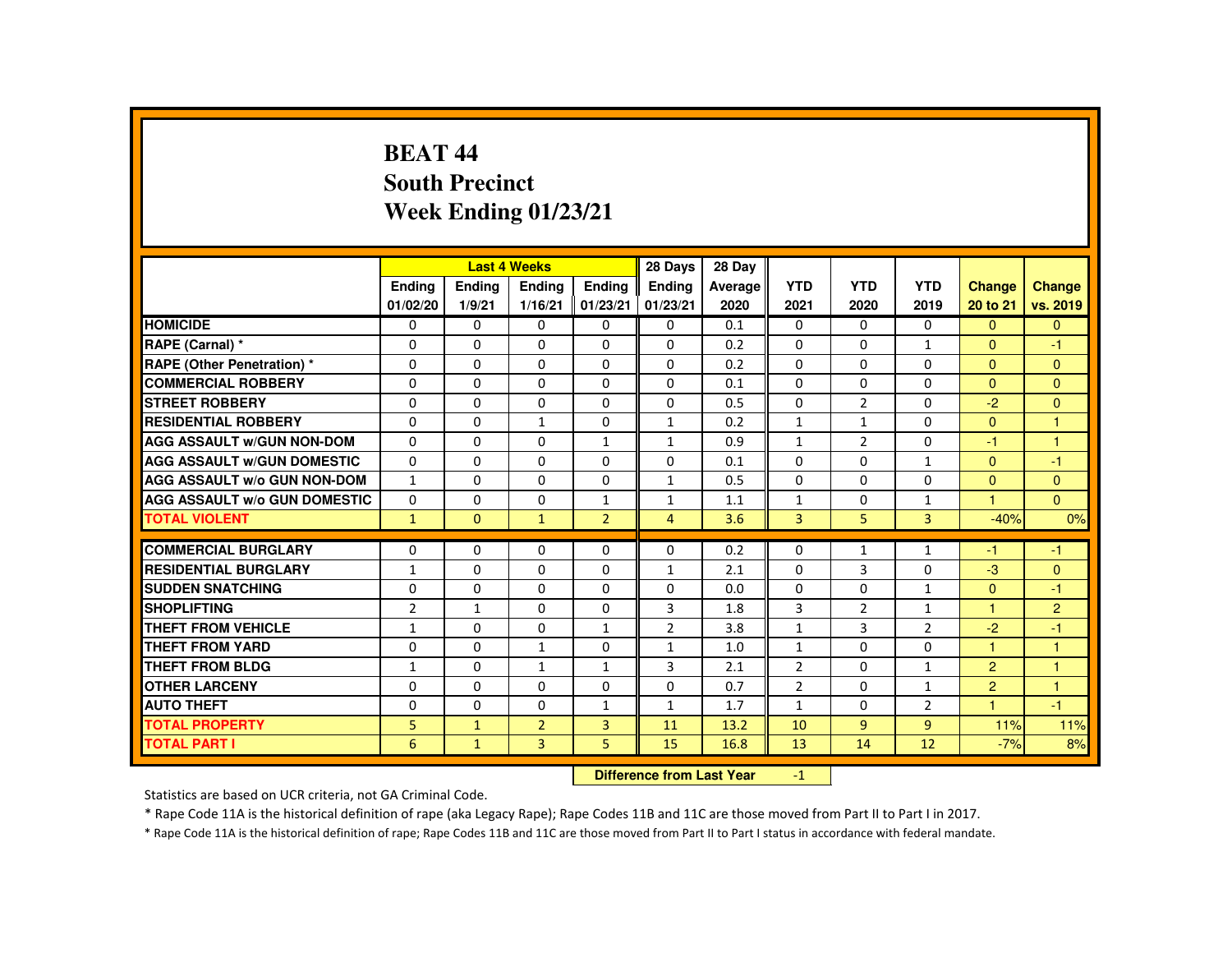# **BEAT 45 South PrecinctWeek Ending 01/23/21**

|                                     |                |               | <b>Last 4 Weeks</b> |                | 28 Days                   | 28 Day  |                |                |              |                      |                      |
|-------------------------------------|----------------|---------------|---------------------|----------------|---------------------------|---------|----------------|----------------|--------------|----------------------|----------------------|
|                                     | <b>Endina</b>  | <b>Ending</b> | <b>Ending</b>       | <b>Endina</b>  | <b>Endina</b>             | Average | <b>YTD</b>     | <b>YTD</b>     | <b>YTD</b>   | <b>Change</b>        | <b>Change</b>        |
|                                     | 01/02/20       | 1/9/21        | 1/16/21             | 01/23/21       | 01/23/21                  | 2020    | 2021           | 2020           | 2019         | 20 to 21             | vs. 2019             |
| <b>HOMICIDE</b>                     | $\Omega$       | $\Omega$      | 0                   | 0              | $\mathbf{0}$              | 0.1     | $\mathbf{0}$   | $\Omega$       | $\Omega$     | $\Omega$             | $\Omega$             |
| RAPE (Carnal) *                     | 0              | $\mathbf{0}$  | $\Omega$            | $\Omega$       | $\mathbf{0}$              | 0.2     | $\Omega$       | $\mathbf{1}$   | $\mathbf{0}$ | $-1$                 | $\Omega$             |
| RAPE (Other Penetration) *          | $\Omega$       | $\Omega$      | $\Omega$            | $\Omega$       | $\Omega$                  | 0.1     | $\Omega$       | $\Omega$       | $\Omega$     | $\Omega$             | $\Omega$             |
| <b>COMMERCIAL ROBBERY</b>           | $\Omega$       | $\Omega$      | $\Omega$            | $\Omega$       | $\Omega$                  | 0.3     | $\Omega$       | $\Omega$       | $\Omega$     | $\mathbf{0}$         | $\Omega$             |
| <b>STREET ROBBERY</b>               | $\Omega$       | $\Omega$      | $\Omega$            | $\Omega$       | $\Omega$                  | 0.2     | $\Omega$       | $\Omega$       | $\Omega$     | $\Omega$             | $\Omega$             |
| <b>RESIDENTIAL ROBBERY</b>          | 0              | $\mathbf{0}$  | 0                   | $\mathbf{0}$   | 0                         | 0.1     | 0              | 0              | 0            | $\mathbf{0}$         | $\mathbf{0}$         |
| <b>AGG ASSAULT w/GUN NON-DOM</b>    | $\Omega$       | $\Omega$      | $\Omega$            | $\Omega$       | $\Omega$                  | 0.6     | $\Omega$       | $\Omega$       | $\Omega$     | $\Omega$             | $\Omega$             |
| <b>AGG ASSAULT W/GUN DOMESTIC</b>   | $\Omega$       | $\Omega$      | $\Omega$            | $\Omega$       | $\Omega$                  | 0.2     | $\Omega$       | $\Omega$       | $\Omega$     | $\mathbf{0}$         | $\Omega$             |
| <b>AGG ASSAULT w/o GUN NON-DOM</b>  | $\mathbf{1}$   | $\Omega$      | $\Omega$            | $\mathbf{1}$   | $\overline{2}$            | 0.6     | $\mathbf{1}$   | $\Omega$       | $\Omega$     | $\blacktriangleleft$ | $\overline{1}$       |
| <b>AGG ASSAULT W/o GUN DOMESTIC</b> | $\Omega$       | $\Omega$      | $\Omega$            | $\mathbf{1}$   | $\mathbf{1}$              | 0.5     | $\mathbf{1}$   | $\mathbf{1}$   | $\Omega$     | $\Omega$             | $\blacktriangleleft$ |
| <b>TOTAL VIOLENT</b>                | $\mathbf{1}$   | $\Omega$      | $\Omega$            | 2 <sup>1</sup> | $\overline{3}$            | 2.9     | $\overline{2}$ | $\overline{2}$ | $\Omega$     | 0%                   | #DIV/0!              |
| <b>COMMERCIAL BURGLARY</b>          | $\Omega$       | $\Omega$      | $\Omega$            | $\Omega$       | $\Omega$                  | 0.2     | $\Omega$       | $\Omega$       | $\mathbf{1}$ | $\Omega$             | $-1$                 |
| <b>RESIDENTIAL BURGLARY</b>         | 0              | $\Omega$      | $\mathbf{1}$        | $\mathbf{1}$   | $\overline{2}$            | 0.8     | $\overline{2}$ | $\mathbf{1}$   | $\mathbf{1}$ | ۴                    | 1                    |
| <b>SUDDEN SNATCHING</b>             | $\Omega$       | $\Omega$      | $\Omega$            | $\Omega$       | $\Omega$                  | 0.1     | $\Omega$       | $\Omega$       | $\Omega$     | $\mathbf{0}$         | $\Omega$             |
| <b>SHOPLIFTING</b>                  | $\mathbf{1}$   | $\Omega$      | $\mathbf{1}$        | $\mathbf{1}$   | 3                         | 2.5     | $\overline{2}$ | $\Omega$       | $\mathbf{1}$ | $\overline{2}$       | $\overline{1}$       |
| <b>THEFT FROM VEHICLE</b>           | $\overline{3}$ | $\Omega$      | $\Omega$            | $\mathbf{1}$   | 4                         | 3.7     | $\mathbf{1}$   | $\overline{3}$ | 3            | $-2$                 | $-2$                 |
| <b>THEFT FROM YARD</b>              | $\Omega$       | $\Omega$      | $\Omega$            | $\Omega$       | $\Omega$                  | 1.2     | $\Omega$       | $\mathbf{1}$   | 3            | $-1$                 | $-3$                 |
| <b>THEFT FROM BLDG</b>              | 0              | $\Omega$      | $\Omega$            | $\Omega$       | $\mathbf{0}$              | 1.0     | $\Omega$       | $\Omega$       | $\Omega$     | $\Omega$             | $\Omega$             |
| <b>OTHER LARCENY</b>                | 1              | $\Omega$      | $\mathbf{1}$        | $\Omega$       | 2                         | 0.7     | $\Omega$       | $\Omega$       | $\Omega$     | $\mathbf{0}$         | $\mathbf{0}$         |
| <b>AUTO THEFT</b>                   | $\Omega$       | $\Omega$      | $\mathbf{1}$        | $\Omega$       | $\mathbf{1}$              | 1.7     | $\mathbf{1}$   | 2              | $\Omega$     | $-1$                 | $\overline{1}$       |
| <b>TOTAL PROPERTY</b>               | 5              | $\Omega$      | $\overline{a}$      | $\overline{3}$ | 12                        | 11.9    | 6              | $\overline{7}$ | 9            | $-14%$               | $-33%$               |
| <b>TOTAL PART I</b>                 | 6              | $\mathbf{0}$  | $\overline{4}$      | 5              | 15                        | 14.8    | 8              | 9              | 9            | $-11%$               | $-11%$               |
|                                     |                |               |                     |                | Difference from Loot Vear |         | $\sim$         |                |              |                      |                      |

 **Difference from Last Year**r  $-1$ 

Statistics are based on UCR criteria, not GA Criminal Code.

\* Rape Code 11A is the historical definition of rape (aka Legacy Rape); Rape Codes 11B and 11C are those moved from Part II to Part I in 2017.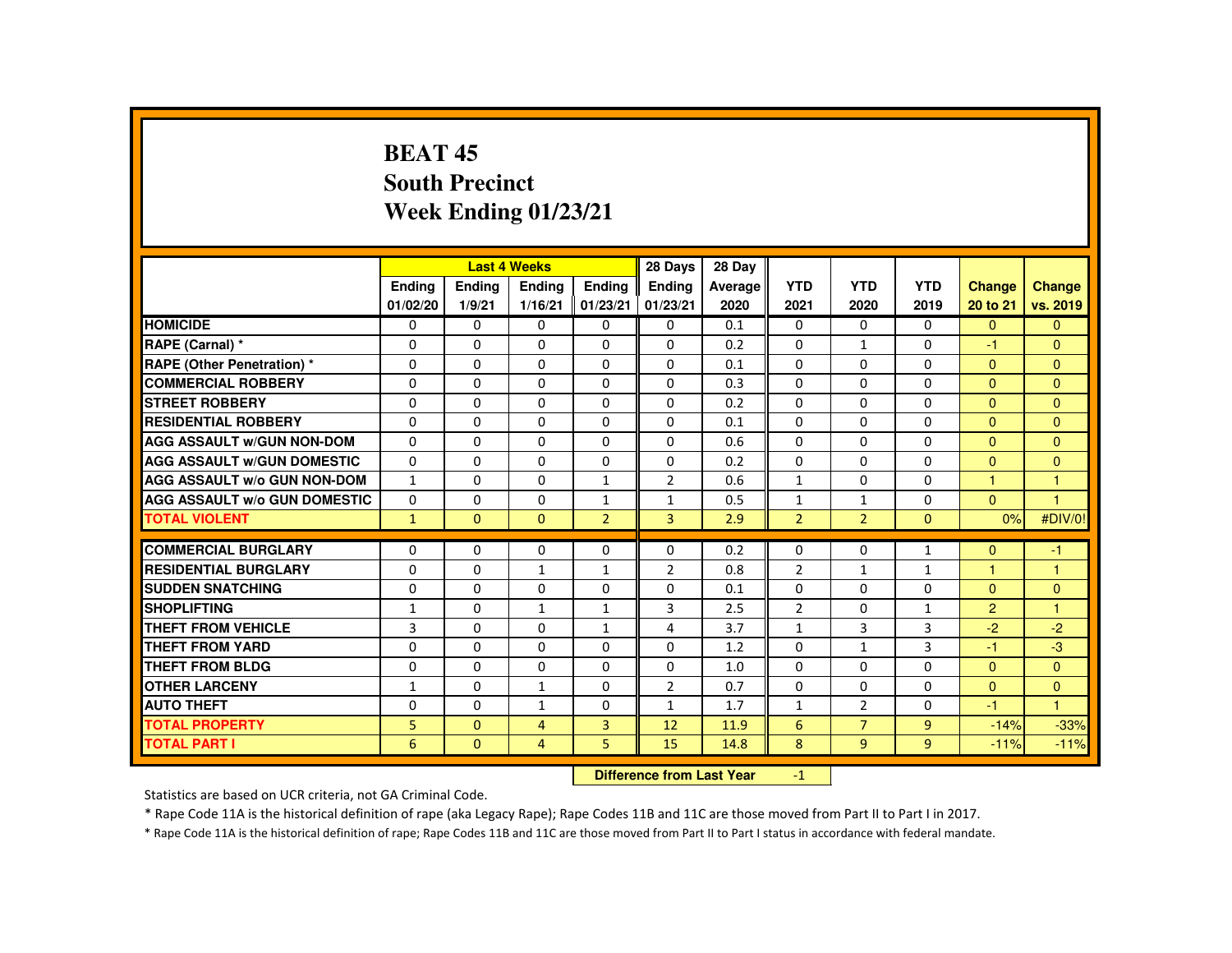## **BEAT 46 South PrecinctWeek Ending 01/23/21**

|                                     |                   |                | <b>Last 4 Weeks</b> |                | 28 Days        | 28 Day  |                |                |                |                |               |
|-------------------------------------|-------------------|----------------|---------------------|----------------|----------------|---------|----------------|----------------|----------------|----------------|---------------|
|                                     | Ending            | Ending         | Ending              | Ending         | <b>Ending</b>  | Average | <b>YTD</b>     | <b>YTD</b>     | <b>YTD</b>     | Change         | <b>Change</b> |
|                                     | 01/02/20          | 1/9/21         | 1/16/21             | 01/23/21       | 01/23/21       | 2020    | 2021           | 2020           | 2019           | 20 to 21       | vs. 2020      |
| <b>HOMICIDE</b>                     | $\Omega$          | $\Omega$       | 0                   | $\mathbf{0}$   | 0              | 0.0     | $\mathbf{0}$   | 0              | $\mathbf{1}$   | $\mathbf{0}$   | $-1$          |
| RAPE (Carnal) *                     | 0                 | $\Omega$       | $\Omega$            | $\Omega$       | $\Omega$       | 0.4     | $\Omega$       | 0              | $\Omega$       | $\mathbf{0}$   | $\Omega$      |
| <b>RAPE (Other Penetration) *</b>   | $\Omega$          | $\Omega$       | $\Omega$            | $\Omega$       | $\Omega$       | 0.1     | $\Omega$       | $\Omega$       | $\Omega$       | $\Omega$       | $\Omega$      |
| <b>COMMERCIAL ROBBERY</b>           | $\Omega$          | $\Omega$       | $\Omega$            | $\Omega$       | $\Omega$       | 0.1     | $\Omega$       | $\Omega$       | $\Omega$       | $\Omega$       | $\Omega$      |
| <b>STREET ROBBERY</b>               | $\Omega$          | $\Omega$       | $\Omega$            | $\Omega$       | $\Omega$       | 0.5     | $\Omega$       | $\mathbf{1}$   | $\Omega$       | $-1$           | $\Omega$      |
| <b>RESIDENTIAL ROBBERY</b>          | 0                 | $\mathbf{0}$   | 0                   | 0              | 0              | 0.0     | 0              | 0              | 0              | $\mathbf{0}$   | $\mathbf{0}$  |
| <b>AGG ASSAULT W/GUN NON-DOM</b>    | $\Omega$          | $\Omega$       | 0                   | $\Omega$       | $\Omega$       | 0.8     | $\mathbf{1}$   | $\mathbf{1}$   | $\mathbf{1}$   | $\Omega$       | $\mathbf{0}$  |
| <b>AGG ASSAULT W/GUN DOMESTIC</b>   | $\Omega$          | $\Omega$       | $\Omega$            | $\Omega$       | $\Omega$       | 0.2     | $\Omega$       | $\Omega$       | $\Omega$       | $\Omega$       | $\Omega$      |
| <b>AGG ASSAULT W/o GUN NON-DOM</b>  | $\Omega$          | $\Omega$       | $\Omega$            | $\Omega$       | $\Omega$       | 0.5     | $\Omega$       | $\mathbf{1}$   | $\Omega$       | $-1$           | $\mathbf{0}$  |
| <b>AGG ASSAULT W/o GUN DOMESTIC</b> | $\mathbf{1}$      | $\Omega$       | $\Omega$            | $\Omega$       | $\mathbf{1}$   | 0.7     | $\mathbf{1}$   | $\Omega$       | $\Omega$       | 1              | $\mathbf{1}$  |
| <b>TOTAL VIOLENT</b>                | $\mathbf{1}$      | $\mathbf{0}$   | $\mathbf{0}$        | $\mathbf{0}$   | $\mathbf{1}$   | 3.1     | $\overline{2}$ | $\overline{3}$ | $\overline{2}$ | $-33%$         | 0%            |
|                                     |                   |                |                     |                |                |         |                |                |                |                |               |
| <b>COMMERCIAL BURGLARY</b>          | $\Omega$          | $\Omega$       | $\Omega$            | 0              | $\Omega$       | 0.3     | 0              | 0              | $\mathbf{1}$   | $\Omega$       | $-1$          |
| <b>RESIDENTIAL BURGLARY</b>         | $\mathbf{1}$      | $\Omega$       | $\Omega$            | $\Omega$       | $\mathbf{1}$   | 1.6     | $\Omega$       | $\mathbf{1}$   | $\Omega$       | $-1$           | $\Omega$      |
| <b>SUDDEN SNATCHING</b>             | 0                 | $\mathbf{0}$   | $\Omega$            | 0              | 0              | 0.2     | 0              | 0              | 0              | $\mathbf{0}$   | $\mathbf{0}$  |
| <b>SHOPLIFTING</b>                  | $\Omega$          | 2              | 3                   | $\mathbf{1}$   | 6              | 5.7     | 6              | 5              | 11             | $\overline{1}$ | $-5$          |
| <b>THEFT FROM VEHICLE</b>           | $\Omega$          | $\mathbf{1}$   | $\Omega$            | $\mathbf{1}$   | $\overline{2}$ | 2.5     | $\overline{2}$ | $\mathbf{1}$   | 5              | $\mathbf{1}$   | $-3$          |
| <b>THEFT FROM YARD</b>              | $\Omega$          | $\Omega$       | $\mathbf{1}$        | $\Omega$       | $\mathbf{1}$   | 0.9     | $\mathbf{1}$   | $\Omega$       | $\mathbf{1}$   | $\mathbf{1}$   | $\Omega$      |
| <b>THEFT FROM BLDG</b>              | $\Omega$          | $\Omega$       | $\Omega$            | $\mathbf{1}$   | $\mathbf{1}$   | 1.5     | $\mathbf{1}$   | 3              | 0              | $-2$           | $\mathbf{1}$  |
| <b>OTHER LARCENY</b>                | $\Omega$          | $\mathbf{1}$   | $\Omega$            | 0              | $\mathbf{1}$   | 0.4     | $\mathbf{1}$   | $\mathbf{1}$   | 0              | $\overline{0}$ | $\mathbf{1}$  |
| <b>AUTO THEFT</b>                   | $\Omega$          | $\overline{2}$ | $\mathbf{1}$        | $\Omega$       | 3              | 0.8     | 3              | $\Omega$       | 5              | 3              | $-2$          |
| <b>TOTAL PROPERTY</b>               | $\mathbf{1}$      | 6              | 5                   | $\overline{3}$ | 15             | 13.9    | 14             | 11             | 23             | 27%            | $-39%$        |
| <b>TOTAL PART I</b>                 | $\overline{2}$    | 6              | 5                   | 3              | 16             | 17.0    | 16             | 14             | 25             | 14%            | $-36%$        |
|                                     | <b>COLLECTION</b> |                |                     |                |                |         | $\sim$         |                |                |                |               |

 **Difference from Last Year**<sup>2</sup>

Statistics are based on UCR criteria, not GA Criminal Code.

\* Rape Code 11A is the historical definition of rape (aka Legacy Rape); Rape Codes 11B and 11C are those moved from Part II to Part I in 2017.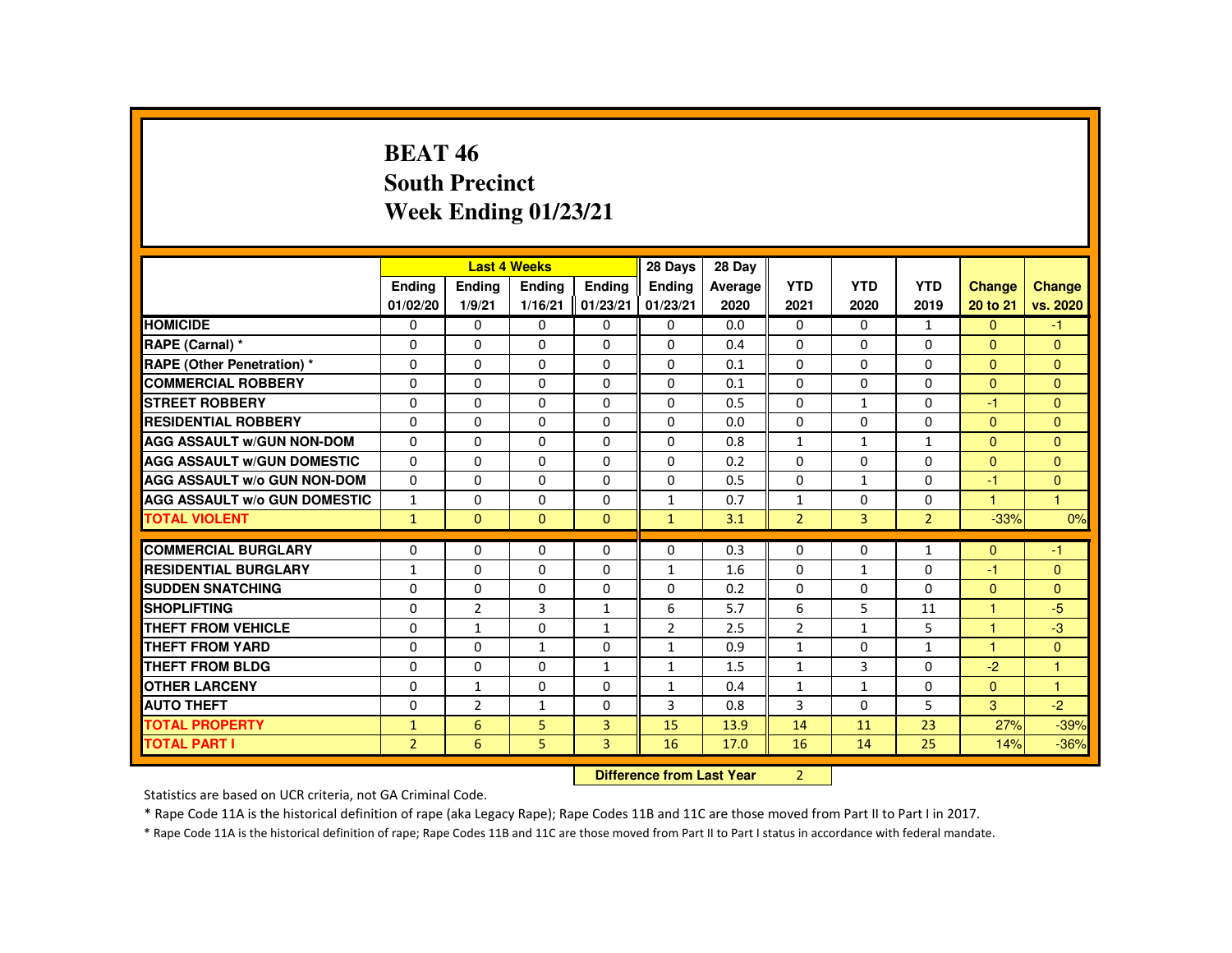# **BEAT 47 South PrecinctWeek Ending 01/23/21**

|                                     |                |              | <b>Last 4 Weeks</b> |               | 28 Days                    | 28 Day  |                |                |                |                |                |
|-------------------------------------|----------------|--------------|---------------------|---------------|----------------------------|---------|----------------|----------------|----------------|----------------|----------------|
|                                     | Ending         | Ending       | Ending              | <b>Endina</b> | Ending                     | Average | <b>YTD</b>     | <b>YTD</b>     | <b>YTD</b>     | Change         | <b>Change</b>  |
|                                     | 01/02/20       | 1/9/21       | 1/16/21             | 01/23/21      | 01/23/21                   | 2020    | 2021           | 2020           | 2019           | 20 to 21       | vs. 2019       |
| <b>HOMICIDE</b>                     | $\mathbf{0}$   | $\Omega$     | $\Omega$            | $\Omega$      | 0                          | 0.1     | $\mathbf{0}$   | $\Omega$       | $\mathbf{0}$   | $\Omega$       | $\mathbf{0}$   |
| RAPE (Carnal) *                     | $\Omega$       | $\Omega$     | $\Omega$            | $\Omega$      | $\Omega$                   | 0.0     | $\Omega$       | $\Omega$       | $\Omega$       | $\Omega$       | $\mathbf{0}$   |
| <b>RAPE (Other Penetration) *</b>   | 0              | $\Omega$     | $\Omega$            | $\Omega$      | 0                          | 0.0     | $\Omega$       | $\Omega$       | $\Omega$       | $\Omega$       | $\mathbf{0}$   |
| <b>COMMERCIAL ROBBERY</b>           | $\Omega$       | $\Omega$     | $\Omega$            | $\Omega$      | $\Omega$                   | 0.0     | $\Omega$       | $\Omega$       | $\Omega$       | $\mathbf{0}$   | $\mathbf{0}$   |
| <b>STREET ROBBERY</b>               | $\Omega$       | $\Omega$     | $\Omega$            | $\Omega$      | $\Omega$                   | 0.0     | $\Omega$       | $\Omega$       | $\Omega$       | $\Omega$       | $\Omega$       |
| <b>RESIDENTIAL ROBBERY</b>          | $\Omega$       | $\mathbf{0}$ | 0                   | 0             | $\Omega$                   | 0.1     | 0              | 0              | 0              | $\mathbf{0}$   | $\mathbf{0}$   |
| <b>AGG ASSAULT W/GUN NON-GUN</b>    | $\Omega$       | $\Omega$     | $\Omega$            | $\Omega$      | $\Omega$                   | 0.1     | $\Omega$       | 0              | $\Omega$       | $\mathbf{0}$   | $\Omega$       |
| <b>AGG ASSAULT W/GUN DOMESTIC</b>   | $\Omega$       | $\Omega$     | $\Omega$            | $\Omega$      | $\Omega$                   | 0.0     | $\Omega$       | $\Omega$       | $\Omega$       | $\Omega$       | $\mathbf{0}$   |
| <b>AGG ASSAULT W/o GUN NON-DOM</b>  | $\Omega$       | $\Omega$     | $\Omega$            | $\Omega$      | $\Omega$                   | 0.0     | $\Omega$       | $\Omega$       | $\Omega$       | $\Omega$       | $\Omega$       |
| <b>AGG ASSAULT W/o GUN DOMESTIC</b> | $\Omega$       | $\Omega$     | $\Omega$            | $\Omega$      | $\Omega$                   | 0.2     | $\Omega$       | $\Omega$       | $\mathbf{1}$   | $\Omega$       | $-1$           |
| <b>TOTAL VIOLENT</b>                | $\Omega$       | $\mathbf{0}$ | $\Omega$            | $\Omega$      | $\Omega$                   | 0.4     | $\mathbf{0}$   | $\mathbf{0}$   | $\mathbf{1}$   | #DIV/0!        | $-100%$        |
| <b>COMMERCIAL BURGLARY</b>          | $\Omega$       | $\Omega$     | $\Omega$            | $\Omega$      | $\Omega$                   | 0.0     | $\Omega$       | $\Omega$       | $\Omega$       | $\Omega$       | $\mathbf{0}$   |
| <b>RESIDENTIAL BURGLARY</b>         | $\mathbf{1}$   | $\Omega$     | 3                   | 0             | 4                          | 0.5     | 3              | $\mathbf{1}$   | $\mathbf{1}$   | $\overline{2}$ | $\overline{2}$ |
| <b>SUDDEN SNATCHING</b>             | $\Omega$       | $\Omega$     | $\Omega$            | $\Omega$      | $\Omega$                   | 0.0     | $\Omega$       | $\Omega$       | $\Omega$       | $\Omega$       | $\Omega$       |
| <b>SHOPLIFTING</b>                  | $\Omega$       | $\Omega$     | $\Omega$            | $\Omega$      | $\Omega$                   | 0.0     | $\Omega$       | $\Omega$       | $\Omega$       | $\Omega$       | $\mathbf{0}$   |
| <b>THEFT FROM VEHICLE</b>           | $\mathbf{1}$   | $\Omega$     | $\Omega$            | $\Omega$      | $\mathbf{1}$               | 1.0     | $\Omega$       | $\Omega$       | $\Omega$       | $\Omega$       | $\mathbf{0}$   |
| <b>THEFT FROM YARD</b>              | $\Omega$       | $\Omega$     | $\Omega$            | $\Omega$      | $\Omega$                   | 0.5     | $\Omega$       | $\mathbf{1}$   | $\Omega$       | $-1$           | $\mathbf{0}$   |
| THEFT FROM BLDG                     | 0              | $\Omega$     | $\mathbf{1}$        | $\Omega$      | $\mathbf{1}$               | 0.2     | $\mathbf{1}$   | 0              | $\Omega$       | $\mathbf{1}$   | 1              |
| <b>OTHER LARCENY</b>                | $\Omega$       | $\mathbf{0}$ | $\Omega$            | $\Omega$      | $\Omega$                   | 0.2     | $\Omega$       | 0              | $\mathbf{1}$   | $\Omega$       | $-1$           |
| <b>AUTO THEFT</b>                   | $\Omega$       | $\Omega$     | $\Omega$            | $\Omega$      | $\Omega$                   | 0.6     | $\Omega$       | $\Omega$       | $\Omega$       | $\Omega$       | $\Omega$       |
| <b>TOTAL PROPERTY</b>               | $\overline{2}$ | $\Omega$     | $\overline{4}$      | $\Omega$      | 6                          | 3.1     | $\overline{4}$ | $\overline{2}$ | $\overline{2}$ | 100%           | 100%           |
| <b>TOTAL PART I</b>                 | $\overline{2}$ | $\Omega$     | $\overline{4}$      | $\mathbf{0}$  | 6                          | 3.5     | $\overline{4}$ | $\overline{2}$ | 3              | 100%           | 33%            |
|                                     |                |              |                     |               | Difference from Least Vacu |         | $\sim$         |                |                |                |                |

 **Difference from Last Year**r 2

Statistics are based on UCR criteria, not GA Criminal Code.

\* Rape Code 11A is the historical definition of rape (aka Legacy Rape); Rape Codes 11B and 11C are those moved from Part II to Part I in 2017.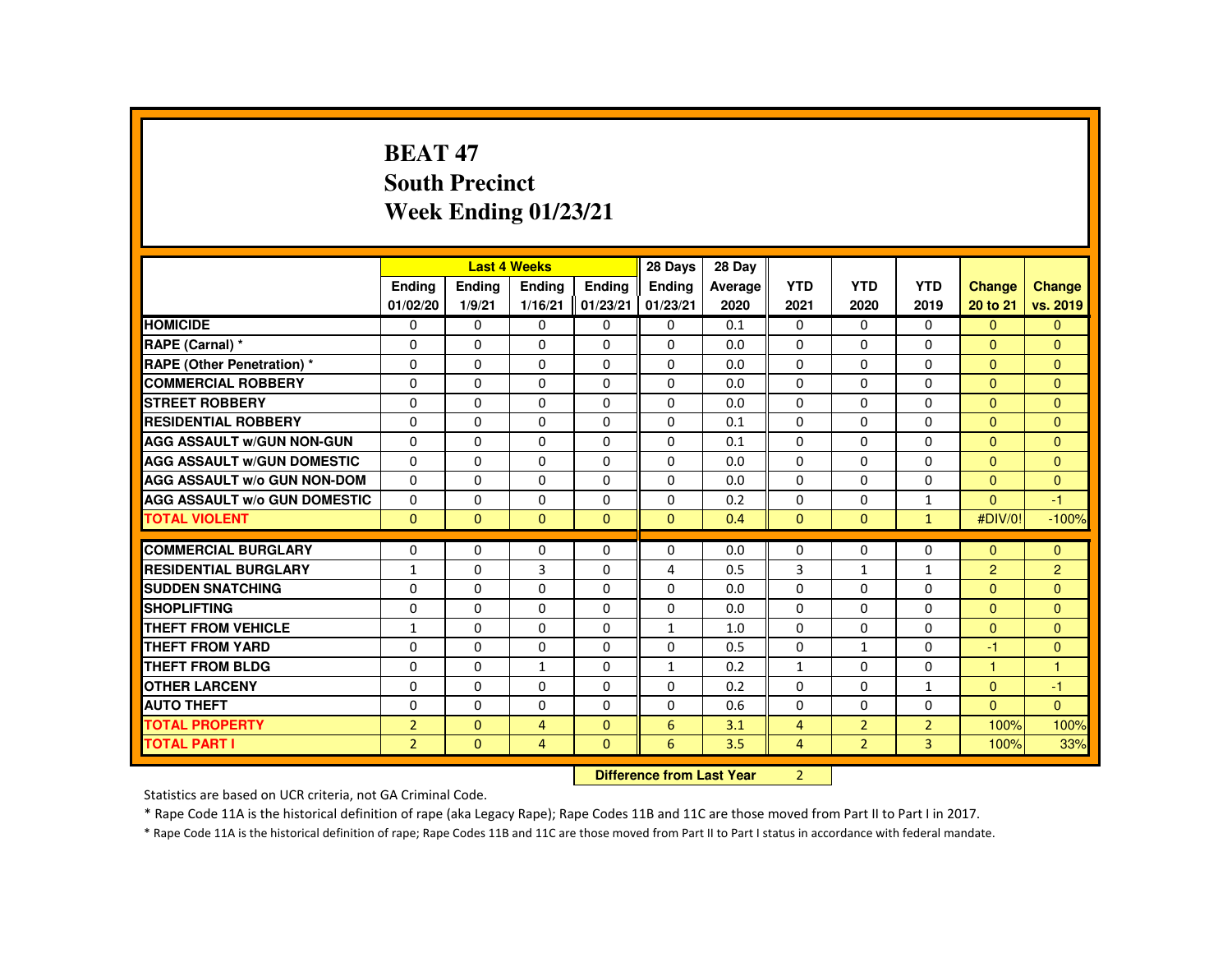# **BEAT 51 East PrecinctWeek Ending 01/23/21**

|                                     |                    |                                  | <b>Last 4 Weeks</b> |                    | 28 Days            | 28 Day          |                    |                    |                    |                           |                           |
|-------------------------------------|--------------------|----------------------------------|---------------------|--------------------|--------------------|-----------------|--------------------|--------------------|--------------------|---------------------------|---------------------------|
|                                     | Ending<br>01/02/20 | Ending<br>1/9/21                 | Ending<br>1/16/21   | Ending<br>01/23/21 | Ending<br>01/23/21 | Average<br>2020 | <b>YTD</b><br>2021 | <b>YTD</b><br>2020 | <b>YTD</b><br>2019 | <b>Change</b><br>20 to 21 | <b>Change</b><br>vs. 2019 |
| <b>HOMICIDE</b>                     | 0                  | 0                                | 0                   | 0                  | 0                  | 0.2             | 0                  | $\Omega$           | $\Omega$           | $\Omega$                  | $\Omega$                  |
| RAPE (Carnal) *                     | 0                  | 0                                | 0                   | 0                  | 0                  | 0.1             | $\Omega$           | 0                  | 0                  | $\mathbf{0}$              | $\mathbf{0}$              |
| <b>RAPE (Other Penetration) *</b>   | $\Omega$           | $\mathbf{1}$                     | $\Omega$            | $\Omega$           | $\mathbf{1}$       | 0.1             | $\mathbf{1}$       | $\Omega$           | $\Omega$           | $\blacktriangleleft$      | $\overline{1}$            |
| <b>COMMERCIAL ROBBERY</b>           | $\Omega$           | $\Omega$                         | $\Omega$            | $\Omega$           | $\Omega$           | 0.0             | $\Omega$           | $\Omega$           | $\Omega$           | $\Omega$                  | $\Omega$                  |
| <b>STREET ROBBERY</b>               | $\Omega$           | $\mathbf{1}$                     | $\Omega$            | $\Omega$           | $\mathbf{1}$       | 0.3             | $\mathbf{1}$       | $\Omega$           | $\Omega$           | $\overline{1}$            | $\overline{1}$            |
| <b>RESIDENTIAL ROBBERY</b>          | 0                  | 0                                | 0                   | 0                  | 0                  | 0.1             | $\Omega$           | 0                  | 0                  | $\Omega$                  | $\Omega$                  |
| <b>AGG ASSAULT W/GUN NON-DOM</b>    | $\Omega$           | $\Omega$                         | $\Omega$            | $\Omega$           | 0                  | 2.1             | $\Omega$           | 1                  | $\mathbf{1}$       | -1                        | $-1$                      |
| <b>AGG ASSAULT W/GUN DOMESTIC</b>   | $\Omega$           | $\Omega$                         | $\Omega$            | $\Omega$           | $\Omega$           | 0.2             | $\Omega$           | $\Omega$           | $\Omega$           | $\Omega$                  | $\Omega$                  |
| <b>AGG ASSAULT W/o GUN NON-DOM</b>  | $\mathbf{1}$       | 0                                | 0                   | 0                  | $\mathbf{1}$       | 1.5             | $\mathbf{1}$       | $\mathbf{1}$       | 0                  | $\mathbf{0}$              | $\overline{1}$            |
| <b>AGG ASSAULT W/o GUN DOMESTIC</b> | $\Omega$           | $\Omega$                         | $\Omega$            | $\Omega$           | $\Omega$           | 1.5             | 0                  | $\mathbf{1}$       | 0                  | $-1$                      | $\Omega$                  |
| <b>TOTAL VIOLENT</b>                | $\mathbf{1}$       | $\overline{2}$                   | $\mathbf{0}$        | $\mathbf{0}$       | $\overline{3}$     | 6.0             | 3                  | $\overline{3}$     | $\mathbf{1}$       | 0%                        | 200%                      |
| <b>COMMERCIAL BURGLARY</b>          | 0                  | 0                                | 0                   | 0                  | 0                  | 0.3             | 0                  | $\overline{2}$     | $\mathbf{1}$       | $-2$                      | $-1$                      |
| <b>RESIDENTIAL BURGLARY</b>         | $\Omega$           | $\overline{2}$                   | $\Omega$            | $\Omega$           | $\overline{2}$     | 1.5             | $\overline{2}$     | 5                  | 5                  | $-3$                      | $-3$                      |
| <b>SUDDEN SNATCHING</b>             | 0                  | $\Omega$                         | 0                   | $\Omega$           | $\Omega$           | 0.1             | $\Omega$           | 0                  | $\Omega$           | $\mathbf{0}$              | $\Omega$                  |
| <b>SHOPLIFTING</b>                  | $\mathbf{1}$       | $\Omega$                         | $\Omega$            | $\Omega$           | $\mathbf{1}$       | 1.2             | $\mathbf{1}$       | $\overline{3}$     | $\Omega$           | $-2$                      | $\blacktriangleleft$      |
| <b>THEFT FROM VEHICLE</b>           | $\Omega$           | $\Omega$                         | $\Omega$            | $\Omega$           | $\Omega$           | 2.2             | $\Omega$           | 4                  | $\mathbf{1}$       | $-4$                      | $-1$                      |
| <b>THEFT FROM YARD</b>              | $\Omega$           | $\Omega$                         | $\Omega$            | $\Omega$           | $\Omega$           | 1.2             | $\Omega$           | $\overline{2}$     | $\Omega$           | $-2$                      | $\Omega$                  |
| <b>THEFT FROM BLDG</b>              | $\mathbf{1}$       | $\Omega$                         | $\Omega$            | $\Omega$           | $\mathbf{1}$       | 1.8             | $\Omega$           | 3                  | $\Omega$           | $-3$                      | $\Omega$                  |
| <b>OTHER LARCENY</b>                | $\Omega$           | $\Omega$                         | $\mathbf{1}$        | $\Omega$           | $\mathbf{1}$       | 0.6             | $\mathbf{1}$       | $\overline{2}$     | $\Omega$           | $-1$                      | $\overline{1}$            |
| <b>AUTO THEFT</b>                   | $\mathbf{1}$       | $\Omega$                         | $\Omega$            | $\Omega$           | $\mathbf{1}$       | 1.5             | $\Omega$           | $\mathbf{1}$       | 3                  | $-1$                      | $-3$                      |
| <b>TOTAL PROPERTY</b>               | 3                  | $\overline{2}$                   | $\mathbf{1}$        | $\mathbf{0}$       | 6                  | 10.4            | $\overline{4}$     | 22                 | 10                 | $-82%$                    | $-60%$                    |
| <b>TOTAL PART I</b>                 | $\overline{4}$     | $\overline{4}$                   | $\mathbf{1}$        | $\mathbf{0}$       | 9                  | 16.4            | $\overline{7}$     | 25                 | 11                 | $-72%$                    | $-36%$                    |
|                                     |                    | <b>Difference from Last Year</b> |                     | $-18$              |                    |                 |                    |                    |                    |                           |                           |

Statistics are based on UCR criteria, not GA Criminal Code.

\* Rape Code 11A is the historical definition of rape (aka Legacy Rape); Rape Codes 11B and 11C are those moved from Part II to Part I in 2017.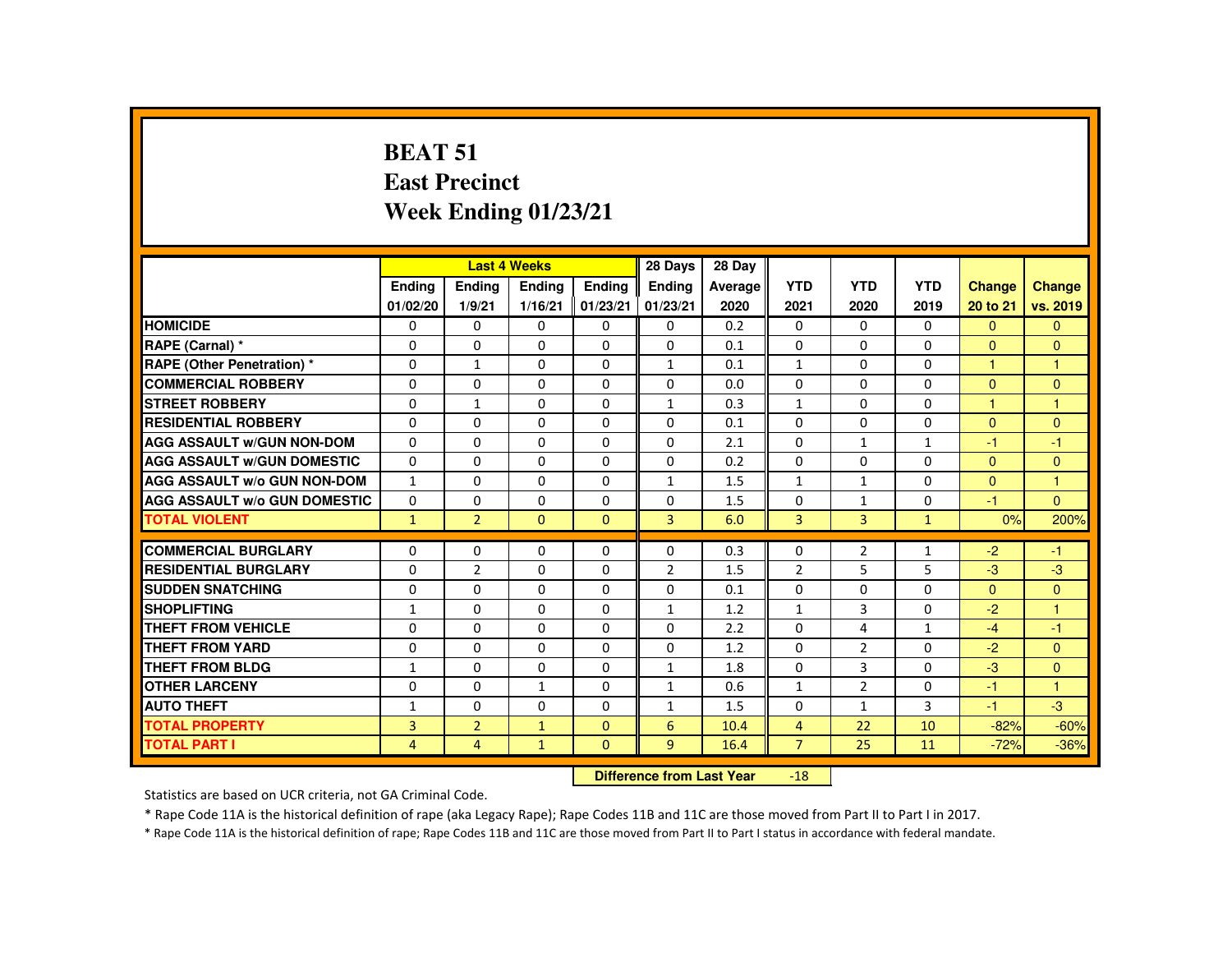### **BEAT 52 East PrecinctWeek Ending 01/23/21**

|                                     |                      |                | <b>Last 4 Weeks</b>              |               | 28 Days        | 28 Day     |                |                |                |                |                |
|-------------------------------------|----------------------|----------------|----------------------------------|---------------|----------------|------------|----------------|----------------|----------------|----------------|----------------|
|                                     | <b>Endina</b>        | <b>Endina</b>  | <b>Endina</b>                    | <b>Endina</b> | <b>Endina</b>  | Average    | <b>YTD</b>     | <b>YTD</b>     | <b>YTD</b>     | <b>Change</b>  | Change         |
|                                     | 01/02/20             | 1/9/21         | 1/16/21                          | 01/23/21      | 01/23/21       | 2020       | 2021           | 2020           | 2019           | 20 to 21       | vs. 2019       |
| <b>HOMICIDE</b>                     | 0                    | 0              | 0                                | 0             | 0              | 0.1        | 0              | $\Omega$       | $\mathbf{0}$   | $\Omega$       | $\mathbf{0}$   |
| RAPE (Carnal) *                     | $\Omega$             | $\Omega$       | $\Omega$                         | $\Omega$      | $\Omega$       | 0.1        | $\Omega$       | $\Omega$       | $\Omega$       | $\Omega$       | $\Omega$       |
| <b>RAPE (Other Penetration)*</b>    | $\Omega$             | $\Omega$       | $\Omega$                         | $\Omega$      | $\Omega$       | 0.0        | $\Omega$       | $\Omega$       | $\Omega$       | $\Omega$       | $\overline{0}$ |
| <b>COMMERCIAL ROBBERY</b>           | 0                    | 0              | $\Omega$                         | $\Omega$      | $\Omega$       | 0.2        | $\Omega$       | $\Omega$       | $\Omega$       | $\Omega$       | $\Omega$       |
| <b>STREET ROBBERY</b>               | $\Omega$             | $\Omega$       | $\Omega$                         | $\Omega$      | $\Omega$       | 0.4        | $\Omega$       | $\Omega$       | $\Omega$       | $\Omega$       | $\Omega$       |
| <b>RESIDENTIAL ROBBERY</b>          | $\Omega$             | $\Omega$       | $\Omega$                         | $\Omega$      | $\Omega$       | 0.1        | $\Omega$       | $\Omega$       | $\mathbf{1}$   | $\Omega$       | $-1$           |
| <b>AGG ASSAULT W/GUN NON-DOM</b>    | $\mathbf{1}$         | $\Omega$       | $\Omega$                         | $\mathbf{1}$  | $\overline{2}$ | 1.0        | $\overline{2}$ | $\mathbf{1}$   | $\overline{2}$ | $\overline{1}$ | $\Omega$       |
| <b>AGG ASSAULT W/GUN DOMESTIC</b>   | 0                    | 0              | 0                                | 0             | 0              | 0.3        | $\Omega$       | 0              | 0              | $\Omega$       | $\mathbf{0}$   |
| <b>AGG ASSAULT W/o GUN NON-DOM</b>  | $\Omega$             | $\Omega$       | $\Omega$                         | $\Omega$      | $\Omega$       | 0.9        | $\Omega$       | $\mathbf{1}$   | $\mathbf{1}$   | -1             | $-1$           |
| <b>AGG ASSAULT W/o GUN DOMESTIC</b> | $\mathbf{1}$         | $\Omega$       | $\Omega$                         | $\Omega$      | $\mathbf{1}$   | 1.1        | $\Omega$       | $\mathbf{1}$   | $\Omega$       | $-1$           | $\Omega$       |
| <b>TOTAL VIOLENT</b>                | $\overline{2}$       | $\Omega$       | $\Omega$                         | $\mathbf{1}$  | $\overline{3}$ | 4.1        | $\overline{2}$ | $\overline{3}$ | $\overline{4}$ | $-33%$         | $-50%$         |
| <b>COMMERCIAL BURGLARY</b>          | 0                    | 0              | $\Omega$                         | $\Omega$      | $\Omega$       | 0.2        | 0              | $\Omega$       | $\Omega$       | $\mathbf{0}$   | $\mathbf{0}$   |
| <b>RESIDENTIAL BURGLARY</b>         | $\Omega$             | $\overline{2}$ | $\Omega$                         | 0             | 2              | 2.4        | $\overline{2}$ | 3              | 3              | $-1$           | $-1$           |
| <b>SUDDEN SNATCHING</b>             |                      | $\Omega$       | $\Omega$                         | $\Omega$      | $\Omega$       |            | $\Omega$       | $\Omega$       | $\Omega$       | $\Omega$       | $\Omega$       |
| <b>SHOPLIFTING</b>                  | $\Omega$<br>$\Omega$ | $\Omega$       | $\Omega$                         | $\Omega$      | $\Omega$       | 0.2<br>0.6 | $\Omega$       | 2              | $\Omega$       | $-2$           | $\Omega$       |
| <b>THEFT FROM VEHICLE</b>           |                      | $\Omega$       | $\Omega$                         | $\mathbf{1}$  | $\overline{2}$ |            | $\mathbf{1}$   | 4              | 4              | $-3$           | $-3$           |
|                                     | $\mathbf{1}$         |                |                                  |               |                | 4.5        |                |                |                |                |                |
| <b>THEFT FROM YARD</b>              | $\Omega$             | $\Omega$       | $\Omega$                         | $\mathbf{1}$  | $\mathbf{1}$   | 2.0        | $\mathbf{1}$   | $\mathbf{1}$   | $\Omega$       | $\Omega$       | $\mathbf{1}$   |
| <b>THEFT FROM BLDG</b>              | $\Omega$             | $\mathbf{1}$   | $\mathbf{1}$                     | $\mathbf{1}$  | 3              | 1.7        | 3              | $\mathbf{1}$   | 3              | 2              | $\Omega$       |
| <b>OTHER LARCENY</b>                | $\Omega$             | $\Omega$       | $\Omega$                         | $\Omega$      | $\Omega$       | 2.0        | $\Omega$       | $\Omega$       | $\Omega$       | $\Omega$       | $\Omega$       |
| <b>AUTO THEFT</b>                   | $\mathbf{1}$         | $\Omega$       | $\Omega$                         | $\Omega$      | $\mathbf{1}$   | 1.5        | $\Omega$       | $\mathbf{1}$   | $\mathbf{1}$   | $-1$           | $-1$           |
| <b>TOTAL PROPERTY</b>               | $\overline{2}$       | 3              | $\mathbf{1}$                     | 3             | 9              | 15.1       | $\overline{7}$ | 12             | 11             | $-42%$         | $-36%$         |
| <b>TOTAL PART I</b>                 | $\overline{4}$       | $\overline{3}$ | $\mathbf{1}$                     | 4             | 12             | 19.3       | 9              | 15             | 15             | $-40%$         | $-40%$         |
|                                     |                      |                | <b>Difference from Last Year</b> |               | $-6$           |            |                |                |                |                |                |

Statistics are based on UCR criteria, not GA Criminal Code.

\* Rape Code 11A is the historical definition of rape (aka Legacy Rape); Rape Codes 11B and 11C are those moved from Part II to Part I in 2017.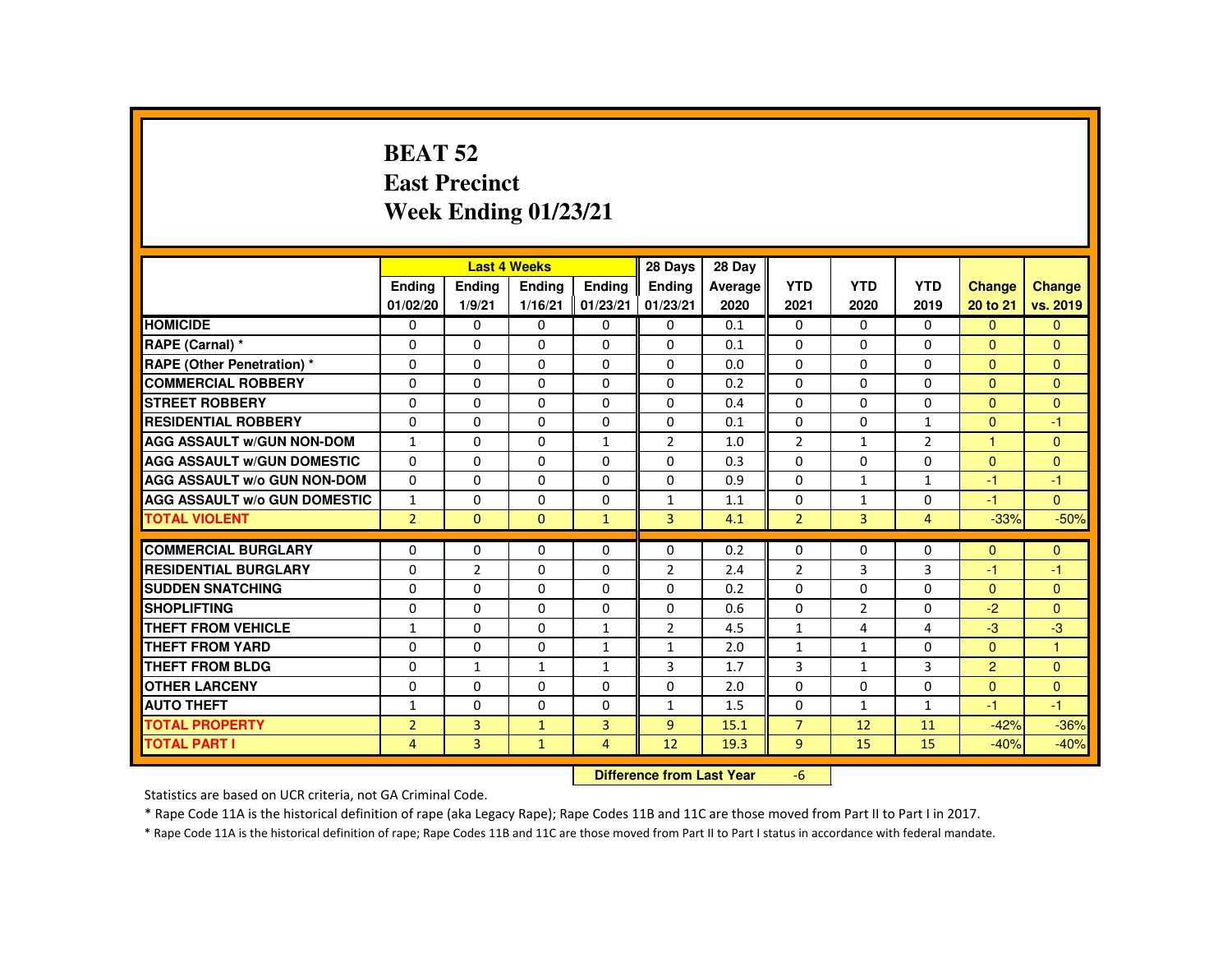# **BEAT 53 East PrecinctWeek Ending 01/23/21**

|                                     |                |                | <b>Last 4 Weeks</b> |              | 28 Days        | 28 Day  |                |                   |                |                      |                |
|-------------------------------------|----------------|----------------|---------------------|--------------|----------------|---------|----------------|-------------------|----------------|----------------------|----------------|
|                                     | <b>Endina</b>  | <b>Ending</b>  | <b>Ending</b>       | Ending       | <b>Endina</b>  | Average | <b>YTD</b>     | <b>YTD</b>        | <b>YTD</b>     | <b>Change</b>        | Change         |
|                                     | 01/02/20       | 1/9/21         | 1/16/21             | 01/23/21     | 01/23/21       | 2020    | 2021           | 2020              | 2019           | 20 to 21             | vs. 2019       |
| <b>HOMICIDE</b>                     | $\Omega$       | $\mathbf{1}$   | $\mathbf{0}$        | $\Omega$     | $\mathbf{1}$   | 0.1     | $\mathbf{1}$   | $\Omega$          | $\Omega$       | $\mathbf{1}$         | $\mathbf{1}$   |
| RAPE (Carnal) *                     | $\mathbf{0}$   | $\Omega$       | $\Omega$            | $\Omega$     | $\Omega$       | 0.0     | $\Omega$       | $\Omega$          | $\Omega$       | $\mathbf{0}$         | $\mathbf{0}$   |
| RAPE (Other Penetration) *          | $\Omega$       | $\Omega$       | $\Omega$            | $\Omega$     | $\Omega$       | 0.2     | $\Omega$       | $\Omega$          | $\Omega$       | $\Omega$             | $\mathbf{0}$   |
| <b>COMMERCIAL ROBBERY</b>           | $\mathbf{0}$   | $\Omega$       | $\Omega$            | $\Omega$     | 0              | 0.0     | $\Omega$       | $\Omega$          | 0              | $\overline{0}$       | $\mathbf{0}$   |
| <b>STREET ROBBERY</b>               | $\Omega$       | $\Omega$       | $\Omega$            | $\Omega$     | $\Omega$       | 0.6     | $\Omega$       | $\Omega$          | $\mathbf{1}$   | $\Omega$             | $-1$           |
| <b>RESIDENTIAL ROBBERY</b>          | $\mathbf{0}$   | $\Omega$       | $\mathbf{0}$        | 0            | 0              | 0.1     | 0              | 0                 | 0              | $\overline{0}$       | $\mathbf{0}$   |
| <b>AGG ASSAULT w/GUN NON-DOM</b>    | $\mathbf{0}$   | $\Omega$       | $\Omega$            | $\Omega$     | $\Omega$       | 1.2     | $\Omega$       | $\mathbf{1}$      | $\mathbf{1}$   | -1                   | $-1$           |
| <b>AGG ASSAULT W/GUN DOMESTIC</b>   | $\Omega$       | $\Omega$       | $\Omega$            | $\Omega$     | $\Omega$       | 0.4     | $\Omega$       | $\Omega$          | $\Omega$       | $\Omega$             | $\mathbf{0}$   |
| AGG ASSAULT w/o GUN NON-DOM         | $\Omega$       | $\Omega$       | $\mathbf{1}$        | $\Omega$     | $\mathbf{1}$   | 1.2     | $\mathbf{1}$   | $\overline{2}$    | $\Omega$       | $-1$                 | $\mathbf{1}$   |
| <b>AGG ASSAULT W/o GUN DOMESTIC</b> | $\Omega$       | $\Omega$       | $\mathbf{1}$        | $\mathbf{1}$ | $\overline{2}$ | 1.5     | $\overline{2}$ | $\mathbf{1}$      | $\Omega$       | $\blacktriangleleft$ | $\overline{2}$ |
| <b>TOTAL VIOLENT</b>                | $\mathbf{0}$   | $\mathbf{1}$   | $\overline{2}$      | $\mathbf{1}$ | $\overline{4}$ | 5.2     | $\overline{4}$ | $\overline{4}$    | $\overline{2}$ | 0%                   | 100%           |
| <b>COMMERCIAL BURGLARY</b>          | $\mathbf{0}$   | $\Omega$       | $\Omega$            | $\Omega$     | $\Omega$       | 0.2     | $\Omega$       | $\Omega$          | $\Omega$       | $\Omega$             | $\Omega$       |
| <b>RESIDENTIAL BURGLARY</b>         | $\mathbf{1}$   | $\Omega$       | $\Omega$            | $\Omega$     | $\mathbf{1}$   | 3.0     | $\Omega$       | $\overline{2}$    | $\overline{2}$ | $-2$                 | $-2$           |
| <b>SUDDEN SNATCHING</b>             | $\Omega$       | $\Omega$       | $\Omega$            | $\Omega$     | $\Omega$       | 0.0     | $\Omega$       | $\Omega$          | $\Omega$       | $\mathbf{0}$         | $\overline{0}$ |
| <b>SHOPLIFTING</b>                  | $\Omega$       | $\Omega$       | $\Omega$            | $\Omega$     | $\Omega$       | 0.2     | $\Omega$       | $\Omega$          | $\Omega$       | $\Omega$             | $\Omega$       |
| <b>THEFT FROM VEHICLE</b>           | $\Omega$       | $\Omega$       | $\mathbf{1}$        | $\Omega$     | $\mathbf{1}$   | 3.6     | $\mathbf{1}$   | $\overline{3}$    | 4              | $-2$                 | $-3$           |
| <b>THEFT FROM YARD</b>              | $\Omega$       | $\mathbf{1}$   | $\Omega$            | $\mathbf{0}$ | $\mathbf{1}$   | 1.0     | $\mathbf{1}$   | $\mathbf{1}$      | $\Omega$       | $\Omega$             | $\mathbf{1}$   |
| <b>THEFT FROM BLDG</b>              | $\Omega$       | $\Omega$       | $\mathbf{0}$        | $\mathbf{0}$ | 0              | 2.4     | $\Omega$       | 0                 | 6              | $\overline{0}$       | $-6$           |
| <b>OTHER LARCENY</b>                | 1              | $\Omega$       | $\Omega$            | $\Omega$     | $\mathbf{1}$   | 0.5     | $\Omega$       | $\mathbf{1}$      | $\Omega$       | $-1$                 | $\Omega$       |
| <b>AUTO THEFT</b>                   | $\overline{2}$ | $\mathbf{1}$   | $\mathbf{1}$        | $\Omega$     | 4              | 1.6     | 3              | $\mathbf{1}$      | 5              | $\overline{2}$       | $-2$           |
| <b>TOTAL PROPERTY</b>               | $\overline{4}$ | $\overline{2}$ | $\overline{2}$      | $\mathbf{0}$ | 8              | 12.4    | 5              | 8                 | 17             | $-38%$               | $-71%$         |
| <b>TOTAL PART I</b>                 | 4              | 3              | $\overline{4}$      | $\mathbf{1}$ | 12             | 17.6    | 9              | $12 \overline{ }$ | 19             | $-25%$               | $-53%$         |
|                                     |                |                |                     |              |                |         |                |                   |                |                      |                |

 **Difference from Last Year**r  $-3$ 

Statistics are based on UCR criteria, not GA Criminal Code.

\* Rape Code 11A is the historical definition of rape (aka Legacy Rape); Rape Codes 11B and 11C are those moved from Part II to Part I in 2017.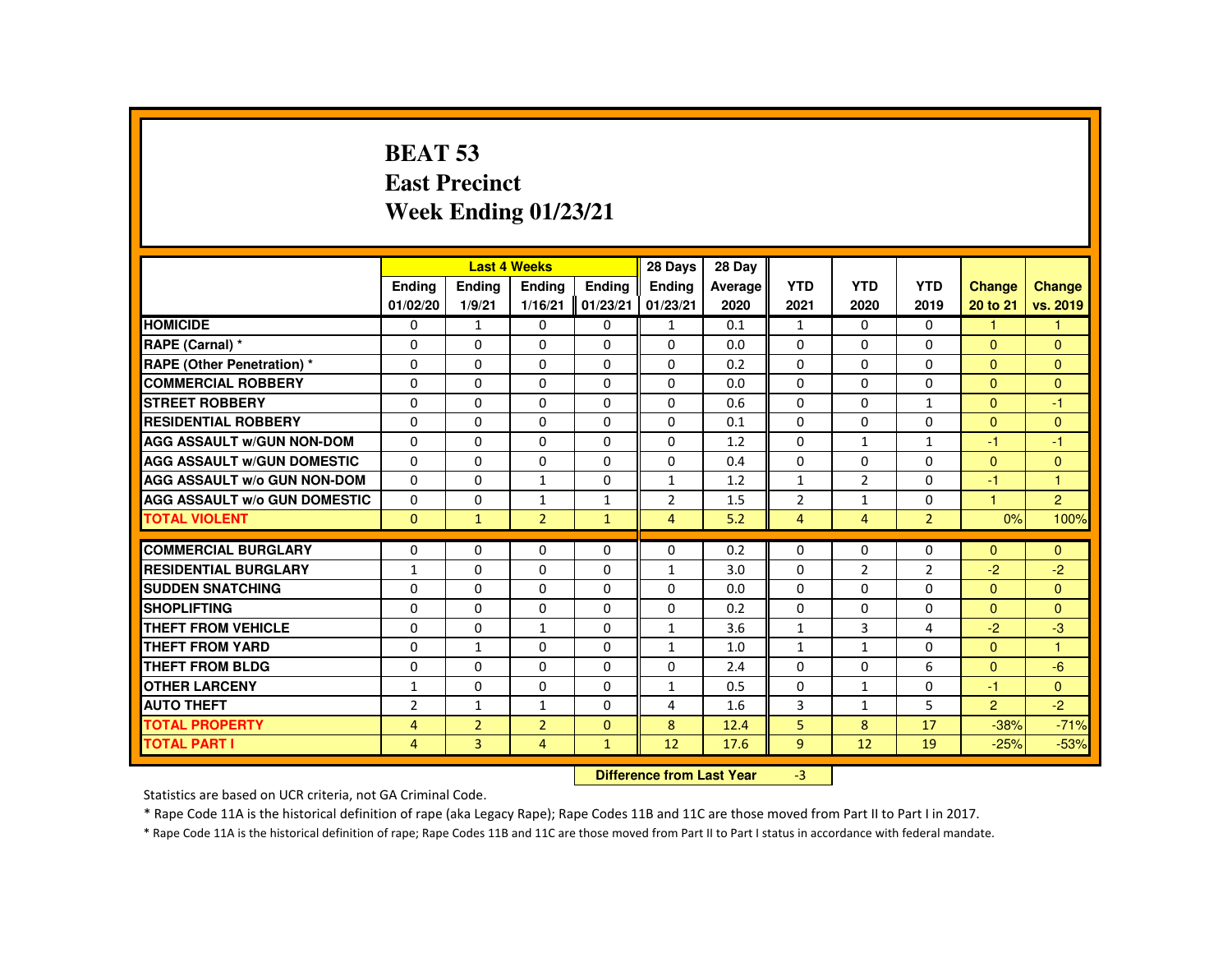#### **BEAT 54 East PrecinctWeek Ending 01/23/21**

|                                     |                      |                | <b>Last 4 Weeks</b>              |                | 28 Days                      | 28 Day     |                              |                |                              |                      |                |
|-------------------------------------|----------------------|----------------|----------------------------------|----------------|------------------------------|------------|------------------------------|----------------|------------------------------|----------------------|----------------|
|                                     | <b>Endina</b>        | <b>Endina</b>  | <b>Endina</b>                    | <b>Endina</b>  | <b>Endina</b>                | Average    | <b>YTD</b>                   | <b>YTD</b>     | <b>YTD</b>                   | <b>Change</b>        | <b>Change</b>  |
|                                     | 01/02/20             | 1/9/21         | 1/16/21                          | 01/23/21       | 01/23/21                     | 2020       | 2021                         | 2020           | 2019                         | 20 to 21             | vs. 2019       |
| <b>HOMICIDE</b>                     | 0                    | 0              | 0                                | 0              | 0                            | 0.0        | 0                            | $\Omega$       | $\mathbf{0}$                 | $\Omega$             | $\mathbf{0}$   |
| RAPE (Carnal) *                     | $\Omega$             | $\Omega$       | $\mathbf{1}$                     | $\Omega$       | $\mathbf{1}$                 | 0.0        | $\mathbf{1}$                 | $\Omega$       | $\Omega$                     | 1                    | 1              |
| <b>RAPE (Other Penetration)*</b>    | $\Omega$             | $\Omega$       | $\Omega$                         | $\Omega$       | $\Omega$                     | 0.2        | $\Omega$                     | $\Omega$       | $\Omega$                     | $\Omega$             | $\mathbf{0}$   |
| <b>COMMERCIAL ROBBERY</b>           | 0                    | 0              | $\Omega$                         | $\Omega$       | $\Omega$                     | 0.5        | $\Omega$                     | $\overline{2}$ | $\mathbf{1}$                 | $-2$                 | $-1$           |
| <b>STREET ROBBERY</b>               | $\Omega$             | $\Omega$       | $\Omega$                         | $\Omega$       | $\Omega$                     | 0.5        | $\Omega$                     | $\mathbf{1}$   | $\mathbf{1}$                 | $-1$                 | $-1$           |
| <b>RESIDENTIAL ROBBERY</b>          | $\Omega$             | $\Omega$       | $\Omega$                         | $\Omega$       | $\Omega$                     | 0.0        | $\Omega$                     | $\Omega$       | $\Omega$                     | $\Omega$             | $\mathbf{0}$   |
| <b>AGG ASSAULT W/GUN NON-DOM</b>    | $\mathbf{1}$         | $\Omega$       | $\Omega$                         | $\Omega$       | $\mathbf{1}$                 | 1.5        | $\mathbf{1}$                 | $\Omega$       | 4                            | $\overline{1}$       | $-3$           |
| <b>AGG ASSAULT W/GUN DOMESTIC</b>   | 0                    | 0              | 0                                | 0              | 0                            | 0.2        | $\Omega$                     | 0              | 0                            | $\Omega$             | $\mathbf{0}$   |
| <b>AGG ASSAULT W/o GUN NON-DOM</b>  | $\Omega$             | $\Omega$       | $\Omega$                         | $\Omega$       | $\Omega$                     | 0.8        | $\Omega$                     | $\Omega$       | $\Omega$                     | $\Omega$             | $\Omega$       |
| <b>AGG ASSAULT W/o GUN DOMESTIC</b> | $\Omega$             | $\Omega$       | $\Omega$                         | $\Omega$       | $\Omega$                     | 0.2        | $\Omega$                     | $\Omega$       | $\mathbf{1}$                 | $\Omega$             | $-1$           |
| <b>TOTAL VIOLENT</b>                | $\mathbf{1}$         | $\Omega$       | $\mathbf{1}$                     | $\Omega$       | $\overline{2}$               | 3.8        | $\overline{2}$               | $\overline{3}$ | $\overline{7}$               | $-33%$               | $-71%$         |
| <b>COMMERCIAL BURGLARY</b>          | 0                    | $\Omega$       | $\Omega$                         | $\Omega$       | 0                            | 0.1        | $\Omega$                     | $\Omega$       | $\Omega$                     | $\mathbf{0}$         | $\mathbf{0}$   |
| <b>RESIDENTIAL BURGLARY</b>         | $\mathbf{1}$         | 0              | $\Omega$                         | 0              | $\mathbf{1}$                 | 2.5        | $\Omega$                     | $\mathbf{1}$   | $\overline{2}$               | $-1$                 | $-2$           |
| <b>SUDDEN SNATCHING</b>             |                      | $\Omega$       | $\Omega$                         | $\Omega$       | $\Omega$                     |            | $\Omega$                     | $\Omega$       |                              | $\Omega$             | $-1$           |
| <b>SHOPLIFTING</b>                  | $\Omega$<br>$\Omega$ | $\mathbf{1}$   | $\Omega$                         | $\Omega$       |                              | 0.2<br>4.1 |                              |                | $\mathbf{1}$<br>$\mathbf{1}$ |                      | $\Omega$       |
| <b>THEFT FROM VEHICLE</b>           | $\Omega$             | $\Omega$       | $\Omega$                         | $\mathbf{1}$   | $\mathbf{1}$<br>$\mathbf{1}$ | 3.5        | $\mathbf{1}$<br>$\mathbf{1}$ | 2<br>3         | 14                           | $-1$<br>$-2$         | $-13$          |
|                                     |                      |                |                                  |                |                              |            |                              |                |                              |                      |                |
| <b>THEFT FROM YARD</b>              | $\Omega$             | $\Omega$       | $\Omega$                         | $\mathbf{1}$   | $\mathbf{1}$                 | 2.0        | $\mathbf{1}$                 | $\mathbf{1}$   | $\Omega$                     | $\Omega$             | $\mathbf{1}$   |
| <b>THEFT FROM BLDG</b>              | $\Omega$             | 0              | $\mathbf{1}$                     | $\Omega$       | $\mathbf{1}$                 | 1.6        | $\mathbf{1}$                 | $\overline{2}$ | $\Omega$                     | $-1$                 | $\overline{1}$ |
| <b>OTHER LARCENY</b>                | $\Omega$             | $\Omega$       | $\Omega$                         | $\overline{2}$ | $\overline{2}$               | 1.1        | $\overline{2}$               | $\Omega$       | $\Omega$                     | $\overline{2}$       | 2              |
| <b>AUTO THEFT</b>                   | $\mathbf{1}$         | $\mathbf{1}$   | $\mathbf{1}$                     | $\Omega$       | 3                            | 1.9        | $\overline{2}$               | $\mathbf{1}$   | $\overline{2}$               | $\blacktriangleleft$ | $\Omega$       |
| <b>TOTAL PROPERTY</b>               | $\overline{2}$       | $\overline{2}$ | $\overline{2}$                   | $\overline{4}$ | 10                           | 16.9       | 8                            | 10             | 20                           | $-20%$               | $-60%$         |
| <b>TOTAL PART I</b>                 | $\overline{3}$       | $\overline{2}$ | $\overline{3}$                   | $\overline{4}$ | 12                           | 20.7       | 10                           | 13             | 27                           | $-23%$               | $-63%$         |
|                                     |                      |                | <b>Difference from Last Year</b> |                | $-3$                         |            |                              |                |                              |                      |                |

Statistics are based on UCR criteria, not GA Criminal Code.

\* Rape Code 11A is the historical definition of rape (aka Legacy Rape); Rape Codes 11B and 11C are those moved from Part II to Part I in 2017.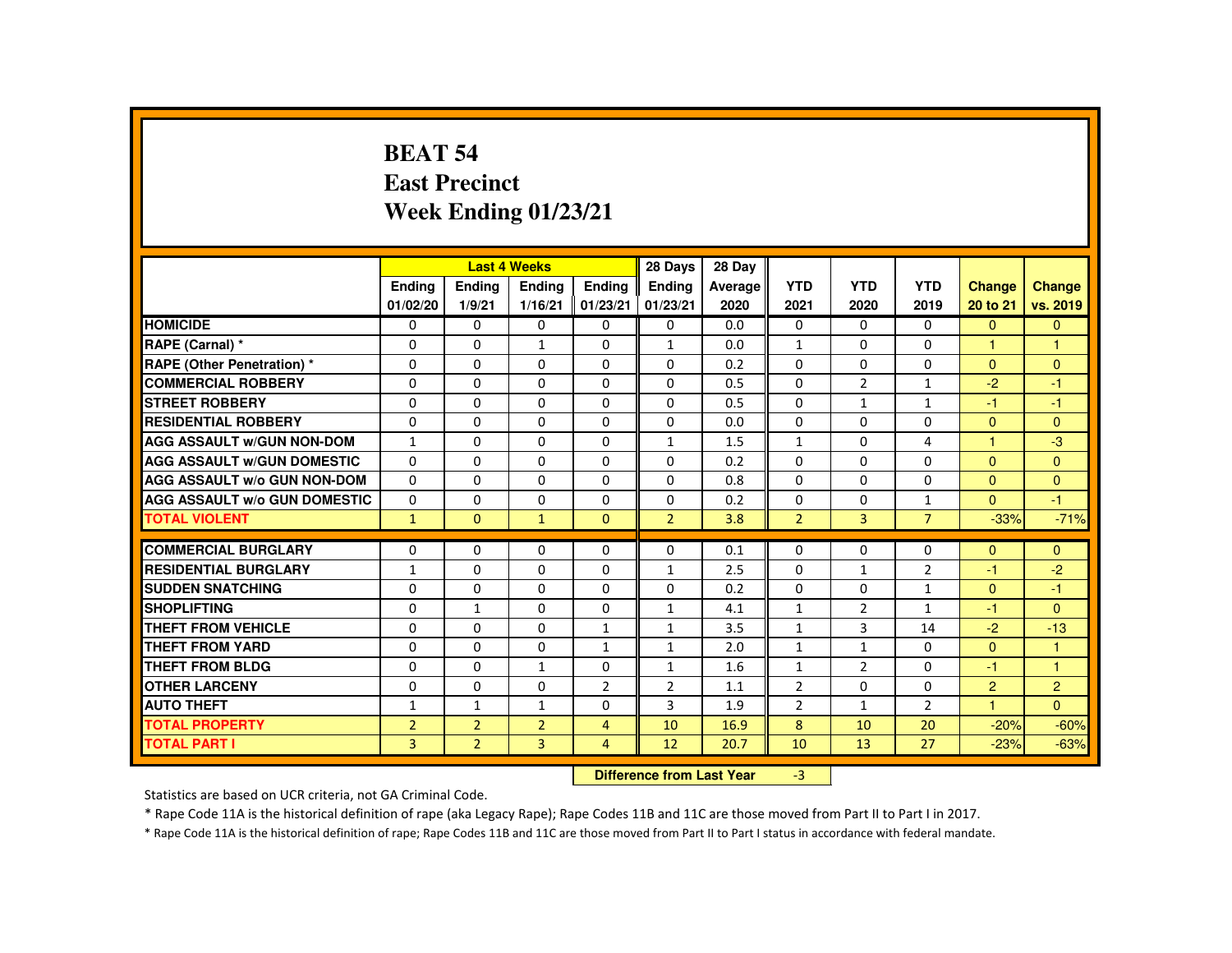## **BEAT 55 East PrecinctWeek Ending 01/23/21**

|                                     |                |                | <b>Last 4 Weeks</b> |              | 28 Days        | 28 Day  |                 |                |                |               |                |
|-------------------------------------|----------------|----------------|---------------------|--------------|----------------|---------|-----------------|----------------|----------------|---------------|----------------|
|                                     | <b>Ending</b>  | <b>Ending</b>  | <b>Ending</b>       | Ending       | Ending         | Average | <b>YTD</b>      | <b>YTD</b>     | <b>YTD</b>     | <b>Change</b> | <b>Change</b>  |
|                                     | 01/02/20       | 1/9/21         | 1/16/21             | 01/23/21     | 01/23/21       | 2020    | 2021            | 2020           | 2019           | 20 to 21      | vs. 2019       |
| <b>HOMICIDE</b>                     | 0              | $\Omega$       | $\mathbf{0}$        | $\mathbf{0}$ | 0              | 0.2     | $\Omega$        | $\mathbf{0}$   | $\mathbf{0}$   | $\mathbf{0}$  | $\overline{0}$ |
| RAPE (Carnal) *                     | 0              | $\Omega$       | $\Omega$            | $\Omega$     | $\Omega$       | 0.0     | $\Omega$        | 0              | $\mathbf{1}$   | $\mathbf{0}$  | $-1$           |
| RAPE (Other Penetration) *          | $\Omega$       | $\Omega$       | $\Omega$            | $\Omega$     | $\Omega$       | 0.0     | $\Omega$        | $\Omega$       | $\Omega$       | $\Omega$      | $\mathbf{0}$   |
| <b>COMMERCIAL ROBBERY</b>           | $\Omega$       | $\Omega$       | $\Omega$            | $\Omega$     | $\Omega$       | 0.2     | $\Omega$        | $\Omega$       | $\Omega$       | $\Omega$      | $\Omega$       |
| <b>STREET ROBBERY</b>               | $\Omega$       | $\Omega$       | $\Omega$            | $\Omega$     | $\Omega$       | 0.2     | $\Omega$        | $\Omega$       | $\Omega$       | $\Omega$      | $\Omega$       |
| <b>RESIDENTIAL ROBBERY</b>          | $\Omega$       | $\Omega$       | $\Omega$            | $\Omega$     | $\Omega$       | 0.1     | $\Omega$        | $\Omega$       | $\Omega$       | $\mathbf{0}$  | $\mathbf{0}$   |
| <b>AGG ASSAULT W/GUN NON- DOM</b>   | $\Omega$       | $\Omega$       | $\Omega$            | $\Omega$     | $\Omega$       | 0.5     | $\Omega$        | $\Omega$       | $\Omega$       | $\Omega$      | $\Omega$       |
| <b>AGG ASSAULT W/GUN DOMESTIC</b>   | $\Omega$       | $\Omega$       | $\Omega$            | $\Omega$     | $\Omega$       | 0.1     | $\Omega$        | $\Omega$       | $\Omega$       | $\Omega$      | $\mathbf{0}$   |
| <b>AGG ASSAULT w/o GUN NON-DOM</b>  | $\Omega$       | $\Omega$       | $\Omega$            | $\Omega$     | $\Omega$       | 0.2     | $\Omega$        | $\Omega$       | $\Omega$       | $\Omega$      | $\mathbf{0}$   |
| <b>AGG ASSAULT W/o GUN DOMESTIC</b> | $\Omega$       | $\Omega$       | $\Omega$            | $\Omega$     | $\Omega$       | 0.5     | $\Omega$        | $\Omega$       | $\Omega$       | $\Omega$      | $\Omega$       |
| <b>TOTAL VIOLENT</b>                | $\mathbf{0}$   | $\Omega$       | $\mathbf{0}$        | $\mathbf{0}$ | $\mathbf{0}$   | 2.0     | $\mathbf{0}$    | $\mathbf{0}$   | $\mathbf{1}$   | #DIV/0!       | $-100%$        |
| <b>COMMERCIAL BURGLARY</b>          | $\Omega$       | $\Omega$       | $\Omega$            | $\Omega$     | $\Omega$       | 0.2     | $\Omega$        | $\mathbf{1}$   | $\Omega$       | $-1$          | $\mathbf{0}$   |
| <b>RESIDENTIAL BURGLARY</b>         | $\Omega$       | $\mathbf{1}$   | $\mathbf{1}$        | $\Omega$     | $\overline{2}$ | 0.6     | $\overline{2}$  | $\mathbf{1}$   | $\mathbf{1}$   | $\mathbf{1}$  | 1              |
| <b>SUDDEN SNATCHING</b>             | 0              | $\Omega$       | $\Omega$            | 0            | 0              | 0.0     | 0               | $\Omega$       | $\mathbf{1}$   | $\mathbf{0}$  | $-1$           |
| <b>SHOPLIFTING</b>                  | $\overline{2}$ | $\Omega$       | $\mathbf{1}$        | $\mathbf{1}$ | 4              | 9.7     | 3               | 18             | 6              | $-15$         | $-3$           |
| <b>THEFT FROM VEHICLE</b>           | $\overline{2}$ | $\Omega$       | $\Omega$            | $\Omega$     | $\overline{2}$ | 2.5     | 0               | $\mathbf{1}$   | $\overline{2}$ | $-1$          | $-2$           |
| <b>THEFT FROM YARD</b>              | $\Omega$       | $\mathbf{1}$   | $\Omega$            | $\Omega$     | $\mathbf{1}$   | 1.1     | $\mathbf{1}$    | $\overline{2}$ | $\mathbf{1}$   | $-1$          | $\Omega$       |
| <b>THEFT FROM BLDG</b>              | $\Omega$       | $\Omega$       | $\Omega$            | $\Omega$     | $\Omega$       | 1.1     | $\Omega$        | $\mathbf{1}$   | $\Omega$       | $-1$          | $\mathbf{0}$   |
| <b>OTHER LARCENY</b>                | $\Omega$       | $\Omega$       | $\Omega$            | $\Omega$     | $\Omega$       | 0.2     | $\Omega$        | $\mathbf{1}$   | $\Omega$       | $-1$          | $\Omega$       |
| <b>AUTO THEFT</b>                   | $\Omega$       | $\Omega$       | $\Omega$            | $\Omega$     | $\Omega$       | 1.1     | $\Omega$        | $\mathbf{1}$   | $\mathbf{1}$   | $-1$          | $-1$           |
| <b>TOTAL PROPERTY</b>               | $\overline{4}$ | $\overline{2}$ | $\overline{2}$      | $\mathbf{1}$ | 9              | 16.5    | $6\phantom{1}6$ | 26             | 12             | $-77%$        | $-50%$         |
| <b>TOTAL PART I</b>                 | $\overline{4}$ | 2 <sup>1</sup> | $\overline{2}$      | $\mathbf{1}$ | 9              | 18.5    | 6               | 26             | 13             | $-77%$        | $-54%$         |
|                                     |                |                |                     |              |                |         |                 |                |                |               |                |

 **Difference from Last Year**-20

Statistics are based on UCR criteria, not GA Criminal Code.

\* Rape Code 11A is the historical definition of rape (aka Legacy Rape); Rape Codes 11B and 11C are those moved from Part II to Part I in 2017.